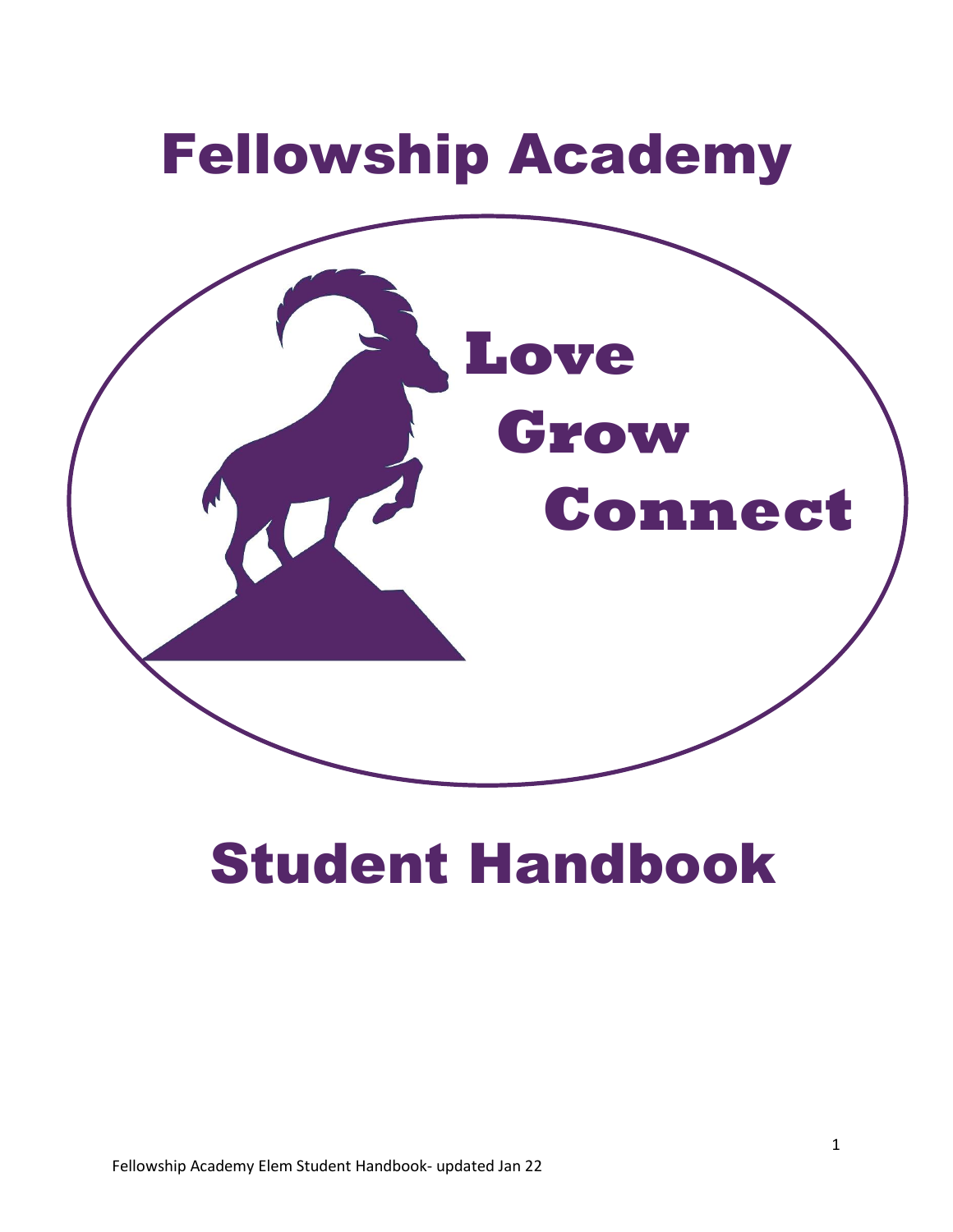#### $\mathbf{L}$ Contents

| II.       |  |
|-----------|--|
| Α.        |  |
| В.        |  |
| C.        |  |
| D.        |  |
| Ε.        |  |
| F.        |  |
| G.        |  |
| Η.        |  |
| Ι.        |  |
| Ш.        |  |
| А.        |  |
| В.        |  |
| C.        |  |
| D.        |  |
| Е.        |  |
| F.        |  |
| G.        |  |
| IV.       |  |
| А.        |  |
| В.        |  |
| C.        |  |
| D.        |  |
| V.        |  |
| А.        |  |
| <b>B.</b> |  |
| C.        |  |
| D.        |  |
| Ε.        |  |
| F.        |  |
| G.        |  |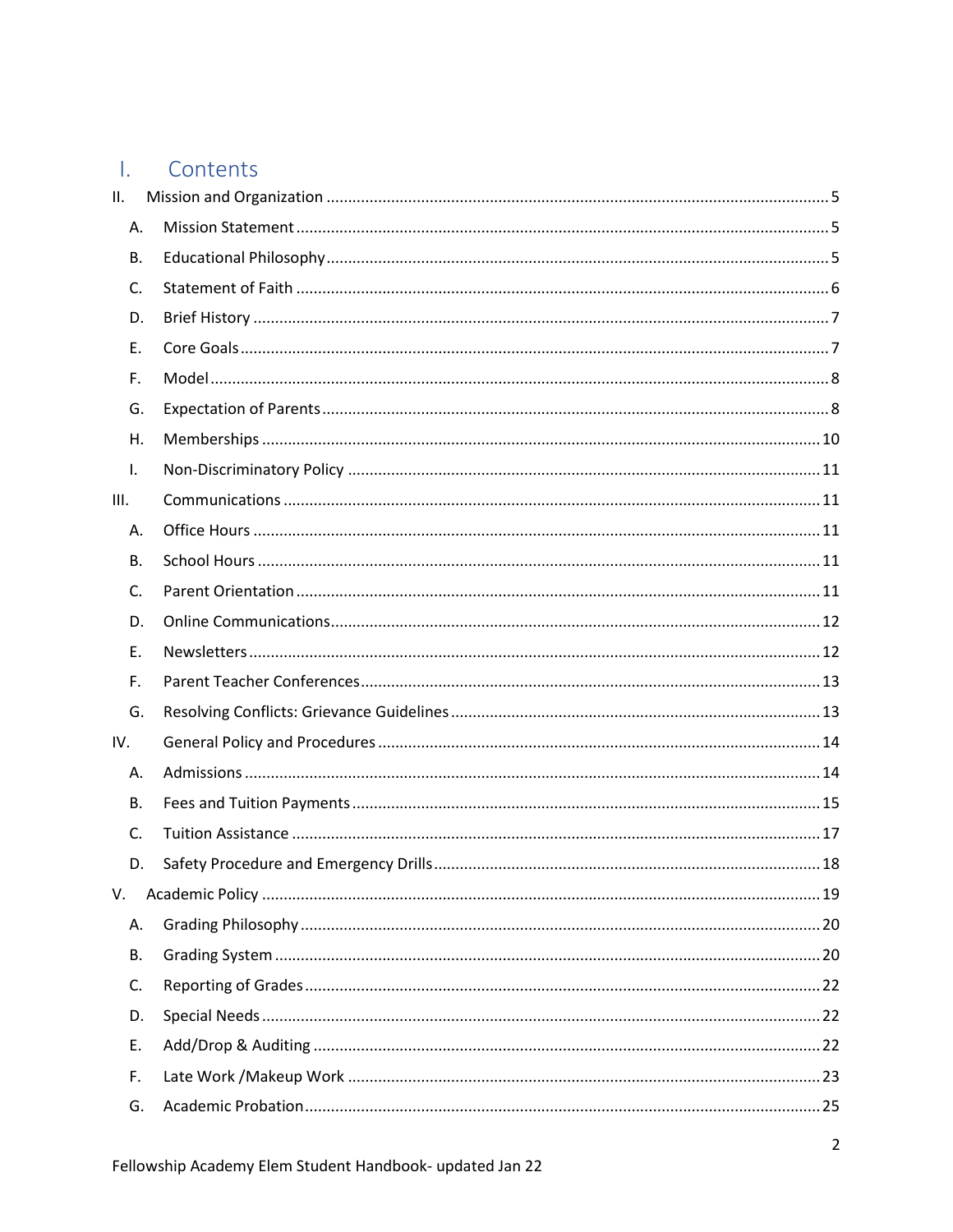| Η.    |  |
|-------|--|
| I.    |  |
| J.    |  |
| К.    |  |
| VI.   |  |
| А.    |  |
| В.    |  |
| C.    |  |
| D.    |  |
| VII.  |  |
| А.    |  |
| В.    |  |
| C.    |  |
| D.    |  |
| Е.    |  |
| F.    |  |
| G.    |  |
| VIII. |  |
| А.    |  |
| В.    |  |
| IX.   |  |
| Α.    |  |
| В.    |  |
| C.    |  |
| D.    |  |
| Х.    |  |
| А.    |  |
| В.    |  |
| C.    |  |
| D.    |  |
| XI.   |  |
| А.    |  |
| В.    |  |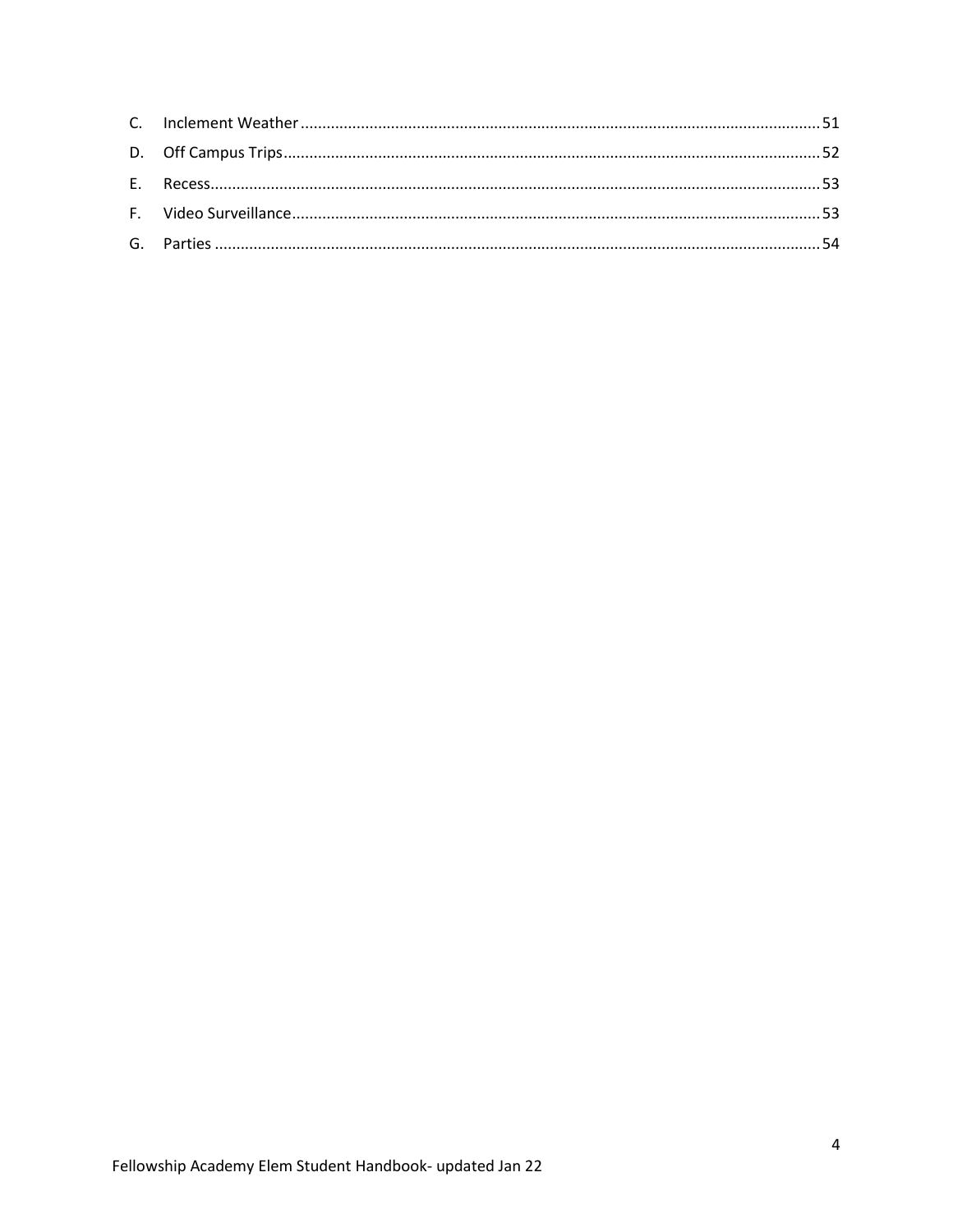# <span id="page-4-1"></span><span id="page-4-0"></span>II. Mission and Organization

# A. Mission Statement

It is the mission of Fellowship Academy to provide a Christ centered education and equip the students to reach their unique potential spiritually, academically, and socially by creating a nurturing community of learners supported by educators and families.

# <span id="page-4-2"></span>B. Educational Philosophy

Fellowship Academy bases its educational philosophy on three main components: (1) a Biblical foundation, (2) preparing each student for life, and (3) emphasizing the parents' role.

- **(1) A Biblical Foundation**: All education is inescapably Christian in that all truth is God's truth. The Bible, as the infallible, inerrant, and inspired Word of God, is the foundation and guide for all knowledge and basic to all elements of education. Because God created, sustains, and will consummate all things through His Son, the Lord Jesus Christ, the universe and all life are dynamically related to Him and have the purpose of glorifying Him. This purpose is fundamental to Christian education and will permeate every aspect of our goals and objectives, our teaching methods, and our curriculum. All representatives of the school will strive to demonstrate and teach values, character, and "Christ-likeness" as well as facts.
- **(2) Preparing Each Student for Life**: The primary goal of all Christian education is to prepare each student to glorify and honor God in all that he does. We seek to fulfill this goal by: training and encouraging students to become committed disciples of Christ, supporting the family as the primary social and educational unit instituted by God, promoting personal responsibility for academic excellence and a strong work ethic, and integrating home and school development of life skills and strong Christian character in balance with academics and co-curricular activities. Students will be encouraged to assume personal responsibility for learning as part of the maturation process. We expect Fellowship Academy students to be prepared for pursuing any chosen profession, through rigorous academic instruction and discipline, and be committed to a lifetime of learning and service to their families, their churches, and their communities through an intimate relationship with Jesus Christ.
- **(3) The Role of Parents**: We recognize that parents are commanded to rear their children for God's glory by bringing them up in the nurture and discipline of the Lord (Deut. 6; Eph. 6:4). The home, therefore, is to be a place of training and teaching one's own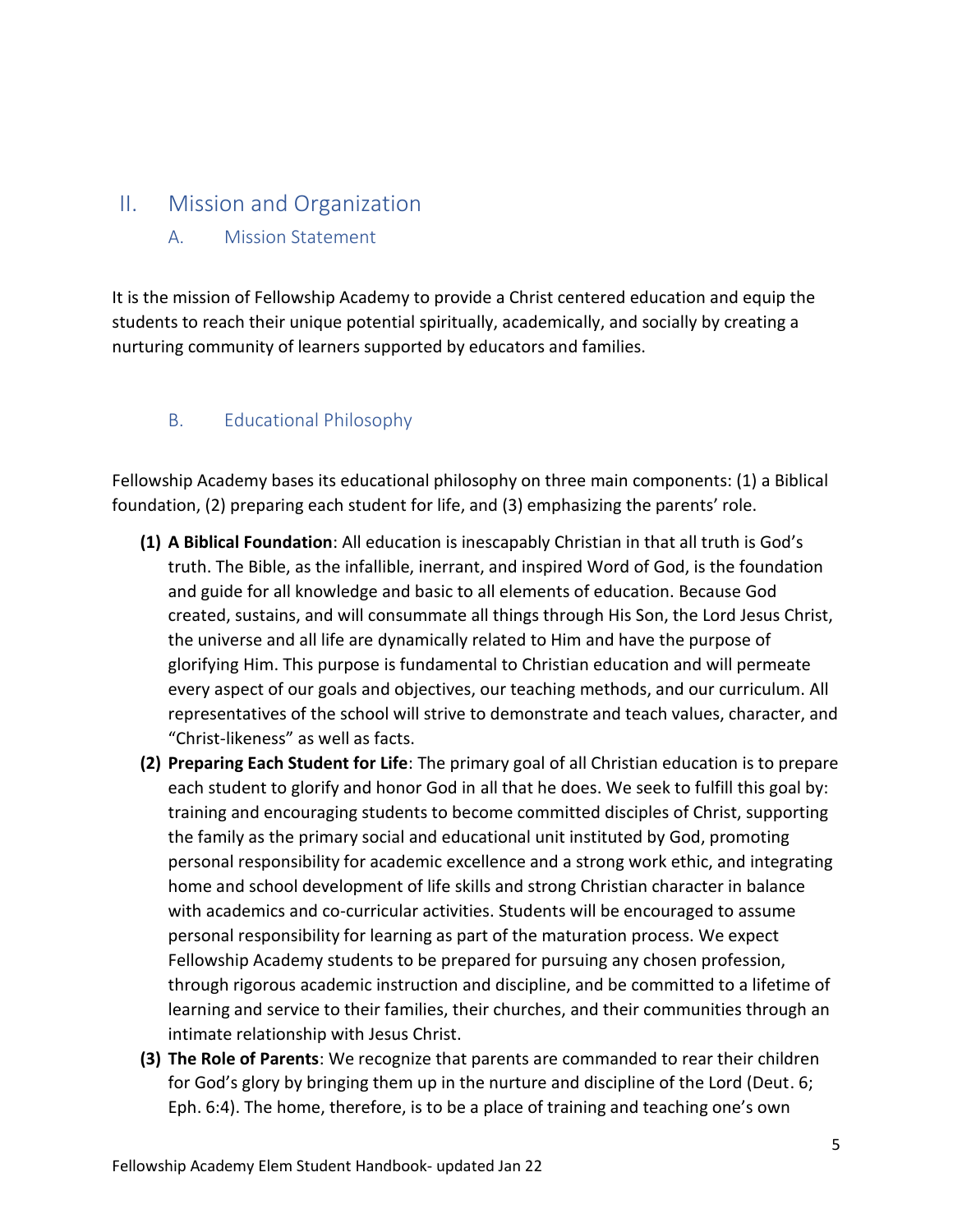children as is seen from God's command. Also, the community of believers, the church, is commanded and authorized by God for training and discipline. Fellowship Academy is designed to enable parents to fulfill the Lord's commands more adequately for education and training of children for His glory. Fellowship Academy will seek to provide parents with academic expertise, challenge, pacing, direction, and accountability, in a way that enhances and assists the parents' efforts at teaching their children. Also, research has proven that parents are the single most influential factor in a child's educational performance. The parents' role is to oversee and involve themselves in their child's education and academic progress. Parents have flexibility in determining what courses the child will take at the school and what training will be received at home. Parents share joint responsibility with the school for properly placing students, for helping them build the character qualities and work ethic that lead to academic success, and for encouraging students to accept increasing responsibility for the consequences of their actions. The parental teaching role ranges from direct progresses from elementary to high school. Fellowship Academy is committed to providing a vital learning experience for students that encourages and facilitates the parent/child relationship.

<span id="page-5-0"></span>C. Statement of Faith

Fellowship Academy is a discipleship school, not an evangelical school. Simply stated, we believe:

**One God in three persons;** God the Father, God the Son, and God the Holy Spirit;

**One Way of Salvation;** Jesus Christ through His virgin birth, sinless life, atoning death, and victorious resurrection made it possible for man to be saved by faith;

**One Book;** divinely inspired and protected, the Bible is God's written revelation to man; it is totally reliable and has no need of other documents to complete its message;

**One Body;** with many parts, the church,

**God's design for Marriage;** We believe that marriage is only between one man and one woman.

These statements are based on fundamental Christian beliefs that we strongly support as the primary doctrine for teaching. Fellowship Academy does not promote or endorse any particular denomination. It is our desire to maintain this position for the purpose of unity and fairness to each student. Other doctrinal issues upon which this ministry has no official stance will be considered secondary doctrine and will not be taught. In the event secondary doctrine is brought up, students will be referred back to the family and church for final authority. We desire to remain united in the salvation and love of Christ, avoiding any dissension that may be caused by denominational distinctive. Students and parents must sign their agreement with the Statement of Faith.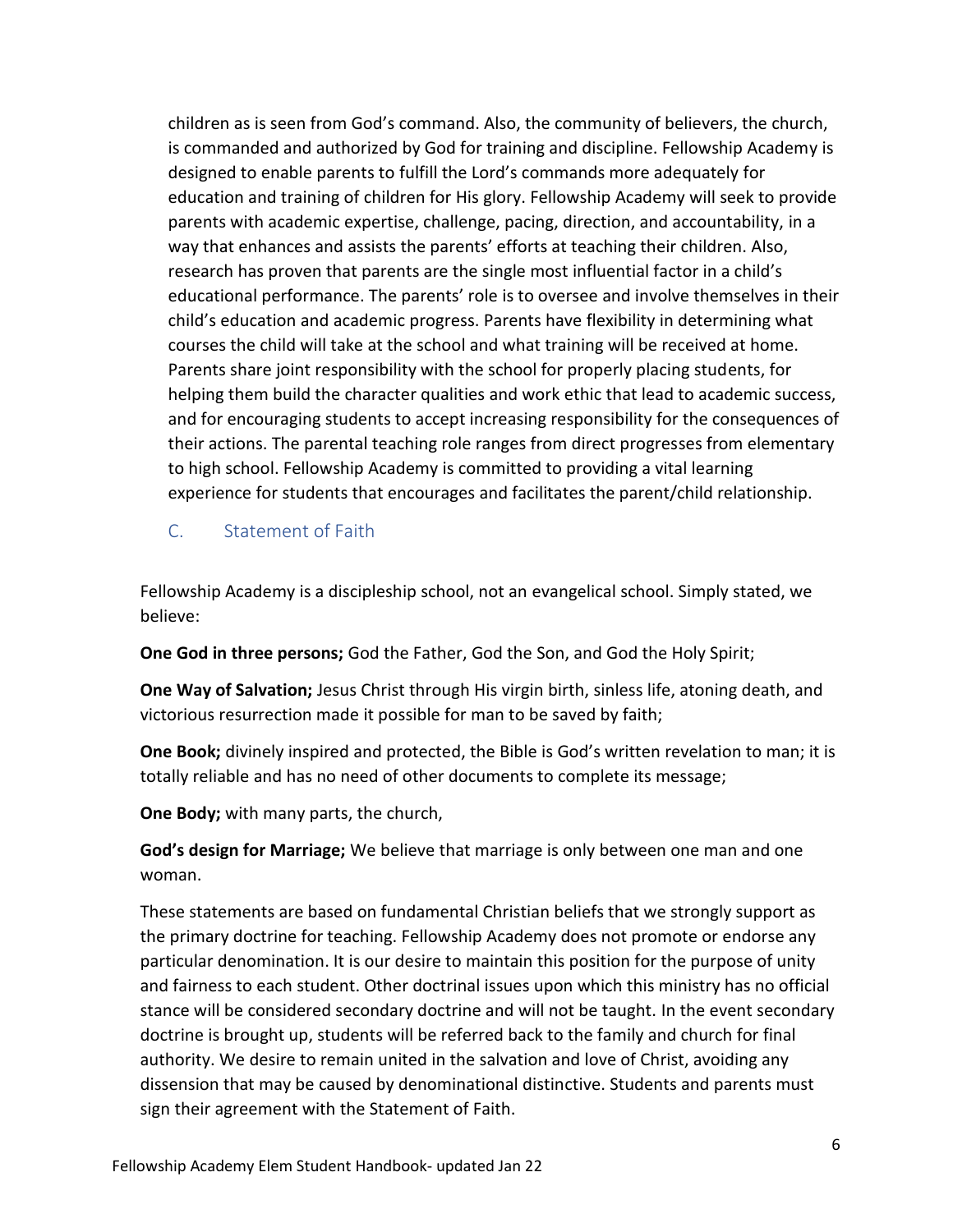# <span id="page-6-0"></span>D. Brief History

In 2013, a group of parents and church members discussed educational options for their children where the parents could both educate and disciple their children. After mentioning this to a few others it was evident that other people were searching for the same alternative in education. The parents, along with church staff, researched several models of school and decided a hybrid model was the best solution to partner teachers and parents in their students educational model.

The result of their efforts was the formation of "Fellowship Academy" in Liberty Hill, Texas, a private school with plans to serve students in grades K-12 from the surrounding area. The school combines two proven elements of educational success. The professional classroom instruction of a teacher and the caring at-home mentoring of a parent are combined into a single, unified program.

Other elements of the school's program include character education, low student/teacher ratios, hands-on learning, a strong student work ethic, an effective college-preparatory curriculum, character-building student activities, and servant-minded local operation and management.

The school was officially incorporated on December 10, 2014 and with The Lord's guidance opened for its first day of class on September 8, 2015 serving Kindergarten through 4th grade.

# <span id="page-6-1"></span>E. Core Goals

We believe God has shown us the following critical initiatives to promote overall excellence and future development of our school.

- **Prayer and Faith:** Fellowship Academy is founded upon faith in God, and we will rely on Him to meet all our needs.
- **"God is":** Submitting to God's truth in all things, Fellowship Academy will promote and teach a biblical worldview.
- **Strengthening Families:** Fellowship Academy will affirm and train parents in their God-given responsibility to disciple their children.
- **Communication:** Fellowship Academy will communicate accurate information about who we are and what we do to facilitate relationship within the school and our communities.
- **Servant hood:** Fellowship Academy leadership, administrative staff, and teaching staff are all called by God to faithfully serve our families through Christian education.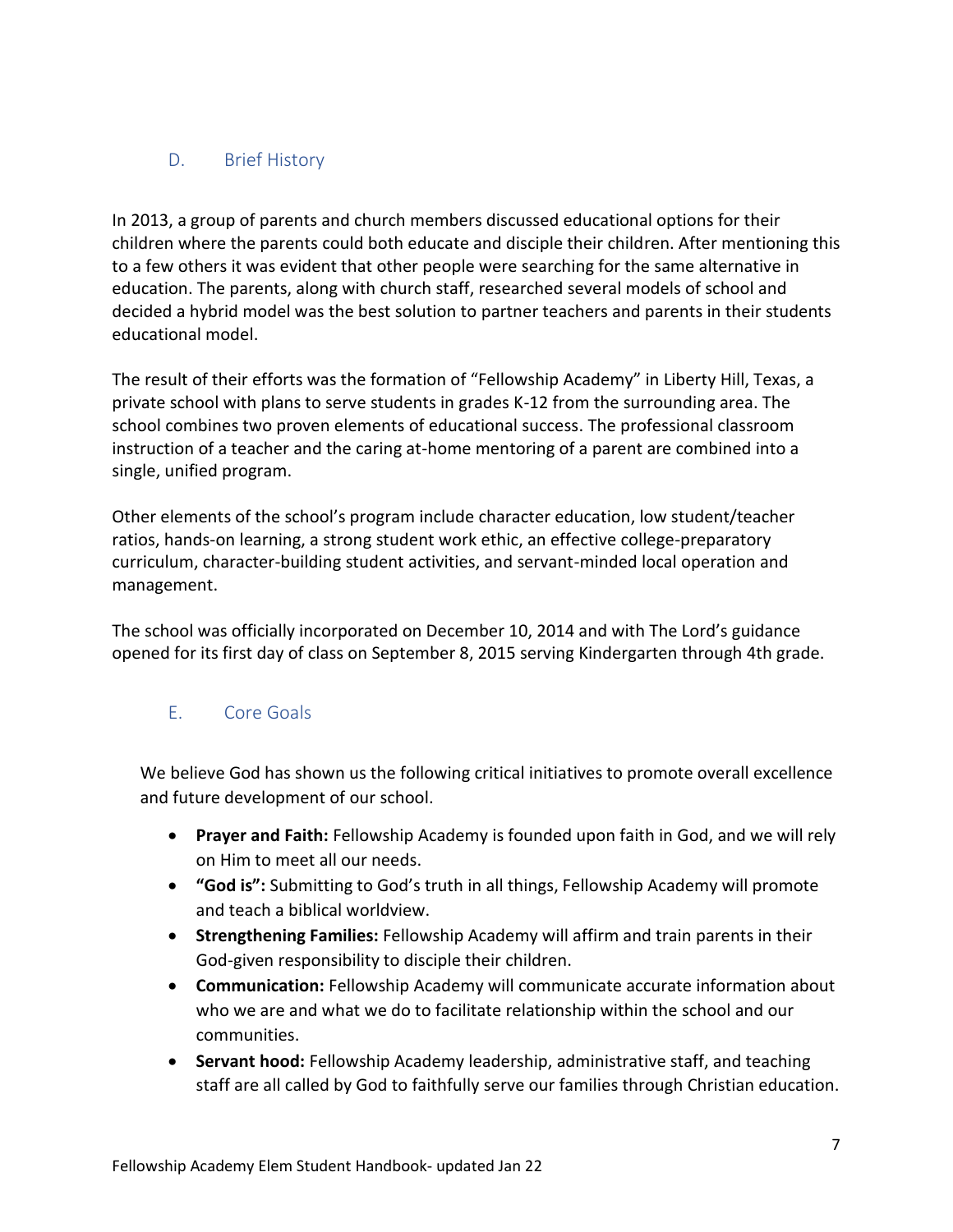- **Excellence:** Fellowship Academy will pursue excellence through Christian character in all things.
- **Use of the Tongue:** We expect each other to use the tongue in a manner that praises God, encourages and heals, speaks the truth, and seeks to build and not destroy.

# <span id="page-7-0"></span>F. Model

Fellowship Academy includes a rigorous academic program, co-curricular opportunities, and character development.

- The academic program utilizes the best aspects of traditional, full-time public and private schools, as well as home schools, and molds them into one model. Professional teachers teaching in their areas of expertise conduct central classroom instruction. The model provides a full academic program for Kindergarten through twelfth grades. Students spend Monday- Thursday in the classroom learning with their teacher. Fridayis an off-site learning day where parents continue their instruction or monitor student progress. Teachers provide parents with detailed instructions for off-site days.
- The co-curricular program gives students an opportunity to pursue and develop special interests, talents, and abilities in addition to academics, including sports, art, speech, and others. Participation in these activities helps motivate students to succeed and provides another avenue for learning important life skills, such as teamwork, relating well to others, work ethic, time management, goal setting, and more.
- Character development permeates both the academic and co-curricular programs as the school works with the parents to reinforce Christ-like attitude and behavior by helping to encourage, support, and train parents; by reinforcing parental values and expectations while at school; and by enforcing school behavior and discipline policies based on shared core values.

# <span id="page-7-1"></span>G. Expectation of Parents

Academic Parent Roles- Below is a list of different roles a parent may assume as a satellite teacher. These roles may change based on assignments and grade level.

Co-Instructor - Parents with this role will receive instructions from the classroom teacher on a regular basis outlining homework assignments, follow-up study over covered material, and preparation or review needed for their next class. They will also bear the primary responsibility for instruction in some aspects of the course, especially for younger students who need review of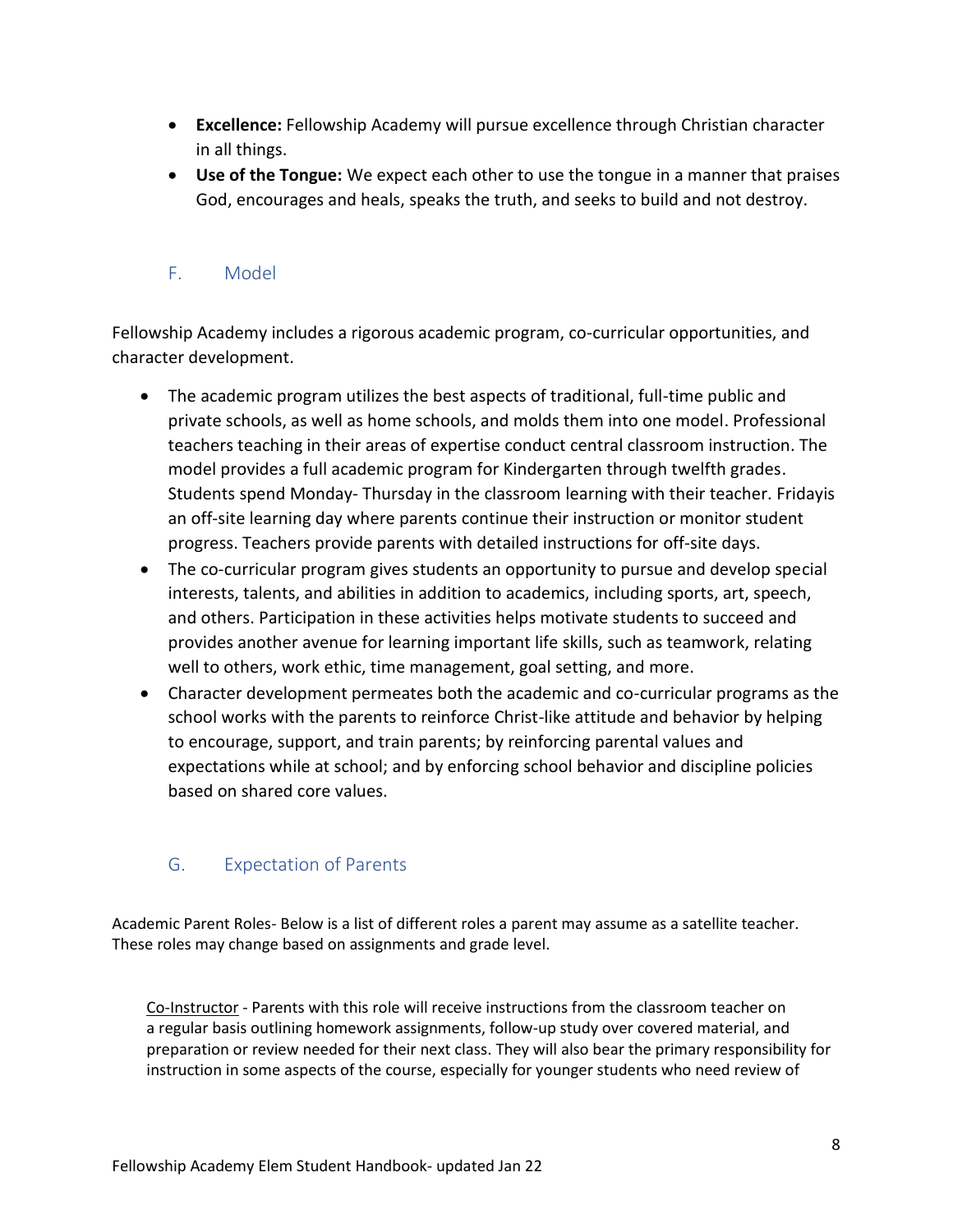concepts, and monitoring their child's academic progress (including the timely submission of all assignments).

**Private Tutor - In courses involving this role, parents receive instructions from the classroom** teacher on a regular basis outlining homework assignments, follow-up study over covered material, and any preparation or review needed for their next class. Courses utilizing this role will usually be at the elementary level.

Guide for Dependent Study - This role will usually relate to parents with children in grades 7- 10. These students are at a dependent age where disciplined study habits must be developed through positive encouragement and through the students' growing awareness of personal consequences. In order for these classes to be successful, the teacher is dependent upon the parent to make certain that their son or daughter keeps up with the course material assigned and to communicate to the teacher if difficulties should arise. In some cases, parent tutoring might even be necessary.

Guide to Independent Study - Academic courses at the 11th and 12th grade level will usually involve this role by the parent. Here, the parent has the opportunity to monitor the independent school work performed by their children while it is still possible for them to provide additional guidance if needed. Courses offered by a UMS at this level should mimic that of a Jr. College program where independent study skills and disciplined planning for completing homework assignments are necessary.

Interactive Discussion - In courses utilizing this role (ex. Health courses), parents are expected to interact with their student on teacher-directed topics throughout the semester. Students will then reflect on those interactions through class discussions and written assignments. These courses are designed in such a way as to place emphasis on the parent-student relationship by emphasizing and reinforcing the values parents are teaching within their home. These courses also provide families with the opportunity to explore and interact on issues that are of importance especially during the teen years.

Course Monitor - Some courses will involve equipment or expertise which necessitates that teaching be done in the classroom and leaves little for the parent at home. This role, therefore, will require the least amount of time by the parent, but its importance cannot be understated. The primary responsibility of the parent is to track the progress of their son or daughter and to monitor how well they are doing. Are they becoming discouraged? Are they enjoying the class? What are the activities being done each day in class? What are they learning? In short, parents need to show an interest and express this to their children. If problems should develop, then the teacher needs to know immediately.

Project Assistant - Some courses utilizing this role would include different grade levels of drama or music. The primary responsibility of the parent is to track the progress of their son or daughter and to monitor how well they are doing. They need to have a sincere interest in their child's class activities and express that interest to their children. Furthermore, help at home might be needed occasionally in support of a particular project. If problems should develop, then the teacher needs to know immediately.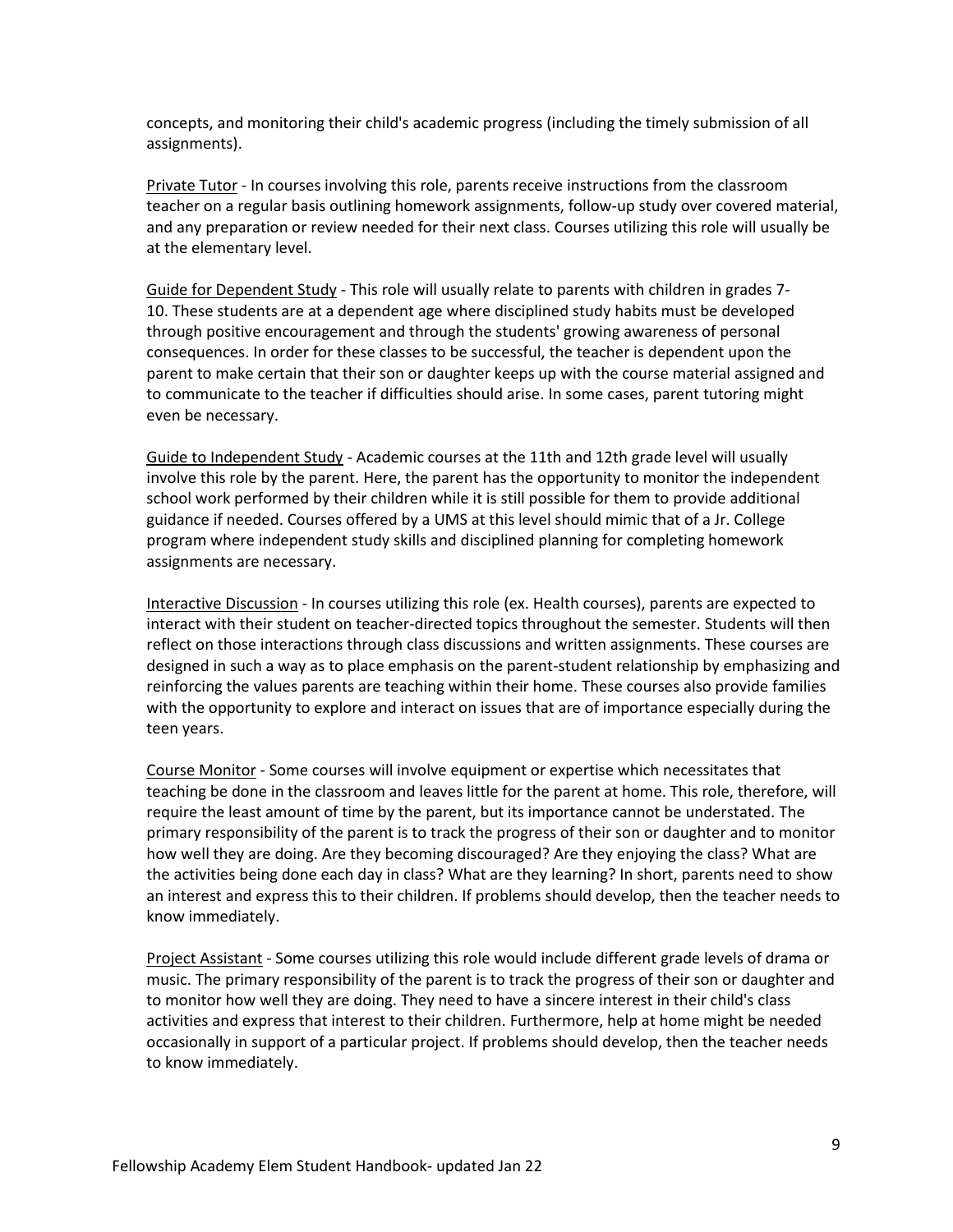Parent Coach - The role of the parent coach is to provide individual practice and instruction to their son or daughter at home. The director or team coach will organize the group activity (choir, band, team sport, etc.), direct practices, and communicate to the parent-coaches information and directions concerning regular home practice on individual skills. This role is used primarily for competitive extracurricular activities in grades 1-8 and possibly 9-10.

The Active Supporter - This parental role usually involves competitive class or extracurricular activities designed for 11th and 12th grade students (and possibly 9th and 10th grade as well). In competitive high school programs preparing students for college, conditioning training, practice, and work on individual skills goes beyond the expertise of most parents. As a result, parents are instead required to actively support their children through regular attendance at games, performances, and even at practices or rehearsals. Parents are also encouraged to show their support by participating in booster club activities that usually play a vital role in supporting high school extracurricular programs. At a time when older students are beginning to increase their time away from home as they move gradually toward independence, high school athletics offers parents a regular avenue through which to remain an active part of their child's life and interests.

#### Parent Expectation -Character Development

Interactive Discussion - In courses utilizing this role (ex. Health courses), parents are expected to interact with their student on teacher-directed topics throughout the semester. Students will then reflect on those interactions through class discussions and written assignments. These courses are designed in such a way as to place emphasis on the parent-student relationship by emphasizing and reinforcing the values parents are teaching within their home. These courses also provide families with the opportunity to explore and interact on issues that are of importance especially during the teen years.

Primary Teacher/Disciples – Parents will serve as a discussion leader, teacher and guide as their student explores topics that are "parent-friendly" and that focus on biblical studies, Christian theology, Christian ministry, Christian missions or worldviews. Since this role is for home study courses, parents will be given instructions on how to evaluate their student on time spent, knowledge gained, and how the student will use the material in strengthening his or her walk with Christ. The school will provide an evaluation form for parents to use at the end of each semester. Additionally, parent workshops will be available to encourage and equip parents so that this course is a benefit for the student and family. Courses utilizing this role will extend from grades 1-12. (Note: families may substitute some discipleship courses from their local church to meet this requirement.)

### <span id="page-9-0"></span>H. Memberships

Membership on behalf of this school into any school organization or association must be approved by the School Board.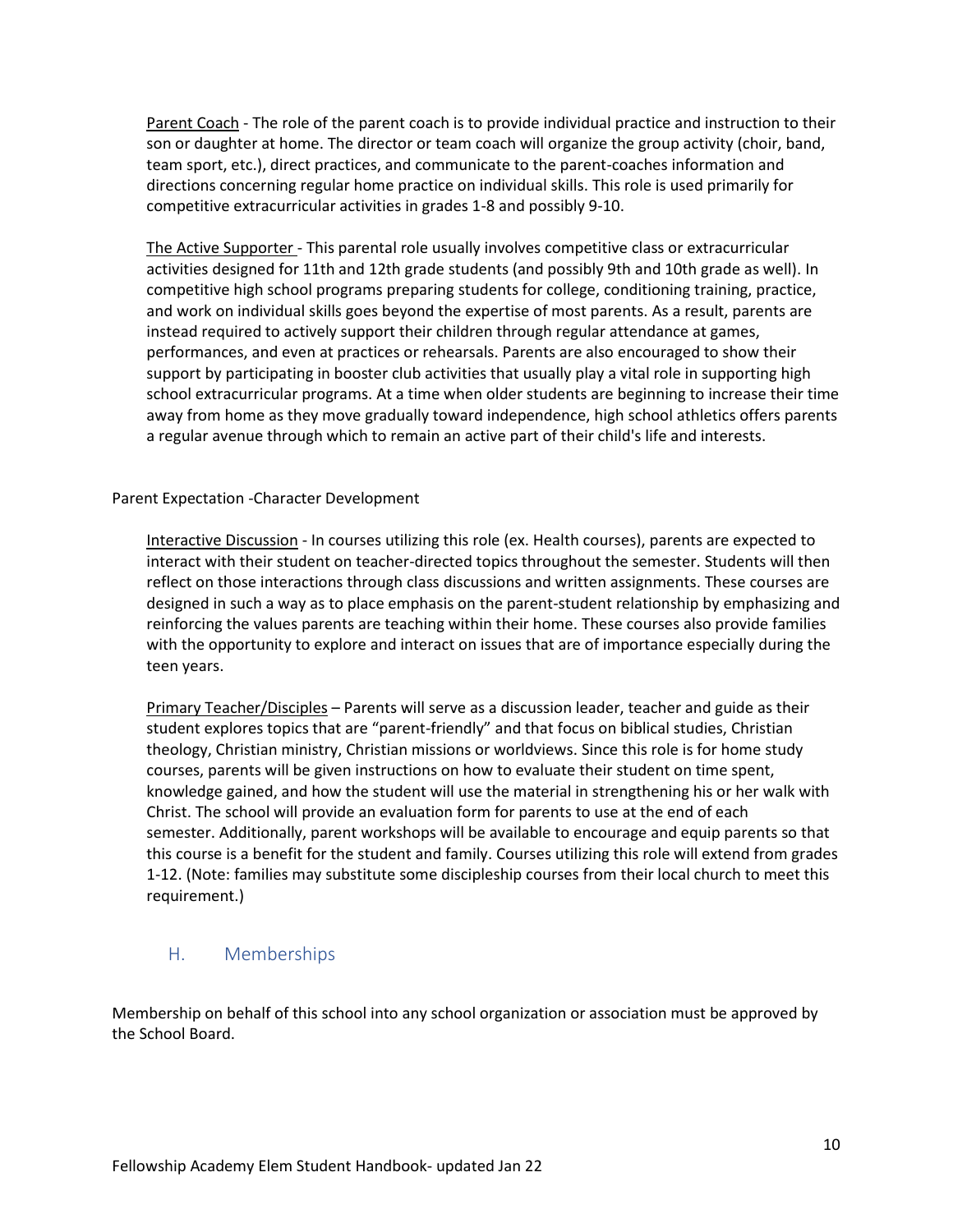# <span id="page-10-0"></span>I. Non-Discriminatory Policy

The school does not discriminate on the basis of race, color, national and ethnic origin in the administration of its student admissions policies, staffing policies, educational policies, scholarship programs, athletic programs or other school-administered programs.

# <span id="page-10-1"></span>III. Communications

Communication is vital in education. It is our desire to cultivate a positive and effective relationship with the parents to ensure the students' success. The school communicates regularly through the school website, telephone, email, letter, meetings, and most importantly the weekly assignment sheet.

Parents and students are encouraged to contact teachers to clarify assignments or expectations. Parents should attend all school meetings and training opportunities designed to inform the parents of important topics or events and help the parent learn how to be effective in this model.

# <span id="page-10-2"></span>A. Office Hours

The school office is open Monday through Thursday from 8:00 a.m. until 3:50 p.m. during the school year.

Phone Number 512-515-5579

Email: FaAdmin@FellowshipAcademyLH.com

<span id="page-10-3"></span>B. School Hours

Students should arrive between 8:00 and 8:25AM with classes starting at 8:30AM.

All grades have academic courses that end at 2:00pm. After-school electives usually end by 3:45pm unless otherwise communicated.

<span id="page-10-4"></span>Students should not be dropped off before 8:00 or picked up after 3:50 unless specific plans have been made with the staff for access and supervision.

### C. Parent Orientation

We prepare families for co-teaching of their students by:

(a) The first and foremost resource is the Holy Bible as applied in the school's statement of faith and guiding principles.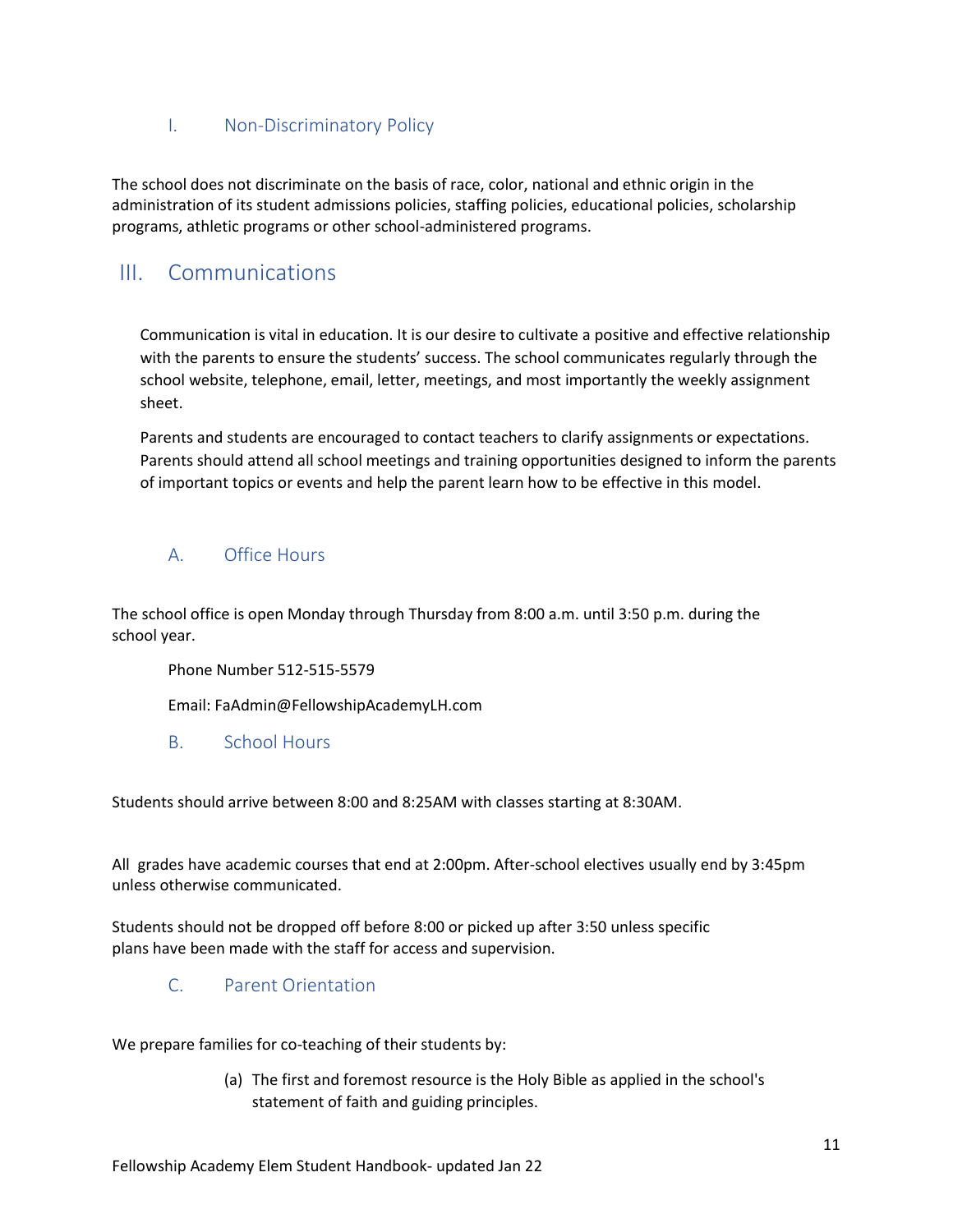- (b) Back To School Night All Parent Training All Parents attend a Back To School Training: There are multiple break-out training sessions offered for the parents to choose. Each session is designed for target training in areas specific to their needs.
- (c) (future) Parent Panel for Home Days A panel of parents will discuss tips and tricks to making the satellite school days run more efficiently. Parents will lead this training on the following topics: organizing your school room, organizing your schedule, organizing your satellite school day, and organizing your meal plans. There will be a time for group discussion and a time for Q &A's.
- (d) As part of the admissions process to our school, parents are encouraged to read the following two books:
	- (i) *Character Driven College Preparation* by Dr. John Turner
	- (ii) *Kingdom Education* by Glen Schultz

*These tools provide a framework for the ongoing conversation the school conducts with parents for the honor of the Lord and the benefit of the students. As we discover new or preferable tools, the updates the list of required resources as needed.*

# <span id="page-11-0"></span>D. Online Communications

### Web Site

.

The school's web site can be accessed at FellowshipAcademyLH.org. The site contains the most updated information on school happenings. The school-wide calendar and dress code are also posted there.

Fellowship Academy also uses ClassTag.com for quick text messaging of school information.

### Assignment Sheets

Fellowship Academy communicates online though Planbook.com. Your student will have a unique ID and password to allow them and you to log in to see the weekly assignment sheets and grades.

### Facebook and Instagram

Fellowship Academy has a Facebook and Instagram account. We use them to post pictures of school life. We will not name a student on these feeds. Only students who have turned in a photo release form will have pictures on these feeds. If you wish to keep your children off these sites, please mark that on the photo release form.

E. Newsletters

<span id="page-11-1"></span>Monthly Bulletin is provided by the office each month. It contains special announcements and lists important events for the whole school system. It is sent through classtag.com on the first Thursday of the month.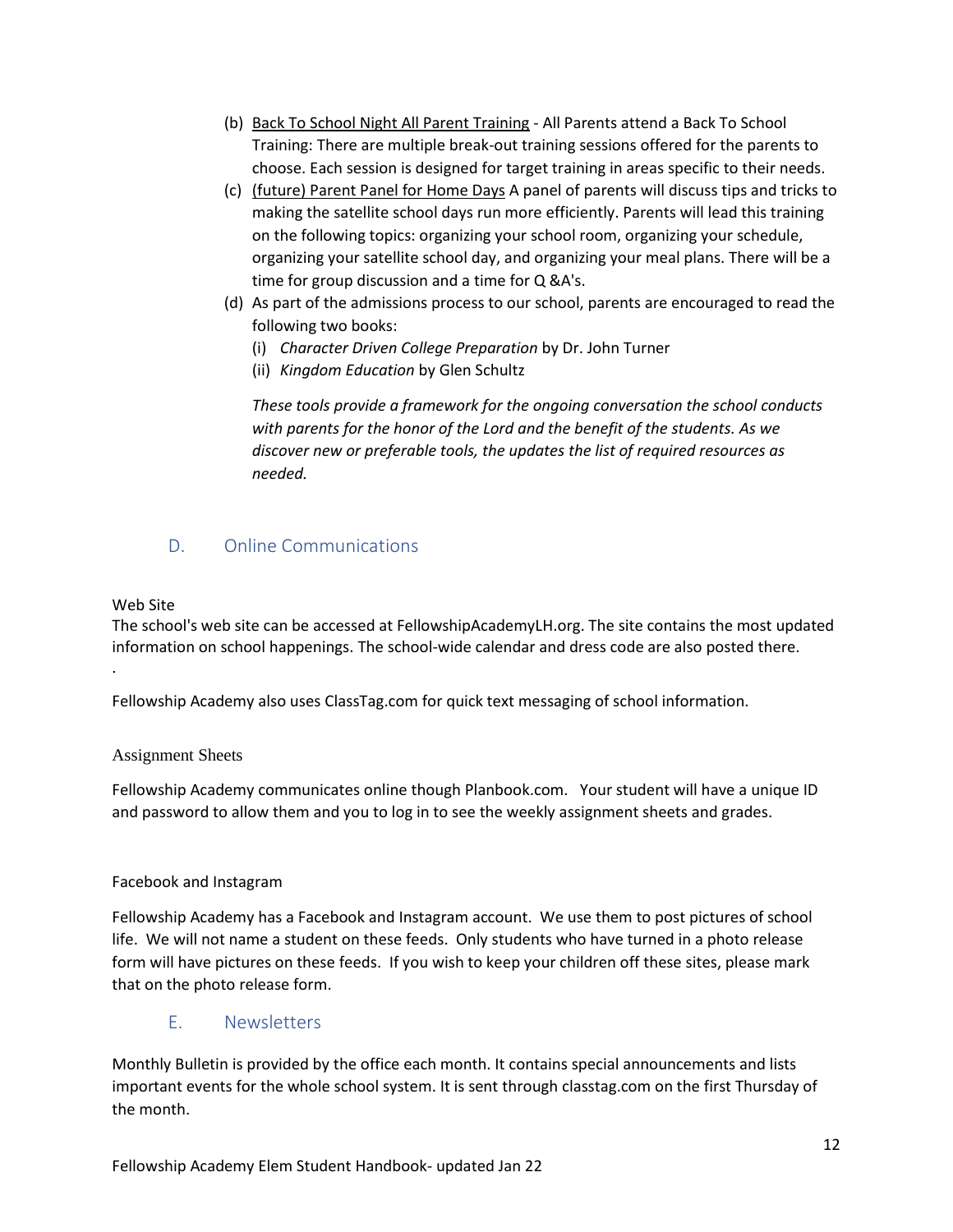# <span id="page-12-0"></span>F. Parent Teacher Conferences

Parent/Teacher Meetings and conferences are scheduled at the end of the first month of school and the beginning of the 3<sup>rd</sup> quarter.

Both parents are encouraged to attend each conference. The purpose of these conferences is to encourage school/home communication regarding student progress and other important matters.

Quarterly report cards are issued to parents. Parents and teachers are encouraged to schedule additional conferences throughout the year as necessary. Any parent who desires to confer with his/her child's teacher should arrange a date and time with the teacher **in advance.** Do not plan to "drop in" to see a teacher during the school day or try to confer during drop off. A teacher may be contacted by email or the school office.

If there are questions or problems within a particular class, the parent or student should first talk with the teacher. If the issue cannot be resolved satisfactorily, the parent or student should talk with the appropriate Supervisor, and finally the appropriate Director. (See also the Matthew 18 Principal Explained- appendix)

# <span id="page-12-1"></span>G. Resolving Conflicts: Grievance Guidelines

### The Matthew 18 Principle

A Scriptural Understanding and Practical Application of this Important Biblical Principle

Nobody really loves conflict and confrontation. Since, however, these relationship difficulties are normal parts of the human experience, some conflicts and confrontations are simply unavoidable. These relationship difficulties, when not handled properly, usually upset all parties and prove to be destructive and demoralizing. Therefore, it is extremely critical that a proper application of sound problem-solving skills be employed.

### The Biblical Model

Christians should be encouraged to know that the ultimate textbook of knowledge and wisdom, God's Holy Word, provides very specific guidelines and mandates for effective conflict resolution. Specifically, Matthew 18:15-17 provides the following scriptural mandate for keeping communication lines open and intact.

> *"If your brother sins against you, go and show him his fault, just between the two of you. If he listens to you, you have won your brother over. But if they will not listen, take one or two others along, so that 'every matter may be established by the testimony of two or three witnesses.' If he still refuses to listen, tell it to the church; and if he refuses to listen even to the church …"*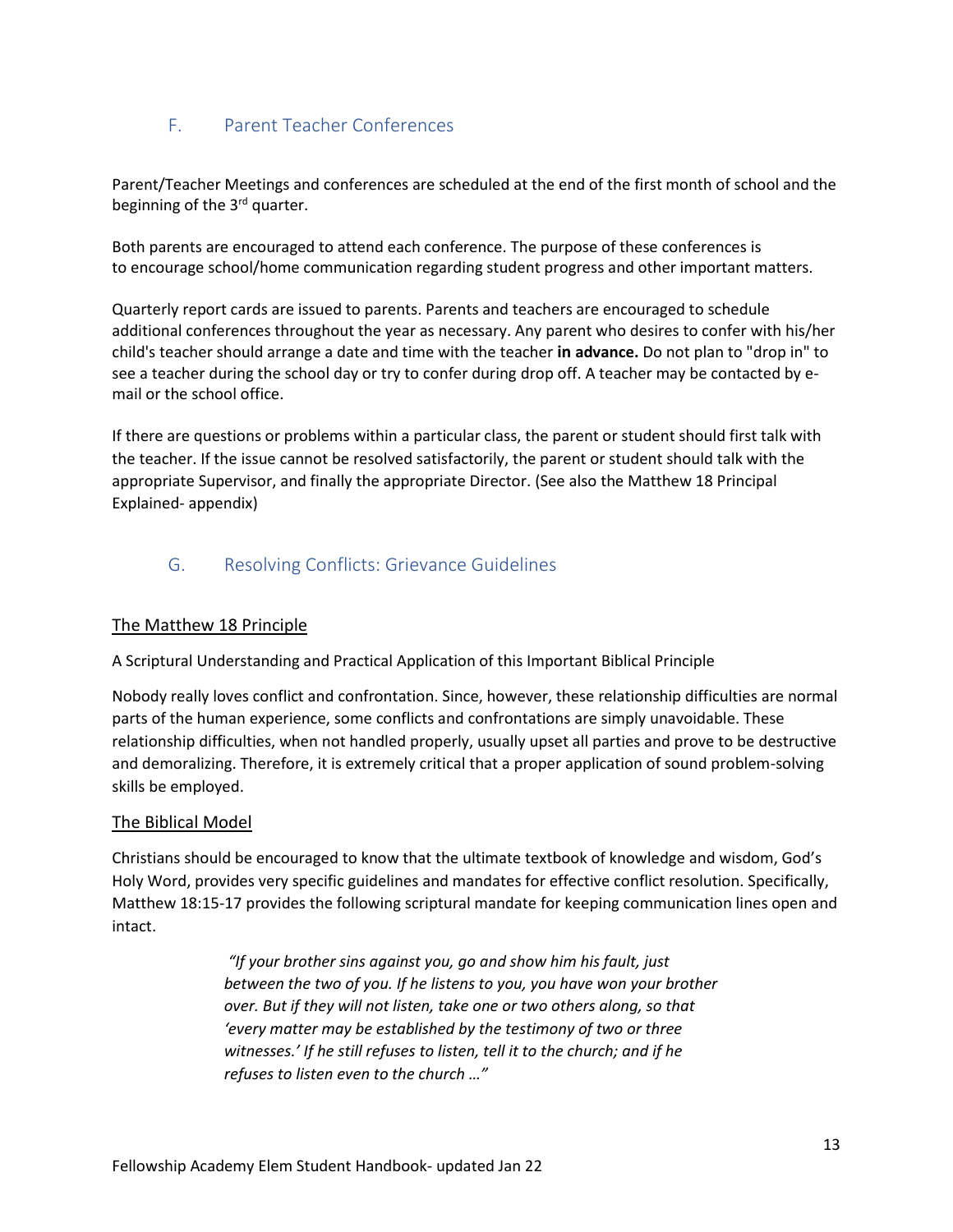An analysis of these important words of Jesus Christ reveals several important principles for solving people problems. For the full article, see the Matthew 18 Principal Explained in the appendix.

If there are questions or problems within a particular class, the parent or student should first talk with the teacher. If the issue cannot be resolved satisfactorily, the parent or student should talk with the appropriate Supervisor, and finally the appropriate Director. (See also the Matthew 18 Principal Explained- appendix)

# <span id="page-13-1"></span><span id="page-13-0"></span>IV. General Policy and Procedures

### A. Admissions

Admission to Fellowship Academy is required in order to register for any of the courses offered. Fellowship Academy will maintain a cumulative file for all students admitted to the school. Parents will be provided with a copy of this cumulative file upon request. Fellowship Academy will keep a cumulative file of the courses taken at the school and maintain records of previous courses taken at a public school.

Fellowship Academy is a privilege for our students to attend, not a right. Students and parents that do not adhere to the school's policies, procedures and code of conduct, may be asked to withdraw their students.

### Non-Discrimination Policy

Fellowship Academy admits students of any race, color, and national or ethnic origin to all the rights, privileges, programs, and activities generally accorded or made available to its students and do not discriminate on the basis of race in administration of its educational policies, admission policies, or other school-administered programs.

### Parent and Student Responsibility upon Admission

Students must be accepted to Fellowship Academy through a formal admission process. Both parental involvement and student cooperation is essential for Fellowship Academy to fulfill its mission. Therefore, as a condition of acceptance to this school, the parents and student applying for admission must fulfill the following requirements:

- a.) Parents must provide Fellowship Academy with an application form for each student applying for admission, including academic records, health forms, and other information as specified in the application packet.
- b.) Parents and students must sign a form stating their agreement with our Statement of Faith as an expression of who we are and what will be taught in the classroom AND expressing their own personal commitment to Jesus Christ.
- c.) Parents and students must be willing to abide by the school's rules and regulations as expressed in our handbook or by the director. Each year, parents and students are required to sign an agreement stating they have reviewed the student handbook.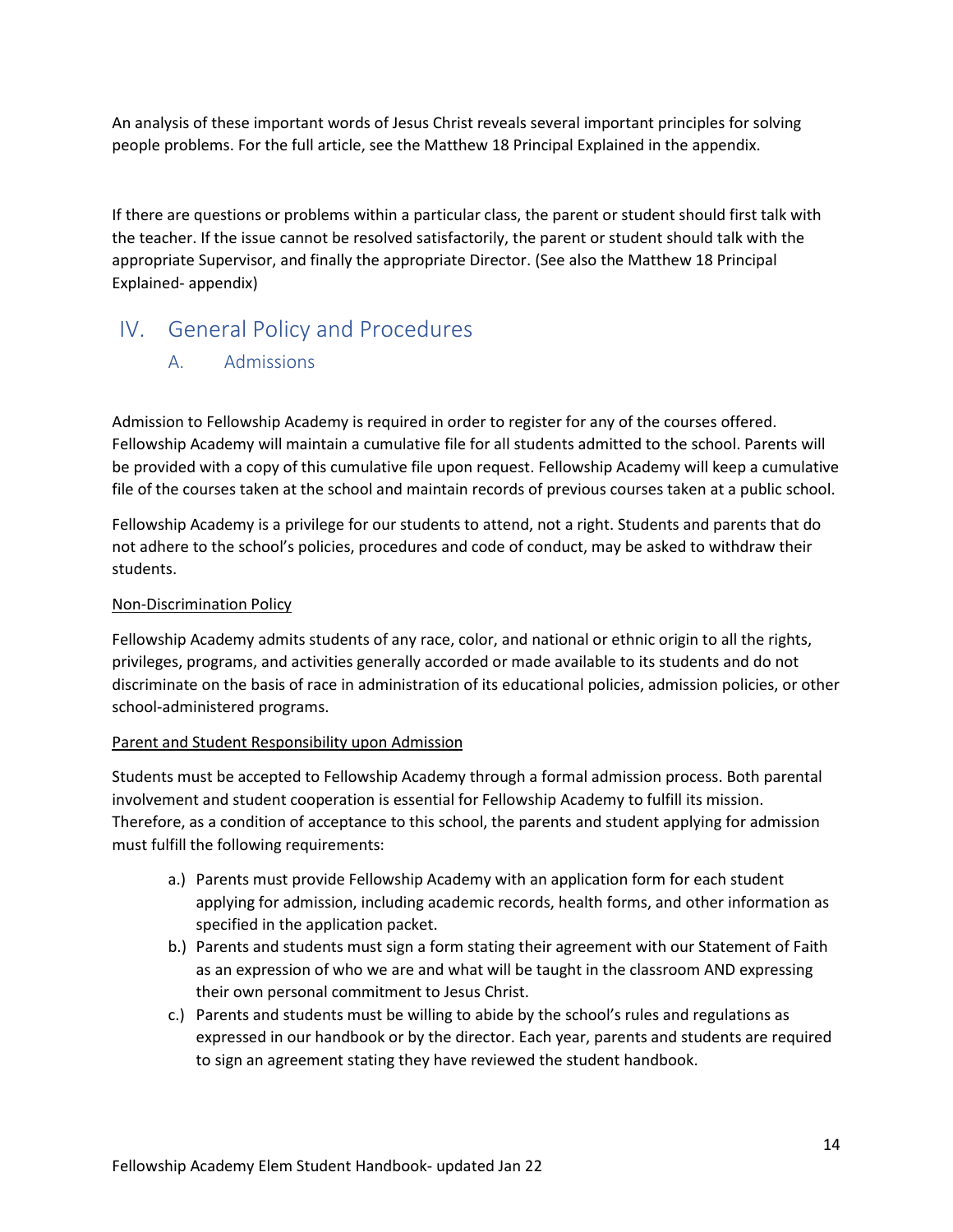- d.) **Parents must be committed to providing partnership instruction in the off-site school days that the child is not attending Fellowship Academy in order to provide quality education in accordance with the laws of the state of Texas.**
- e.) Parents are responsible for providing regular structure for completing home assignments, checking assignment sheets and monitoring the student's completion of these assignments, and helping student as needed.
- f.) The family must be active members of the Body of Christ and regularly attend a Christian church.
- g.) Parents and students must be committed to the learning experience and Christian environment of Fellowship Academy. Each student must be willing to adhere to Fellowship Academy's Student Code of Conduct, Dress Policy, and all other policies.
- h.) Parents must be willing to use a Christian Conciliation Service to settle any disputes.

#### Admission Procedure

#### **a) Attend an Informational Meeting**

This is required so that parents fully understand the expectations of their involvement in the education of their child at Fellowship Academy. Parental involvement is mandatory.

#### **b) Review All Fellowship Academy Material and Pray**

Please carefully go over each handout given at the informational meeting. If you have any questions, please contact us. *Pray about this important decision*.

#### **c) Complete the Admissions Forms**

Once you are convinced that this is where your family should be, complete the online application and submit the application fee and required application documents.

#### **d) Family Interview**

Each family applying for admission will be interviewed in order to verify that Fellowship Academy is the best educational option for your child. This meeting also enables us to personally answer any questions about Fellowship Academy. The admission committee conducts this one-time interview. Someone will call to arrange the interview once your application has been processed.

### **e) Testing and Evaluation**

Placement testing (applies to all new students that return after missing a semester or more) can be completed at any point during the application process. Testing must be completed and results determined prior to registration for the upcoming semester. The tests are given to determine the entrance grade level based on your child's Math and English in relation to our curriculum. To schedule the placement test, parents should complete the Placement Testing Form and submit a copy of the most current report card to the Director. All academic records must be received by the school prior to testing. A one-time testing fee per student is required prior to testing.

### <span id="page-14-0"></span>B. Fees and Tuition Payments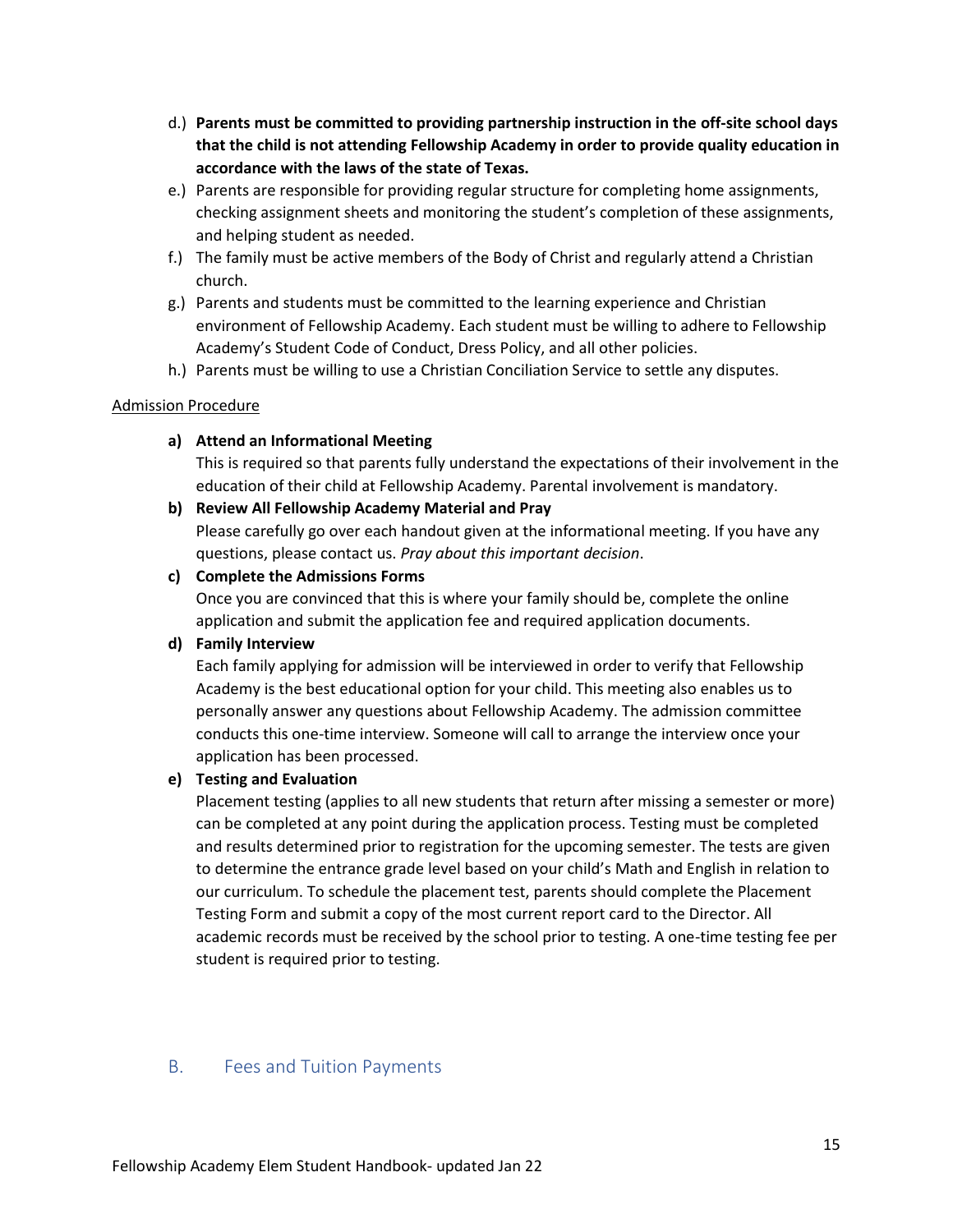### Tuition

- 1. The course fee(secondary grades 6-12<sup>th</sup>) or Tuition (Primary grades K-5<sup>th</sup>) will vary for individual students based on the number of courses for which a student registers or grade level. Parents may pay for each semester that commences August  $1<sup>st</sup>$  for the fall semester and January  $1<sup>st</sup>$  for the spring semester. The **payment is due on the 1st of each month** and is considered late after the 5<sup>th</sup>. Accounts with past due balances will not have access to planbook.com until the account is current.
- 2. A late fee will be assessed for each late payment. A fee will be assessed for any returned checks.
- 3. Payments will be credited to past due balances first, then the current balance. If the entire balance is not current, a late fee will be assessed.
- 4. When payment is not made by the  $25<sup>th</sup>$  of the month, the student is placed on suspension and is not **permitted to attend school until complete payment is made.** At this point, it is required that payment is made in the form of cash, Visa/Mastercard, or money order. Checks must clear before records can be released.
- 5. Student records, including report cards, are held until all finances have been paid and all school issued equipment is returned.
- 6. **Checks** received the last ten days of the semester will result in report cards and school records being held in order for the check to clear. To avoid delay, we accept money orders, cash, Visa/Mastercard, and cashier's checks. We do not accept postdated checks.
- 7. **Tuition (including any fees, etc.) is not refundable at the end of classes on the second Friday of the semester.** When a student withdraws or is expelled from Fellowship Academy in one or more classes, the tuition will not be refunded if the student has paid in full and may not be transferred to pay a balance for another family member. Tuition due by installment should still be paid or the student will not receive a report card or be allowed to register in the future.
- 8. All fees will be handled through the school office and not with faculty members.

### Fees

### • **Application Fee**

Families must pay an application fee; this is non-refundable.

• **Testing Fee**

A one-time testing fee must be paid per student. Should a student request additional Placement Testing, no additional fee will be charged.

• **Monthly Payment Fee** Families choosing to pay their tuition monthly will be assessed a payment fee per family.

### Other Costs

### **Textbooks**

Students are responsible for purchasing all textbook materials required for each class. A textbook list will be furnished each semester to facilitate learning materials. Fellowship Academy will make every effort to supply an exhaustive list of textbooks but reserves the right to add materials as necessary throughout the school year.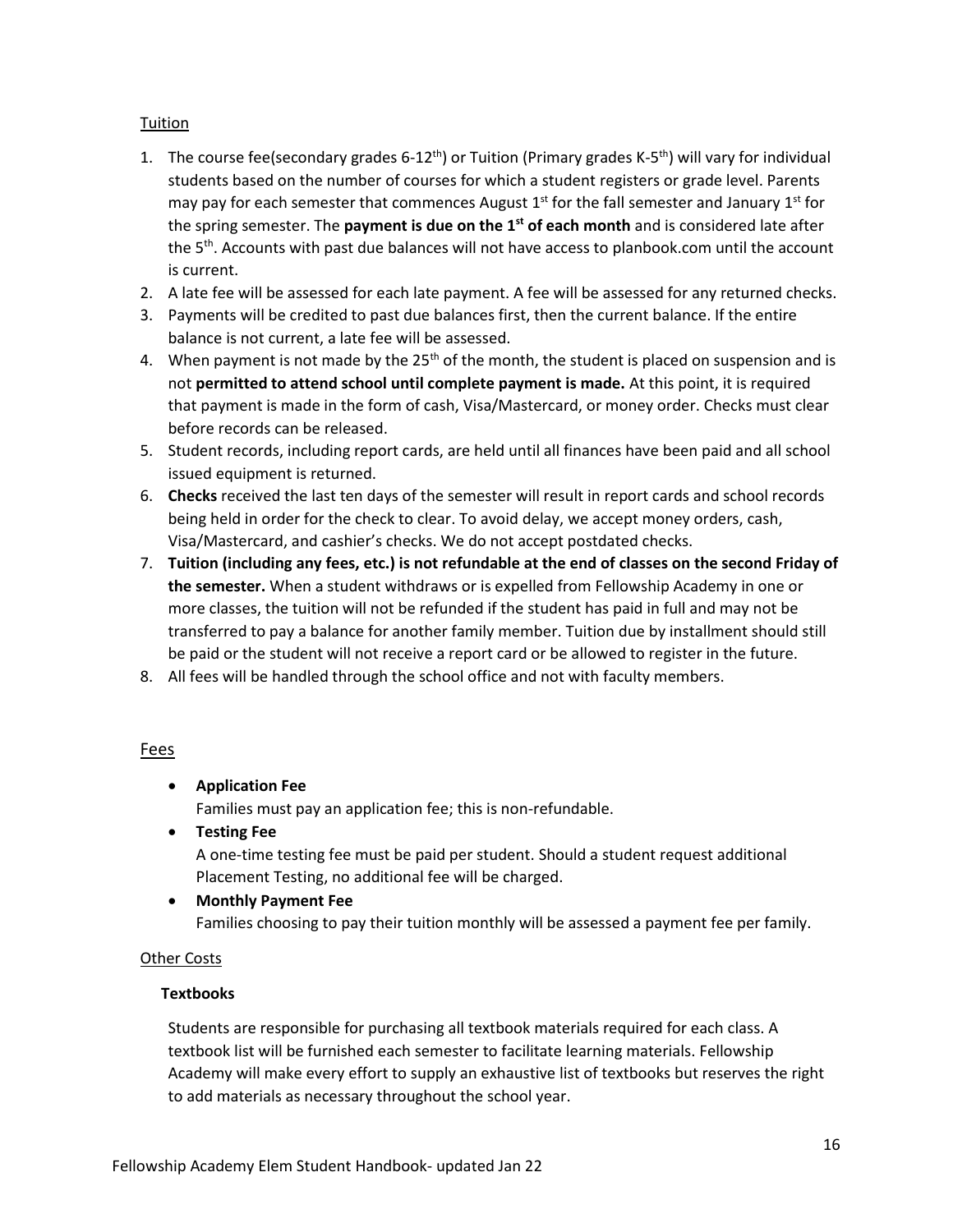If a class must be cancelled, Fellowship Academy is not financially responsible for materials purchased for the class. In order to facilitate the use of textbooks in the classroom, students will not be allowed to share with a sibling attending classes on the same day. In order not to infringe upon copyright laws, copying textbook pages should be limited and done only after the text has been ordered.

### **School Supplies**

Fellowship Academy will furnish a list of supplies required for students. Teachers may periodically require additional supplies for special projects or assignments. Parents will be responsible for purchasing each student's supplies.

### **Apparel**

Fellowship Academy- approved student uniforms are required. Parents are responsible for providing the student uniform. School apparel may be purchased through the school. These items are not required.

# <span id="page-16-0"></span>C. Tuition Assistance

This school currently does not have a financial aid fund. Fellowship Academy does have a scholarship program for current students.

Scholarships are awarded according to need, the merits of each applicant, monies available, class placement, and priorities established by the Scholarship Committee.

These priorities include:

- Single parent families with limited income
- Emergency circumstances that call for temporary assistance

### Scholarship Guidelines

- $\triangleright$  Parents and/or guardians are responsible for all remaining tuition and fees. Failure to meet this financial responsibility will result in discontinuance of aid.
- $\triangleright$  A scholarship is not automatically renewed from year to year. Parents and/or guardians must reapply each school year. No assurances can be given in advance that aid will be granted the following year.
- $\triangleright$  Students must remain in good standing academically and behaviorally to receive or continue receiving financial assistance.
- $\triangleright$  A completed student application and a copy of the household's most recent federal income tax return or copy of a recent paystub must accompany the scholarship application.
- $\triangleright$  Applications will be accepted between February 1 and August 31 prior to the school year for which the aid is requested.
- $\triangleright$  Falsification of any information will disqualify the applicant from any award of benefit.
- $\triangleright$  All information submitted is considered confidential and will be reviewed only by the Scholarship Committee of Fellowship Academy.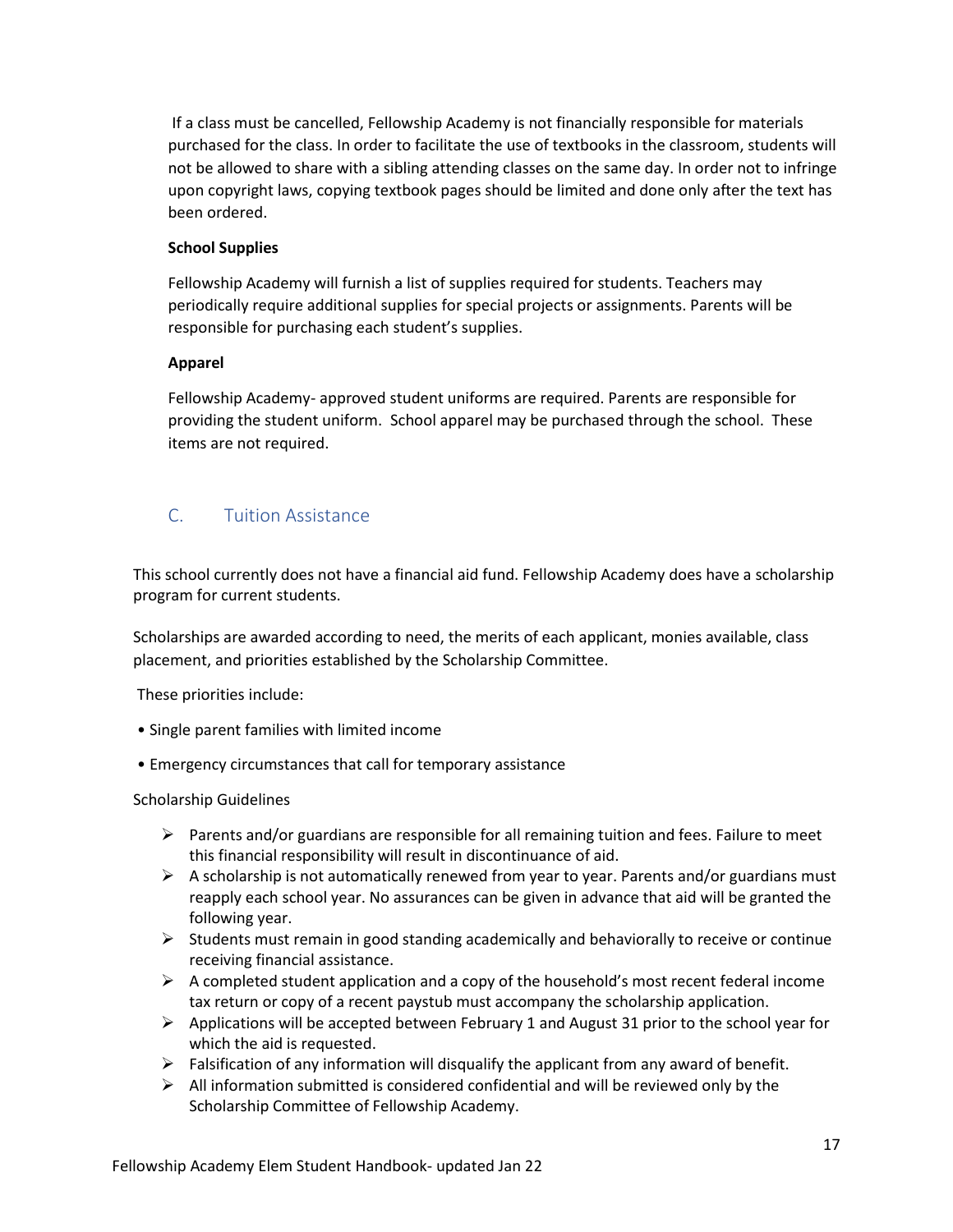- $\triangleright$  Should the applicant family's financial status change during the period that scholarship aid is in effect the family is required to notify the Scholarship Committee of the change. Scholarship funds are limited.
- ➢ However, you may be a candidate for benefits. In evaluating applications, factors such as family size, reasonable debt load, medical expenses, etc. may be considered.

This school does allow individuals from within the school (staff and parents of students) to directly bless other students with financial assistance (this can be done anonymously) so long as (1) the gift is not considered a donation (since it is directed to a specific individual) (2) the student recipient does not participate in high school competitive sports or other high school competitive activities.

Scholarships and/or financial assistance from sources outside of this school can be offered to our students, but not if the student participates in high school competitive sports or other high school competitive activities. Exceptions will, however, be granted for financial assistance, even if the student participates in high school competitive sports or other high school competitive activities, if the assistance comes from relatives of the student receiving the aide or from close friends of the student's parents, so long as the friends are not on staff and do not have children at the academy.

If a gift should be occasionally made to the school for the specific purpose of blessing an *unidentified* student by helping with their school expenses, then the gift would be considered a donation. The head administrator, along with at least one other staff member, will determine the recipient of the financial gift. The student receiving the aide under these circumstances cannot participate in high school competitive sports or other high school competitive activities. If such gifts become common, then the school will move toward developing a financial aide program for its students.

# <span id="page-17-0"></span>D. Safety Procedure and Emergency Drills

### Safety Procedures And Emergency Drills

Every teacher should review the steps for each drill at the beginning of each semester. This should include drawing attention to the emergency map and cards posted on the wall near the doors and the emergency bag behind each door.

**Fire Drills** - When the bell sounds for a fire drill (or actual fire), all persons are to go quickly and quietly to the exit determined in advance for each class. Students proceed as a group to the designated outdoor area. The last person exiting a classroom should turn out the lights and close the door. Students gather silently with their classmates while the teacher takes attendance. When the return signal is given, everyone should return quietly and in single file to the classroom. Exit path plans are posted just inside the doors of each classroom.

**Tornado Drills** - When the announcement is made for a tornado drill (or actual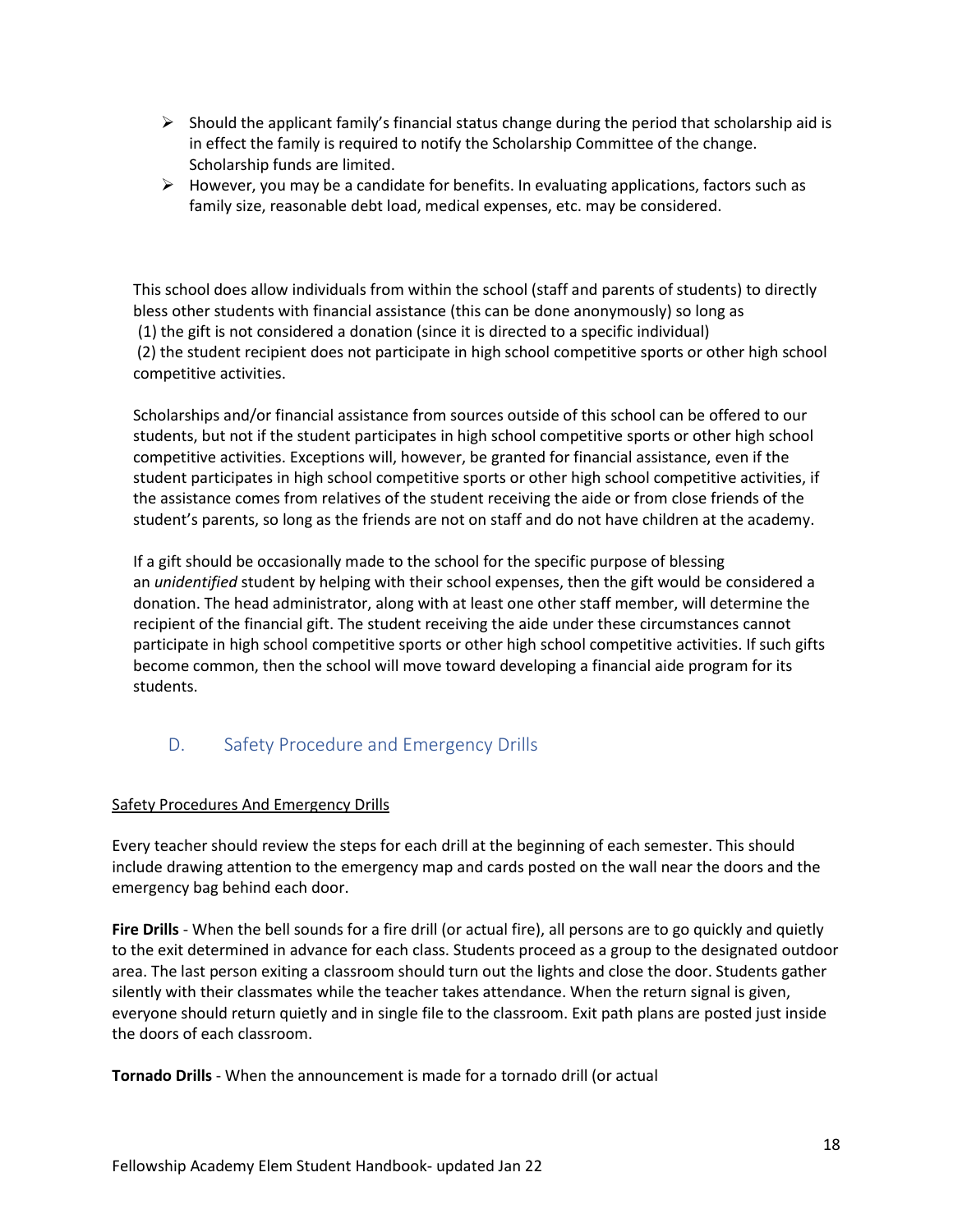tornado), all persons are to go quickly and quietly as a group to the place designated by the classroom teacher. When they get to their safety area, students should sit with their backs against the wall, knees pulled up, heads bent down resting on the knees, and arms hugging the legs. Parents should **not** pick up their child from school during a tornado warning. Please wait until the warning has passed.

**Lock Down Drills** – Lock down drills are conducted on an as needed basis. These

drills prepare the students for all other emergencies. Playground/field procedures are in place to clear the playgrounds/fields immediately should there be a need to do so. A lock down is when there is a general or specific localized threat. For the safety of the students the administration locks all entry doors and a notice of Lockdown will be posted on the door. The notices indicate that a lock down is in effect. The notice is to help parents who come across these signs and may be unaware of the potential danger.

# <span id="page-18-0"></span>V. Academic Policy

Fellowship Academy academic program meets the following requirements:

- Fellowship Academy has a college-stimulated scheduling of courses, organized in 16-week semesters with early elementary classes meeting on Monday throughThursday as an allinclusive program. Students spend an estimated minimum of one hour working at home for every hour spent at school (1-1 ratio). This standard is the minimum for participation, however, most students who want to excel in the program spend more time working at home than is required.
- Our core academic classes are offered as subject blocks to best utilize available instructional time. We may, due to small class sizes, combine course levels for our core or elective classes.
- Students must successfully complete the prerequisite for each course, confirmed by a passing grade in a Fellowship Academy course, summative exam, or a transcript from another school. Students will demonstrate mastery of previous knowledge through placement testing to provide teachers with a starting point for each semester's instruction.
- Fellowship Academy allows semester-by-semester enrollment. Once a semester is underway, new students may not be admitted (unless circumstances such as a move made it impossible for a student to register at the beginning of a semester) until the beginning of a new semester.
- Students register for individual courses, not complete grade levels (with exception of Kindergarten through fifth grades). Fellowship Academy allows students to deviate from grade level based on mastery of individual subject matter: elementary may go back or advance one grade level.
- Continuity of instruction is insured through well-developed and clearly articulated curriculum, documents, both within the departments and within the home.
- Each course has a defined, off-campus role for parents that gradually decreases the parents' academic responsibilities while increasing those of the student (dependent and independent study) as the student progresses through the grade levels.
- Fellowship Academy teachers are responsible for organizing instruction that includes a partnership with parents. Teachers facilitate this partnership through effective communication, leadership, and instruction in the classroom that extends to the parent.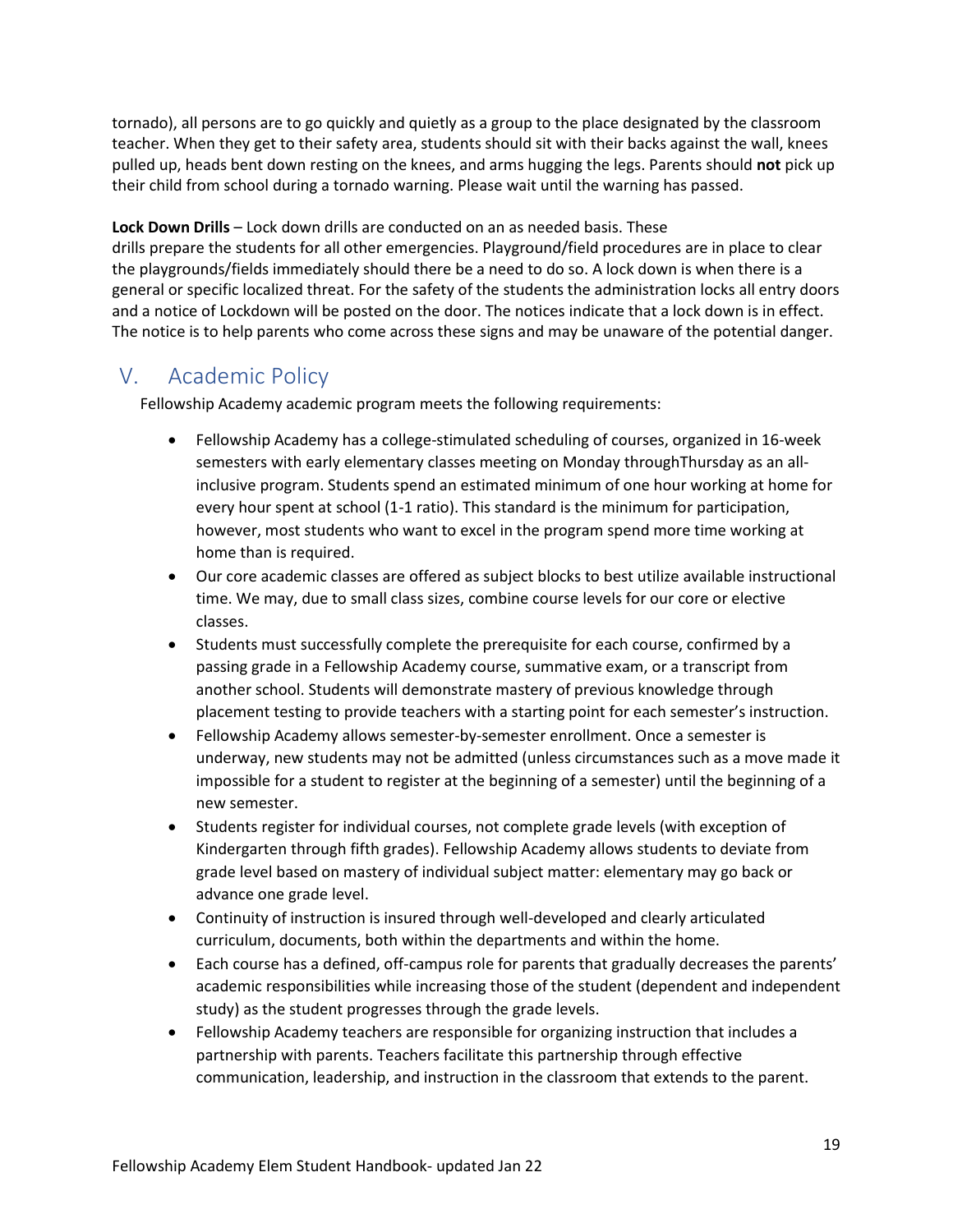This also includes using textbooks and other educational materials that are both academically sound and parent/student friendly to use.

- The Fellowship Academy academic program will maintain high academic standards emphasizing strong student work ethic and college preparation. Our academic standards will meet or exceed the local and state laws that govern education.
- Fellowship Academy will maintain a low student/teacher ratio to encourage student success in the classroom: 8:1 for elementary academics and 15:1 for electives.

# <span id="page-19-0"></span>A. Grading Philosophy

We believe that grades are not a commentary on the relative worth and value of the individual, but rather an accurate reflection of the quality of his/her work in a given subject at a given time. At Fellowship Academy grades serve four basic purposes:

- 1. to help us teach, correct, and train.
- 2. to help us in the on-going placement of students at a level and in subjects responsive to their needs, background, and abilities.
- 3. to provide us with a just and legitimate means of holding students accountable for the quality of their work.
- 4. to provide us with an ongoing and widely understood means of communicating a student's progress and achievement to his/her parents and other parties (other schools to which the student may transfer).

We will establish just, and objective standards based on legitimate expectations: students will be graded by comparing their level of accomplishment against reasonable expectations of what they should be able to accomplish.

We will make every effort to place students properly, basing placement upon their background and abilities rather than any social criteria (such as age).

Finally, students will receive (or not receive) credit based on what they have done (or not done) relative to a common standard, rather than upon individual considerations (such as learning disabilities). The grading standards themselves will be oriented toward the work of the student rather than the student himself. They will recognize multiple levels of legitimate achievement, so that less is expected of elementary students than of secondary students. They will be objective and evenly applied within a given class. They will also allow for individual differences by defining minimum passing standards in terms that allow for a range (as it currently stands, 70-100% proficiency) of acceptable achievement. The ultimate purposes of these standards will be to define the standard, to provide valid and meaningful feedback, to encourage disciplined academic study, and to encourage student progress in both learning and achievement.

# <span id="page-19-1"></span>B. Grading System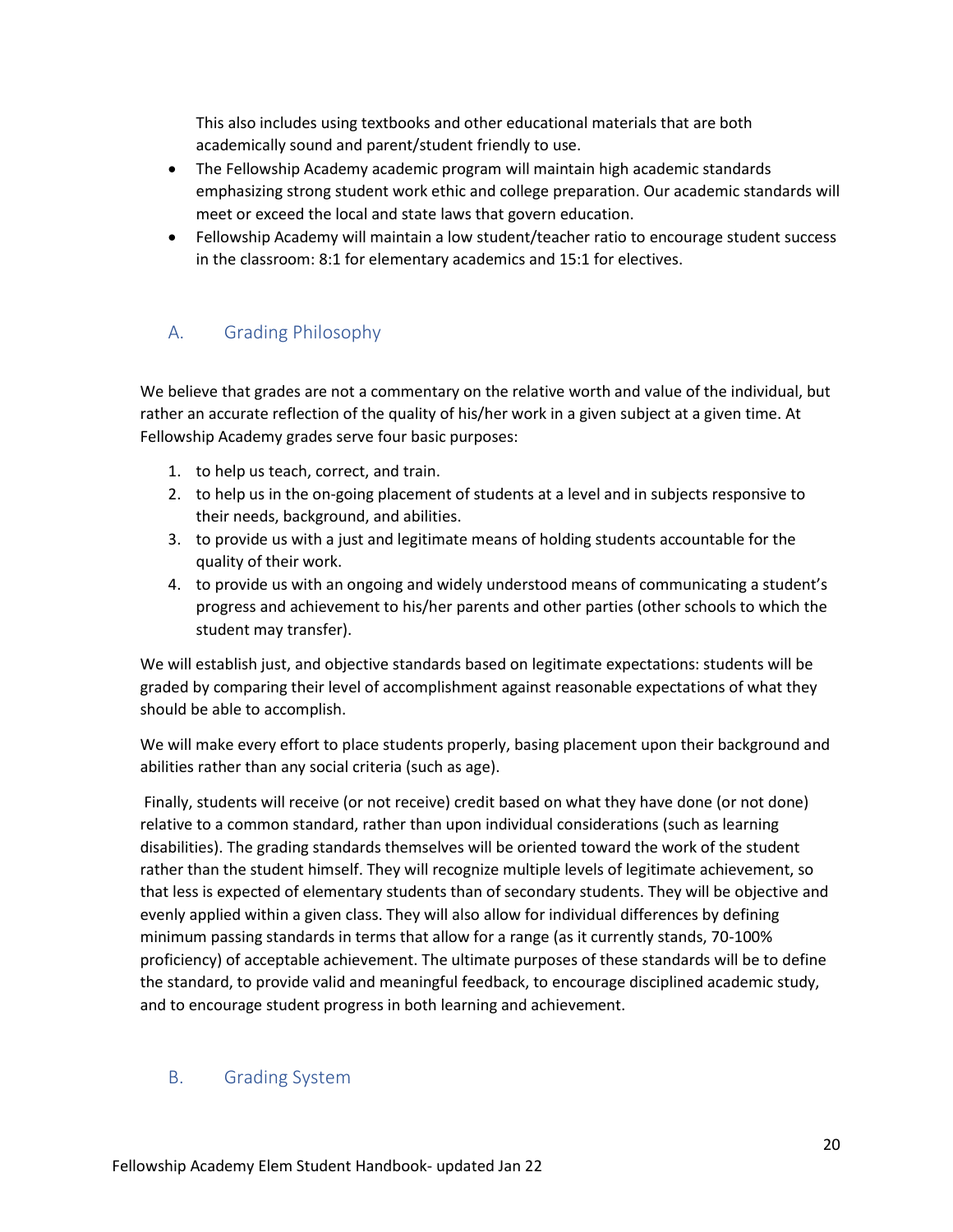### **Grading Standards and Grade Point Average (GPA)**

Courses at Fellowship Academy are graded on a scale of 0-100 (exception: elective courses may be graded on a pass/fail or effort basis). The course grade itself represents a percentage of content mastery, which is then used to determine the grade value of individual courses. The course grade value is then multiplied by the number of credits earned for the course to determine the course grade points (may be fractional). The sum of all course grade points is divided by the sum of all credits attempted to obtain the semester or cumulative GPA.

| Letter<br>Grade | <b>Percent Grade</b> | 4.0 Scale |
|-----------------|----------------------|-----------|
| $A+$            | 97-100               | 4.0       |
| A               | 93-96                | 4.0       |
| $A-$            | 90-92                | 3.7       |
| $B+$            | 87-89                | 3.3       |
| B               | 83-86                | 3.0       |
| $B -$           | 80-82                | 2.7       |
| $C+$            | 77-79                | 2.3       |
| $\mathsf C$     | 73-76                | 2.0       |
| $C-$            | 70-72                | 1.7       |
| D+              | 67-69                | 1.3       |
| D               | 65-66                | $1.0\,$   |
| E/F             | Below 65             | 0.0       |

The letter grade equivalents of this system are as follows: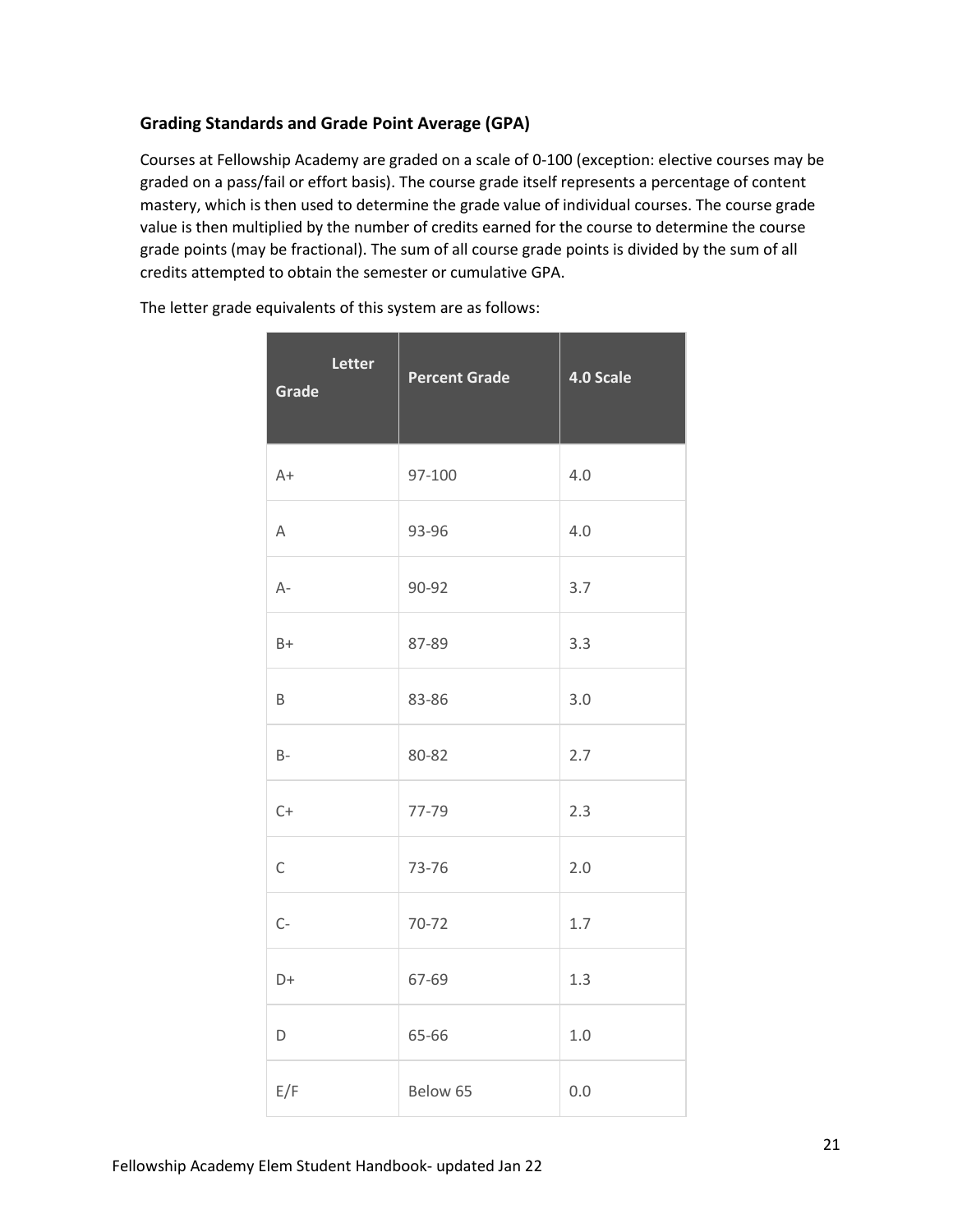- No credits are awarded for a failed course (grade below 70 or F)
- Other possible grades are Incomplete (I). A student will receive an "I" if unable to complete the course requirements due to circumstances beyond the control of the student, and special permission is granted by administration to complete the requirements after the semester has ended.

# <span id="page-21-0"></span>C. Reporting of Grades

Parents may access the online grade book for reporting of student's grades. Teachers will update grade book as assignments are graded (one week following the assignment due date).

- Progress Reports: Each quarter is divided into two grading periods to monitor student progress. Progress Reports are sent out at the midpoint of the quarter.
- Grades are loaded into the report card at the end of each quarter grading period.
- Official Semester Grades: Students receive a final official grade for each semester. This grade will be reflected on the final report card at the end of the semester.

# <span id="page-21-1"></span>D. Special Needs

Fellowship Academy teachers will use research proven teaching practices in their instructional strategies to address the needs of students with varied learning styles or learning issues.

# **Modifications to Standard Instruction/Evaluation Practices**

Fellowship Academy and its teachers are not currently equipped to modify its instructional or evaluation practices or procedures in response to a student's learning disabilities or other special challenges, such as ADD. All students will receive (or not receive) credit based upon what they have done (or not done) relative to a common standard, rather than upon individualized standards developed in response to special needs.

# <span id="page-21-2"></span>E. Add/Drop & Auditing

# **Auditing of Classes**

Fellowship Academy does not allow the auditing of classes. Any student enrolled in any classes at Fellowship Academy will receive a grade reflecting his level of achievement in the class. A student may not attend a class or participate in class activities unless registered for that class.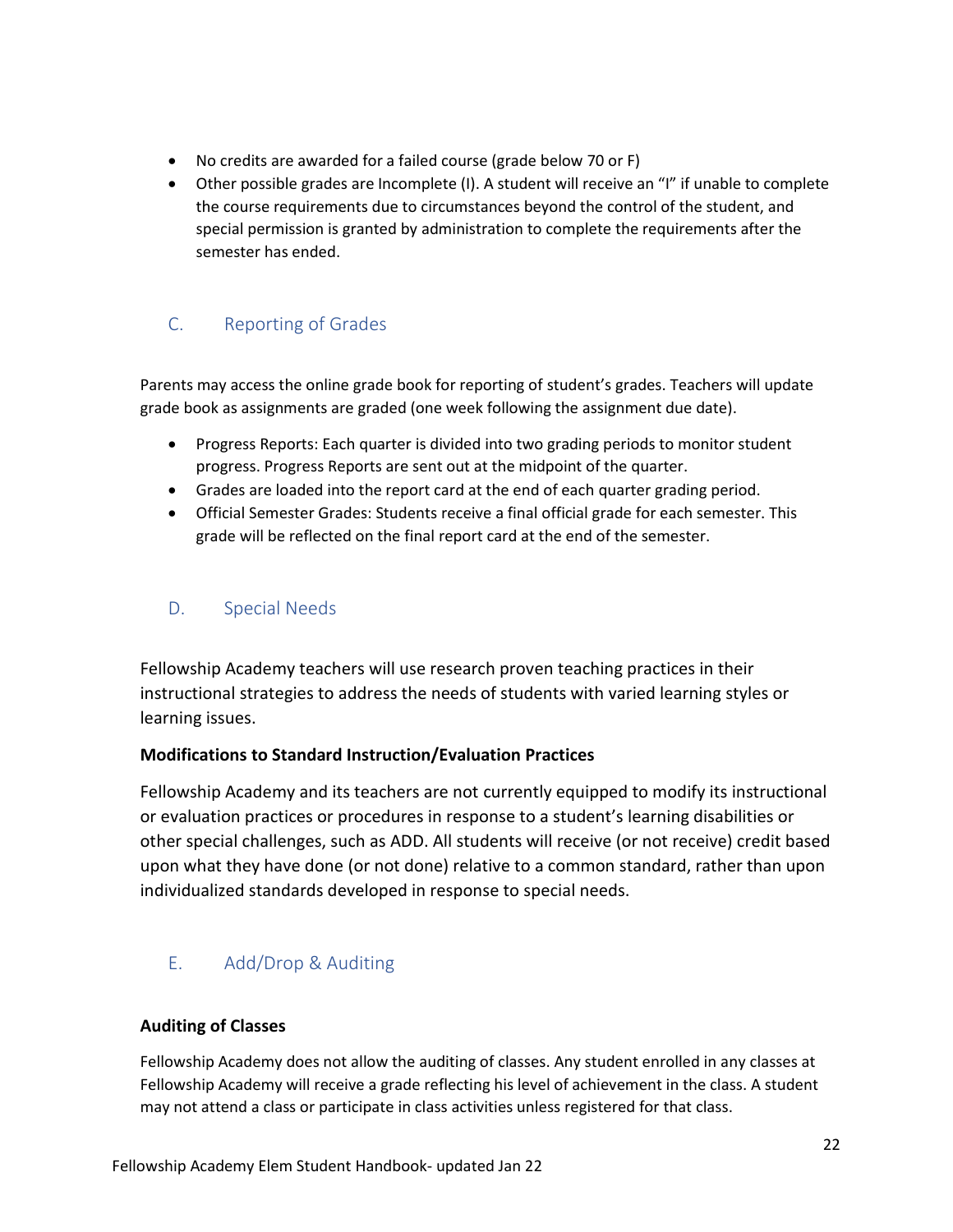# **Add/Drop**

Dropping or adding a class will only be permitted during the first two weeks of the year. Parents should email the Head of School with any request to change a class. If the family does not have email access, they can request a change through the school office. Class changes require a parent/teacher/administrator conference.

Required academic courses cannot be dropped. The following exceptions apply and must be approved by administration:

- If a student wishes to drop a class due to difficulty, the above-mentioned conference must take place and a strategy for completing requirements must be in place.
- If the student has extenuating circumstances such as medical reasons.
- If the teacher recommends the student drop the class.

Students who do not sign up for classes on the specified date will be placed in classes with available space and may not be allowed a schedule change.

# <span id="page-22-0"></span>F. Late Work /Makeup Work

### **Turning in Work**

To receive partial credit, students may turn in work during class (to teacher) or in the office by 2:00pm of the day work is due. Students must have someone in the office sign the work, recording the date and time turned in before giving it to the teacher. This will result in a 20 point deduction; based upon teacher discretion and circumstance of the situation. The teacher may also use discretion when deciding whether to accept late work.

### **Absent due to Illness**

The student will have two consecutive class days to turn in work missed while absent due to illness without incurring a penalty. This is in addition to the "new" work being assigned. Work that was due on the day of the absence (the student knew about prior to the absence) should be turned in the first class day the student returns to school. If this is not possible because of the nature of the illness, the parent should notify the teacher to obtain permission to turn in the assignment at a later date. Students who are absent for reasons other than illness are still required to turn in assignments on the due date (the student knew about it prior to the absence) or make special arrangements with the teacher prior to the absence.

### **Unprepared Due to Illness**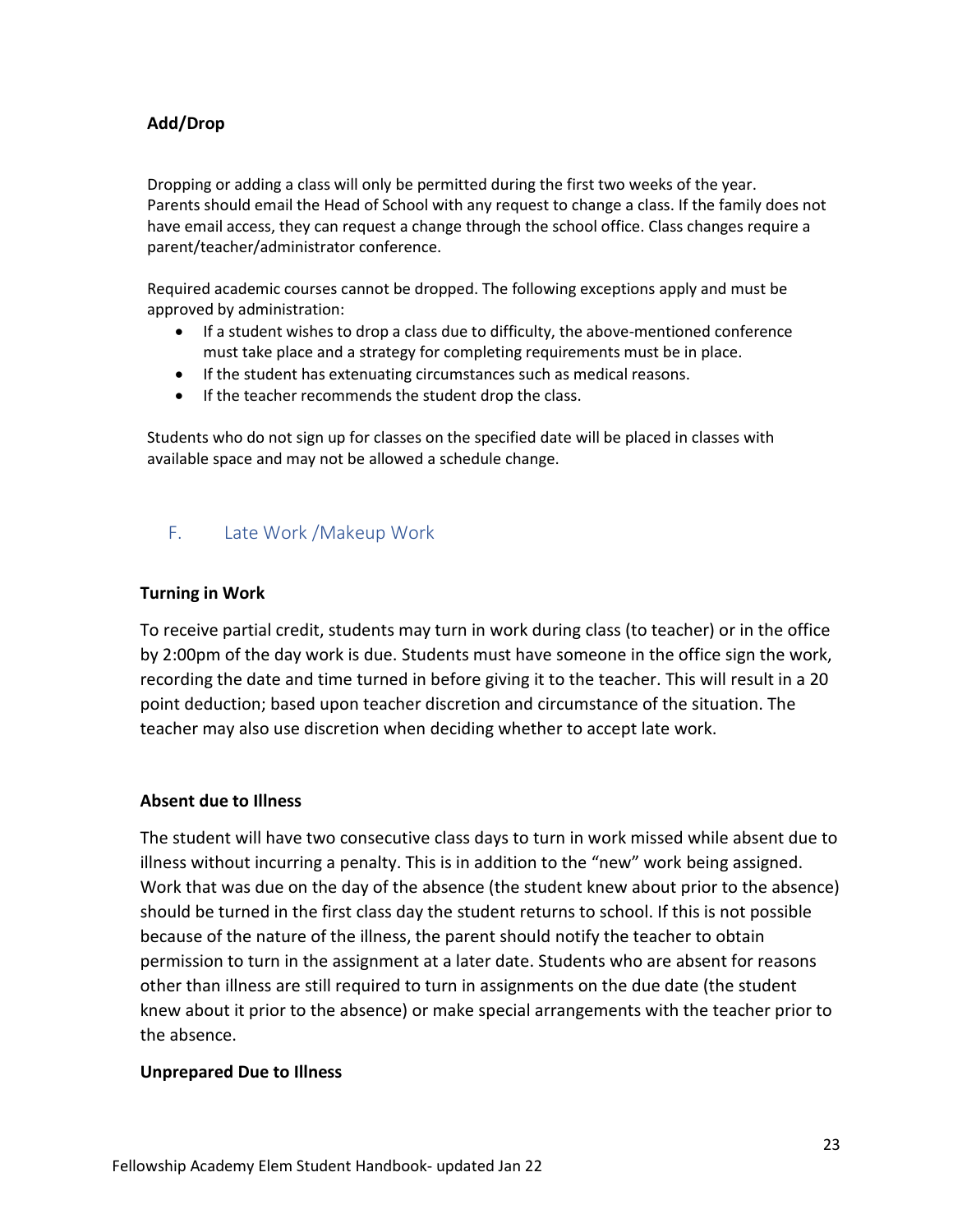If the student is ill on an "independent" class day and is unable to complete assignments or prepare for a test but is able to attend the following "classroom instruction" class day, parents should contact the teacher concerning the child's inability to do home assignments while ill before the student returns to class. If the parent is unable to contact the teacher, he or she should call the office so the teacher can be notified. A written note is not sufficient. The student will be allowed to come to class the next class day but not be responsible for the assignments due or a test. Parents should be aware that this might keep the child from participating in all learning activities because of the work not completed. All assignments and testing may be completed and turned in to the teacher within two class days without incurring a penalty.

### **Failure to Turn in Work for Special Circumstances**

If a student is unable to turn in an assignment by the requested due date for sufficient reasons (events or conditions outside the immediate control of either the student or his family), the parent should notify the teacher prior to class if possible or by the end of the class day the assignment is due. The parent should explain the special circumstances and obtain permission from the teacher to turn the assignment in at a later date; otherwise the work will not be accepted.

### **Inability to Complete Assignments**

The parent and/or student should make every effort to contact the teacher if an assignment is not clear, the student has difficulty with the concepts, or the student cannot finish the assignment in a "reasonable" time before returning to class. If the teacher gives permission, the student may be allowed to turn the work in at a later time without penalty. However, without this permission, the student's work, whether complete or not, will be turned in and graded as required. A parent's note to the teacher on the following class day does not remove the academic penalty associated with not completing the assignment as required.

NOTE: No late work will be accepted any time after the end of the semester in which it is due unless the student receives an "Incomplete" in the course, and it is approved by administration.

### **Missed Testing**

Students will be allowed to make-up a test when the student is absent based on the following communication procedures:

• The parent must contact the office (via phone call or email to [FaAdmin@FellowshipLH.com](mailto:FaAdmin@FellowshipLH.com)) by noon on the day of the absence to notify the school that the student will be absent. The student's name will be placed on an "approved" list, and he will be allowed to make-up a test if he has missed a class test.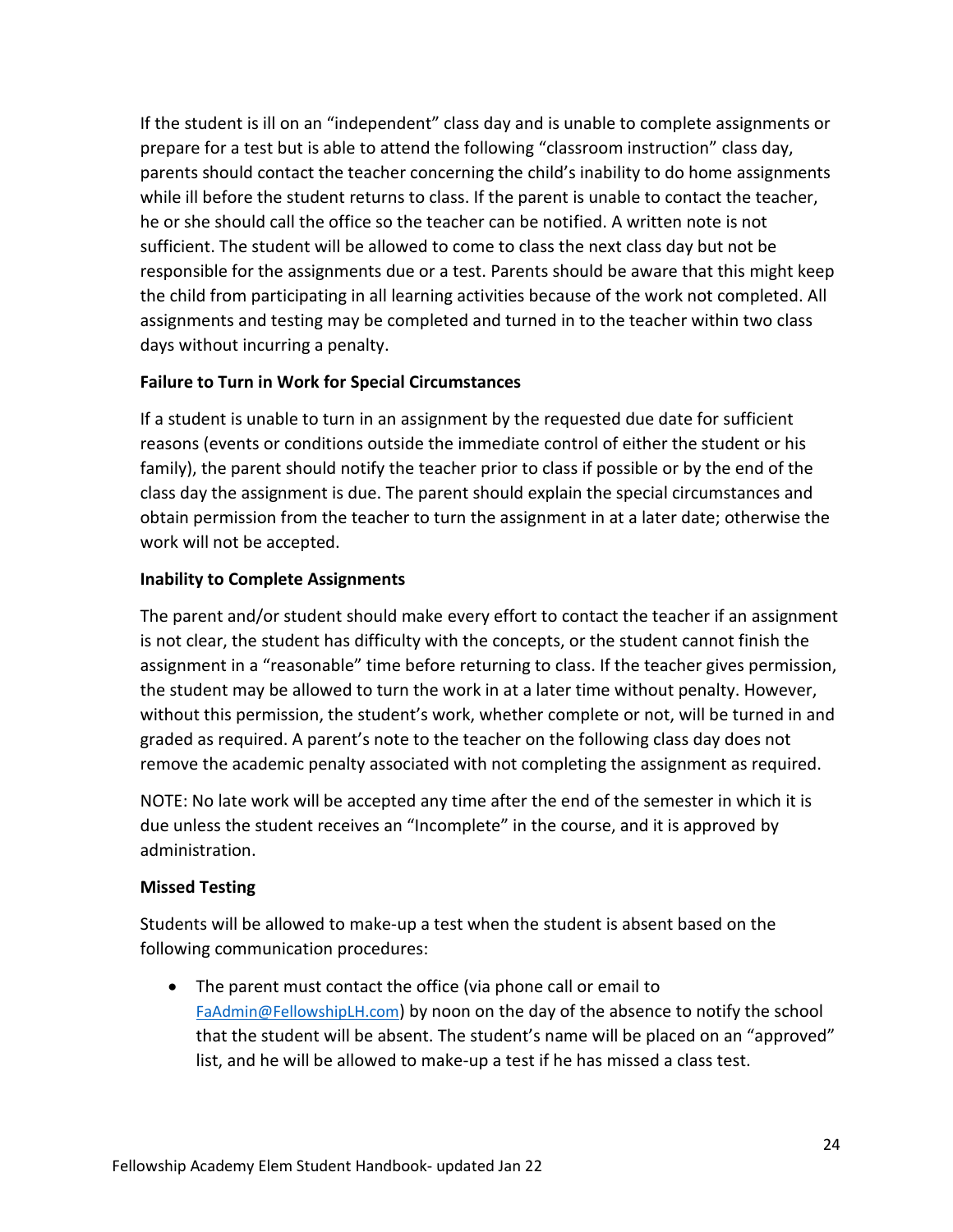• The parent must contact the teacher prior to the day of the absence if the student will be absent for reasons other than illness. Permission to take the make-up test in these circumstances is at the discretion of the teacher.

All make-up tests must be taken within two days of the absence. Students should confirm testing deadlines with the teacher when absent due to reasons other than illness. Students who do not make-up the test by the required deadline will receive a "0" on the test. Students who have excessive absences on test days may not be allowed to make-up the tests.

# <span id="page-24-0"></span>G. Academic Probation

A student may be placed on academic probation if one or more of the following stipulations is applicable:

- a) If the student's grade point average falls below 2.0.
- a) If the student has a failing grade in a course at the end of a quarter.
- b) At the discretion of administration, teachers, and coaches, a student athlete with a failing grade at the mid-term progress report may be suspended from one or more games.

At this point, a conference will be arranged for the student and his parents with the teacher and administrator/supervisor. During the conference an agreement will be made specifying the duration of the probation (minimum 2 weeks) and the actions necessary for the student to end the probationary period. Agreements may differ for each situation.

At the end of the probationary period, a review will take place to determine if the probation will end or be extended. If the probationary period is not successful in improving the student's academic performance, enrollment may be in jeopardy.

# <span id="page-24-1"></span>H. Standardized Testing

In addition to routine classroom examinations, students in grades K-8 are evaluated through standardized testing. At least one achievement test is administered annually to students. The tests serve as one type of measurement of a student's academic progress and potential in relationship to others in the school, state, and country. Students will take the test in the mid Spring of each year.

# <span id="page-24-2"></span>I. Promotion / Retention

All students will be promoted to the next course in sequence when they master the concepts in the previous course. To ensure mastery of the essential skills and knowledge required for success in the next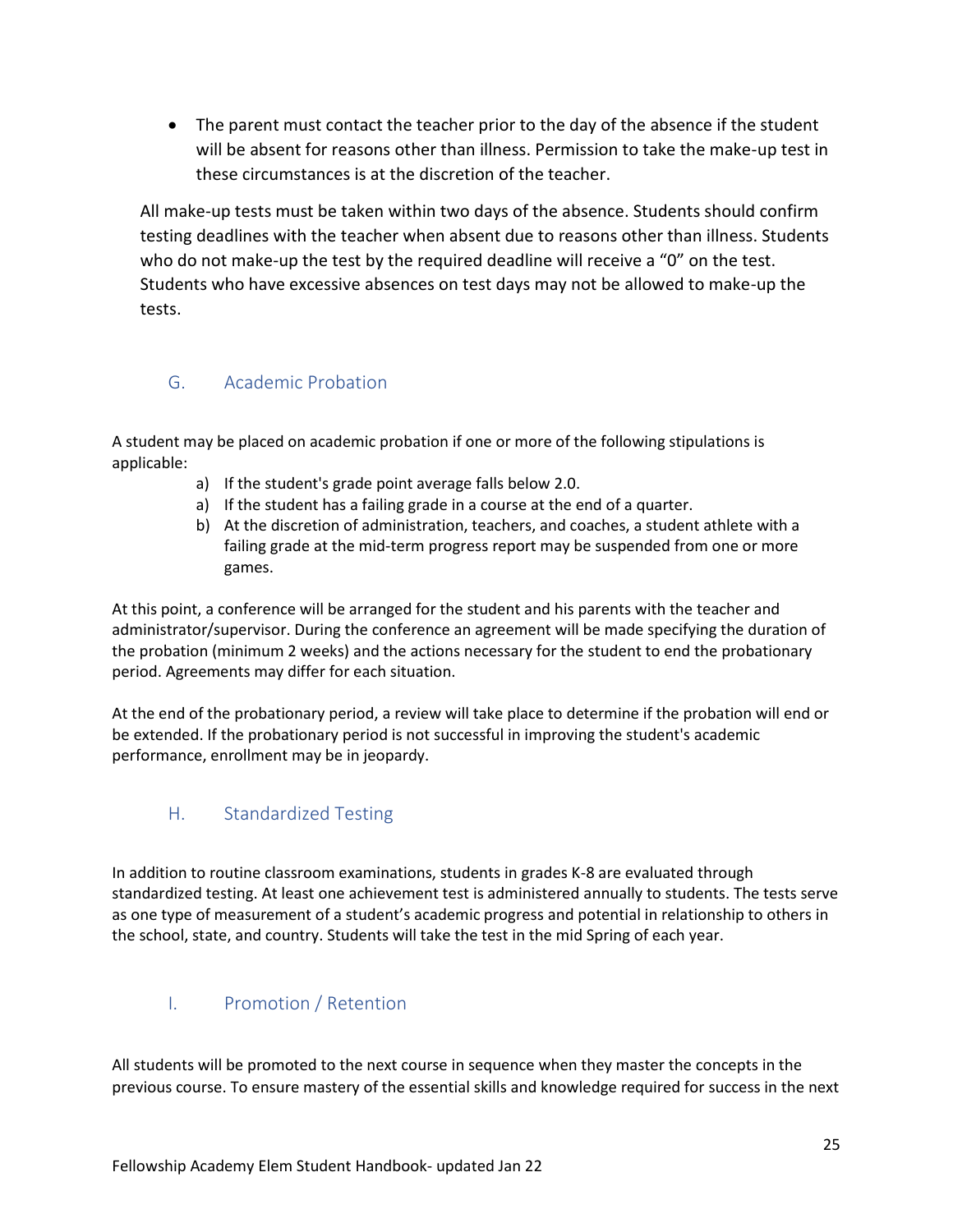course in sequence, students are expected to attain a 70 or better for each of their classes. Student promotion is on a course-by-course basis. Students are not promoted based on their grade level.

# <span id="page-25-0"></span>J. Curriculum

It is a responsibility of Fellowship Academy to provide quality learning experiences every day for every student without exception. Fellowship Academy supports that through the creation of learning environments that encourage intellectual and social development leading to productive citizenship by selecting appropriate instructional materials.

### **Kindergarten and First Grade**

### **Parental Role**

At the early elementary level, parents will act as tutors in the satellite classroom at home. Parents will receive instructions from the classroom teacher, on a regular basis, outlining home assignments, drill practice, follow-up study over covered material, and preparation needed for the next class. They will also take extensive responsibility for support of instruction in some courses (e.g. spelling, vocabulary, and penmanship in English.)

### **Student Role**

As a Christian community, we want student behavior to be guided by Jesus' command to love God above all and our neighbor as our self. This includes:

- $\circ$  Encourage a close relationship with God in others as well as ourselves through activities such as Bible reading, prayer, and worship.
- o Bring God our first fruits by applying ourselves to our studies.
- $\circ$  Be respectful in our speech and conduct toward our teachers, parents and peers.
- o Be obedient to those in authority over us.
- o Give of ourselves to others and encourage everyone to feel included.
- $\circ$  Be careful in our use of school property that includes the books, furniture, equipment and the buildings.
- o Accept personal responsibility for the duties of a student

### **Classroom Teacher Role**

The Teacher will use research proven teaching methods, effective curriculum planning, and regular communication with parents to work with the parents and student to meet learning goals in the classroom. This includes:

- $\circ$  Sets high but achievable expectations for each student and monitors and adjusts teaching to help student be successful
- o Demonstrates a mastery of the subject material assigned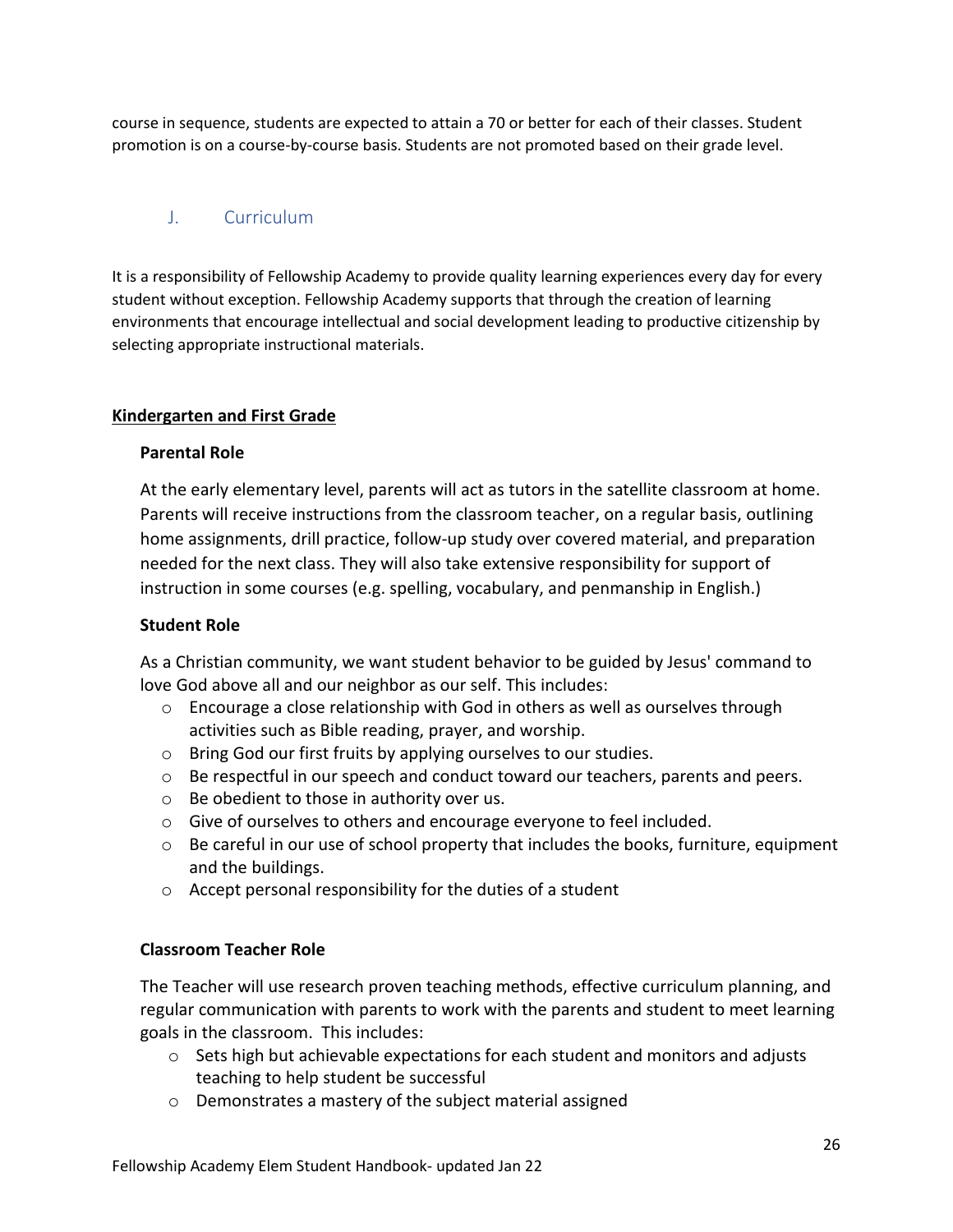- $\circ$  Uses effective teaching techniques to achieve curriculum goals and affect student learning
- $\circ$  Plans a program of study that, as much as possible, meets the individual needs, interests, and abilities of the students, challenging each to do his/her best work
- $\circ$  Employs a variety of instructional aides, methods, and materials that will provide for creative teaching and appeal to a variety of learning styles
- $\circ$  Prepares weekly assignments sheets for the satellite classroom time supervised by parents at home
- o Assesses the learning of students on a regular basis and supplies proper feedback to administration and parents
- $\circ$  Uses proper classroom management techniques to ensure proper discipline in the classroom
- $\circ$  Helps ensure proper discipline on the school premises and at school events
- $\circ$  Demonstrates support for the role of parents as educational partners and supports them in that task
- $\circ$  Maintains regular and accurate attendance and grade records to meet the demands for comprehensive knowledge of each student's progress
- $\circ$  Keeps students, parents, and the Principal adequately informed of deficiencies and give sufficient notice of failure
- o Maintains a clean, attractive, well-ordered classroom

# **Course Prerequisites**

Satisfactory performance on the appropriate entrance test, successful completion of the preceding course in the Fellowship Academy sequence, or permission of the administration are required.

A placement test/evaluation will be given to all new students wishing to register for K-5. Contact the office to schedule an appointment.

# **Kindergarten Requirements**

Students that have or will turn 5 years old by September  $1<sup>st</sup>$  will be able to enroll for the Kindergarten class. Kindergarten teacher will direct the activities during the academic portion of the day. The classroom teacher will utilize skill stations as well as teacher directed activities to immerse the students in learning activities with the purpose of developing retention and application of concepts. Students will be exposed to English, Reading, Handwriting, Spelling, Math, Science, Social Studies, and Bible. Each grade level will also adhere to Texas Essential Knowledge and Skills for the topics that are covered within that document.

# **1 st Grade Requirements**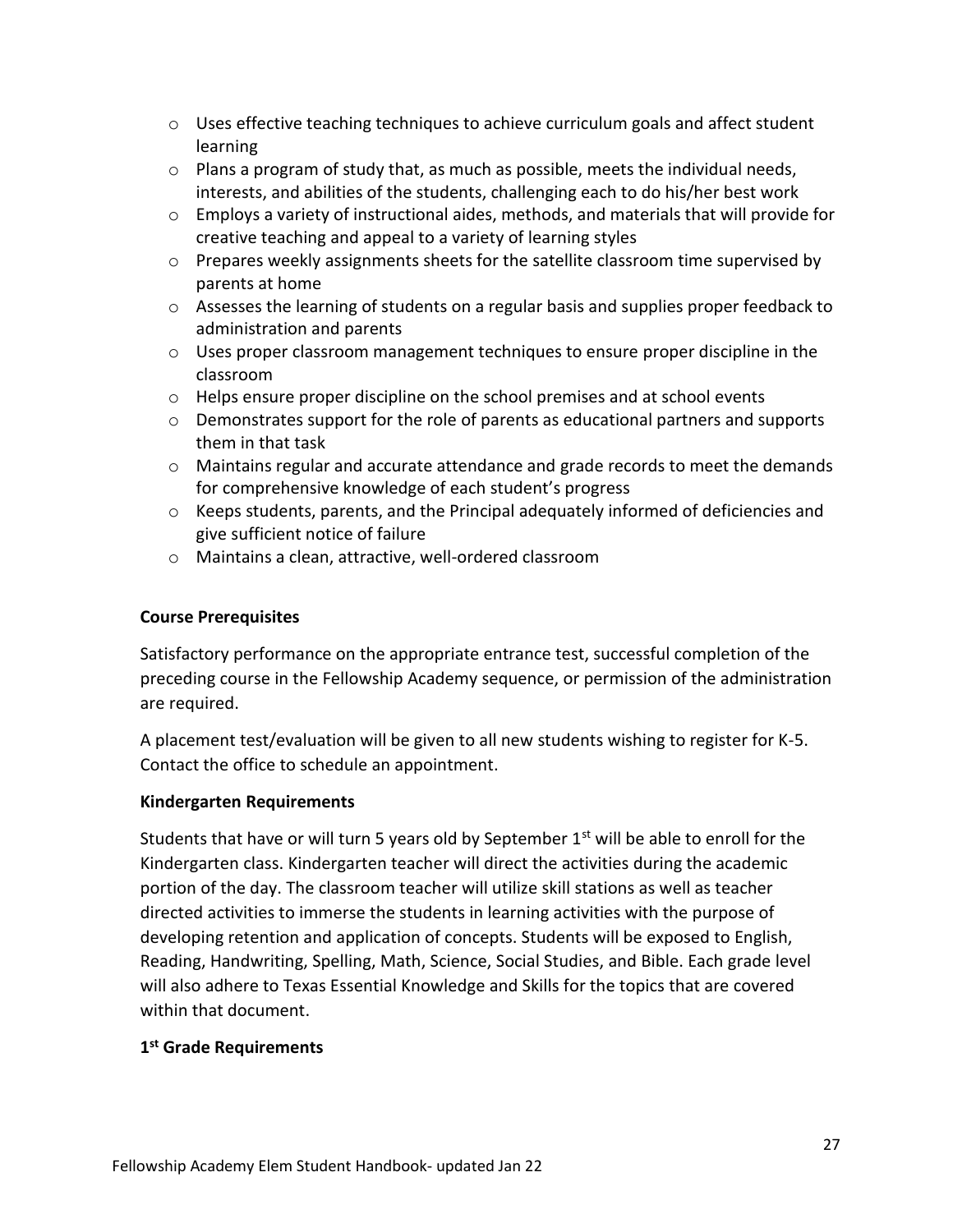Students that have or will turn 6 years old by September 1<sup>st</sup> or who have completed a full year of kindergarten will be able to enroll for the First Grade class. First Grade teacher will direct the activities during the academic portion of the day. The classroom teacher will utilize skill stations as well as teacher directed activities to immerse the students in learning activities with the purpose of developing retention and application of concepts. Students will be exposed to English, Reading, Handwriting, Spelling, Math, Science, Social Studies, and Bible. Each grade level will also adhere to Texas Essential Knowledge and Skills for the topics that are covered within that document.

### **2 nd – 5 th Grades**

### **Parental Role**

At the early elementary level, parents may act as tutors in the satellite classroom at home. Parents will receive instructions from the classroom teacher, on a regular basis, outlining home assignments, drill practice, follow-up study over covered material, and preparation needed for the next class. Different from the lower grade levels, parents will also supervise independent work at this level. Teachers will assign work that students should be able to complete independently at this level. They will also take some responsibility for support instruction in some courses (e.g. spelling and math.)

### **Student Role**

As a Christian community, we want student behavior to be guided by Jesus' command to love God above all and our neighbor as our self. This includes:

- $\circ$  Encourage a close relationship with God in others as well as ourselves through activities such as Bible reading, prayer, and worship.
- o Bring God our first fruits by applying ourselves to our studies.
- o Be respectful in our speech and conduct toward our teachers, parents and peers.
- o Be obedient to those in authority over us.
- o Give of ourselves to others and encourage everyone to feel included.
- $\circ$  Be careful in our use of school property that includes the books, furniture, equipment and the buildings.
- $\circ$  Accept personal responsibility for the duties of a student
- $\circ$  Remember routines and procedures taught in class that can be applied at home

### **Classroom Teacher Role**

The Teacher will use research proven teaching methods, effective curriculum planning, and regular communication with parents to work with the parents and student to meet learning goals in the classroom. This includes:

- o Sets high but achievable expectations for each student and monitors and adjusts teaching to help student be successful
- o Demonstrates a mastery of the subject material assigned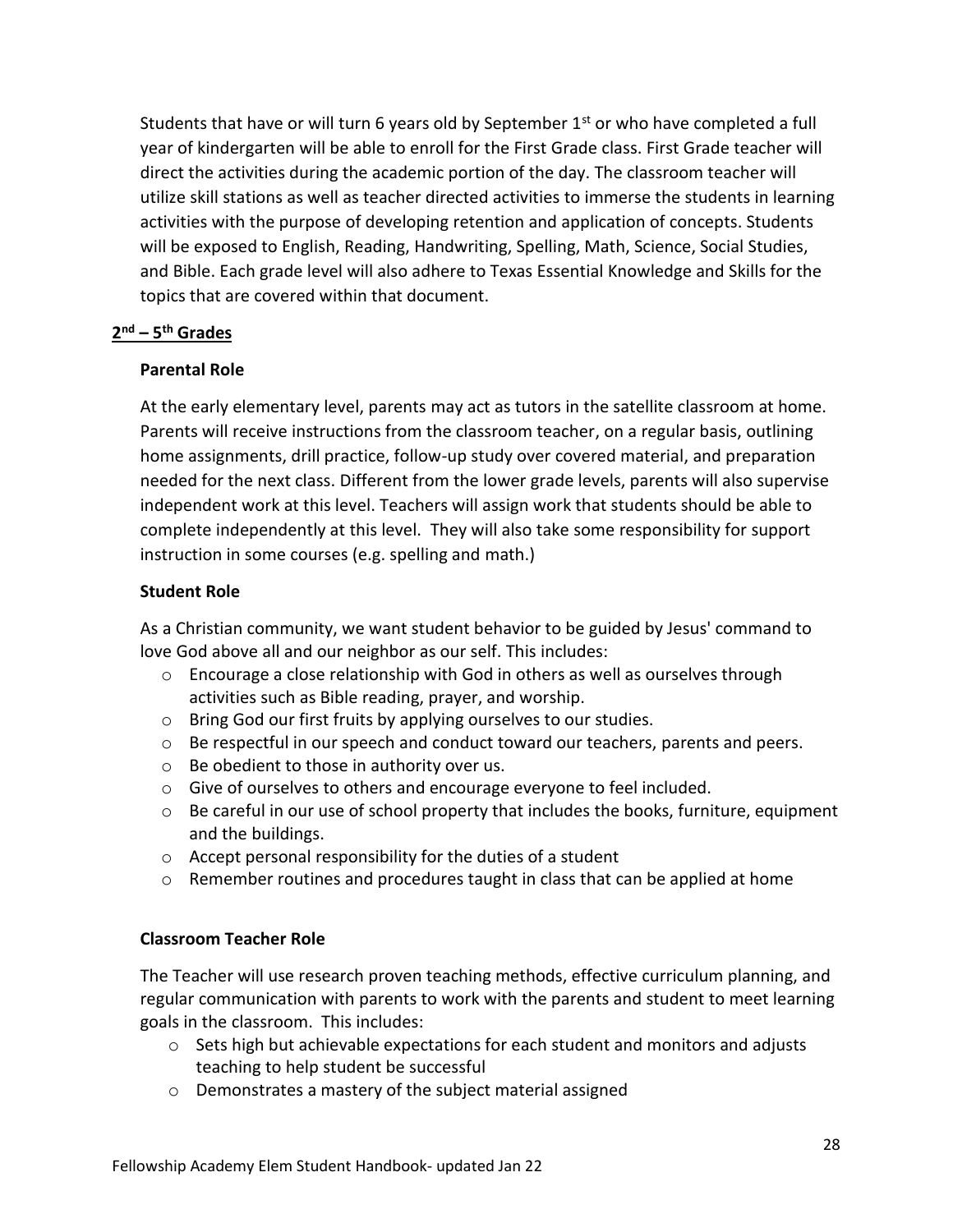- $\circ$  Uses effective teaching techniques to achieve curriculum goals and affect student learning
- $\circ$  Plans a program of study that, as much as possible, meets the individual needs, interests, and abilities of the students, challenging each to do his/her best work
- $\circ$  Employs a variety of instructional aides, methods, and materials that will provide for creative teaching and appeal to a variety of learning styles
- $\circ$  Prepares weekly assignments sheets for the satellite classroom time supervised by parents at home
- o Assesses the learning of students on a regular basis and supplies proper feedback to administration and parents
- $\circ$  Uses proper classroom management techniques to ensure proper discipline in the classroom
- $\circ$  Helps ensure proper discipline on the school premises and at school events
- $\circ$  Demonstrates support for the role of parents as educational partners and supports them in that task
- $\circ$  Maintains regular and accurate attendance and grade records to meet the demands for comprehensive knowledge of each student's progress
- $\circ$  Keeps students, parents, and the Principal adequately informed of deficiencies and give sufficient notice of failure
- o Maintains a clean, attractive, well-ordered classroom

# **Course Prerequisites**

Satisfactory performance on the appropriate entrance test, successful completion of the preceding course in the Fellowship Academy sequence, or permission of the administration are required.

A placement test/evaluation will be given to all new students wishing to register for K-5. Contact the office to schedule an appointment.

# **Academic Departments Grades 2-5**

# **Elementary English**

The primary purpose of the English program is to develop and refine student skills in both oral and written communication and to promote understanding of and appreciation for fine literature. Emphasis will be placed on reading and writing proficiencies, as well as evaluating the world's great literature against the standard of scriptural truth and wisdom. Each grade level will also adhere to Texas Essential Knowledge and Skills.

# **Elementary Math**

This program focuses on teaching students structured mathematical systems that will enable students to think logically and analytically. The math curriculum will have a strong application emphasis, encouraging students to view God's world through precision and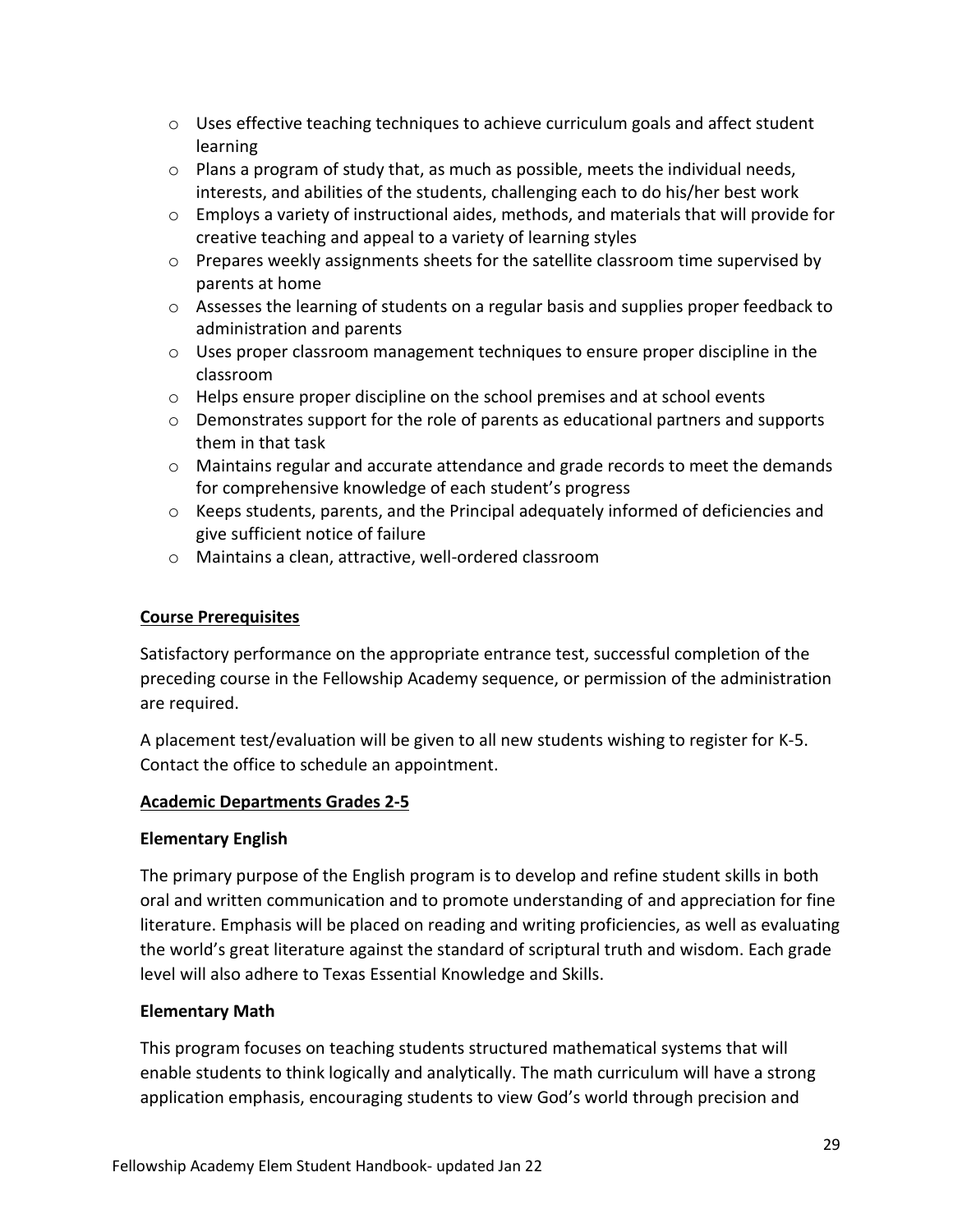structure. Importance is placed on learning basic math skills and facts during the early years to provide a strong foundation for secondary mathematics. Each grade level will also adhere to Texas Essential Knowledge and Skills.

### **Elementary Science**

The primary goals of the science program are to teach essential scientific concepts, skills, and methodologies; to encourage the development and appropriate use of higher-level thinking skills; and to help students better understand the Creator-creation relationship. In the elementary courses, students will be presented with the information and skills needed to understand and appreciate the miracle of God's creative genius. These courses will lead students continually from the known to the unknown by teaching important scientific concepts within the context of the things they can see and recognize. As students study the environments, creatures of the environment, the universe, space, and matter, emphasis will be placed on the entire universe(and all that is in it) as the direct creation of God, and the man-made idea of evolution will be refuted. Teachers will use the topics in Texas Essential Knowledge and Skills as a guide when teaching science based on a specific strand each year. All Science TEKS will be covered over the course of 3 years cycle.

### **Elementary Social Studies**

The curriculum for Social Studies focuses on the social aspects of human existence and experiences. Specifically, it examines the origin, development, relationships, and problems of various societies and their cultures. The primary goal of the program is to give students a broad knowledge of people and their diverse societies, governments, and geography, while teaching biblical citizenship that will be useful for whatever life situation the Lord should seem appropriate for their service. Elementary courses will provide students with a study of society, culture, politics, history, and geography, beginning with a biblical analysis of man as created in the image of God. Instruction then will move outward from the individual to the family, and then to increasingly larger groups, such as city, state, nation, and world. The studies will then focus specifically on American History and principles that made America great, the Eastern hemisphere by geographical regions with an introduction to worldwide missions, and a study of the Western hemisphere including recent United States and worldwide events. Each grade level will use Texas Essential Knowledge and Skills.

### <span id="page-29-0"></span>K. Chapel

### Chapel Schedule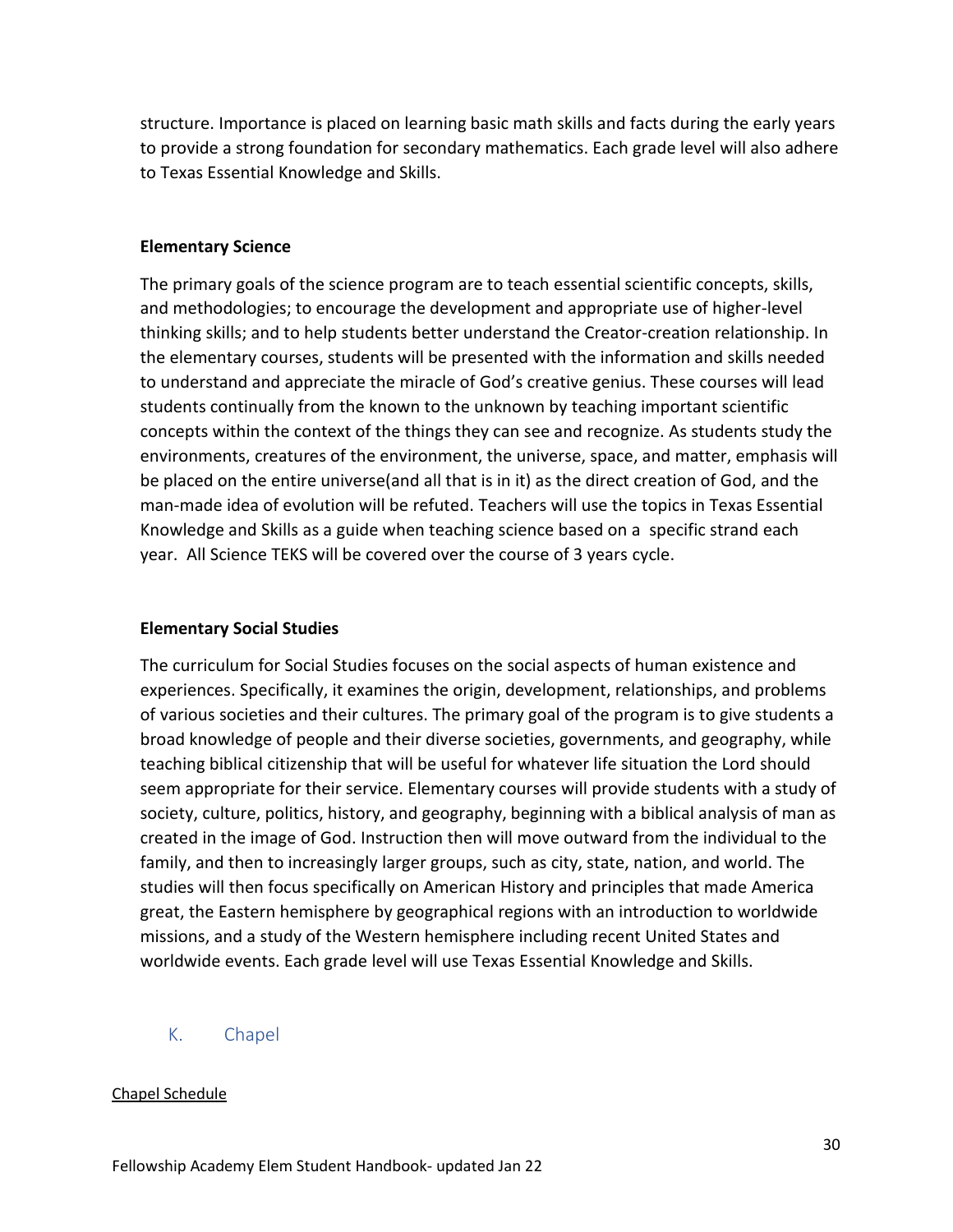As Fellowship Academy strives to make Christ central and to offer the first fruits of our time, attention, and energy to our Lord, class begins with chapel from 8:30-9:00 each day**.** Staff, students of every grade level, and co-teachers worship together as a community and begin the day in the Word and in prayer. Teaching and discussion time is devoted to: understanding the meaning of Bible passages, learning Bible stories and how they relate to our lives, and studying Christian influence on the world through devotionals and direct instruction.

Once per week student will be led in Chapel by a special guest. These guests may be a pastor, elder, school board members, church staff or anyone else the administration feels can shed light on our current topic.

### Memory Recitation

Fellowship Academy students are given weekly memory work assignments and routinely recite memory work individually and collectively with the goal of implanting important Biblical truths and principles in hearts and minds.

- Pledges honor and respect of authorities
- Scripture meditate on truth.
- Chapel Sayings character development
- History Timeline –integration of learning and understanding of the context of all subject content taught
- American Values important national documents, foundational values and civic responsibility and leadership

• Student Presentations – public speaking is essential in leadership and in communicating faith. Students, beginning in Pre-K, receive much instruction and opportunities to practice public communication.

# <span id="page-30-0"></span>VI. Attendance

Parents must call or email [\(FaAdmin@fellowshipLH.com](mailto:FaAdmin@fellowshipLH.com)) the office on the morning of the absence if the student is ill and will not be attending class.

# A. Attendance Requirements

<span id="page-30-1"></span>After two weeks, teachers will record daily absences and tardies, each semester and these will be reported on the student's report card. The student will be counted absent if not in class for any reason. If a parent does not contact the school about an absence, the absence is counted as unexcused.

Students who are absent can pick up assignment sheets and other class materials at the end of the school day. Students (and parents) are responsible for contacting the teacher or another classmate for information about what was missed in class.

Parents picking up students early must notify the office.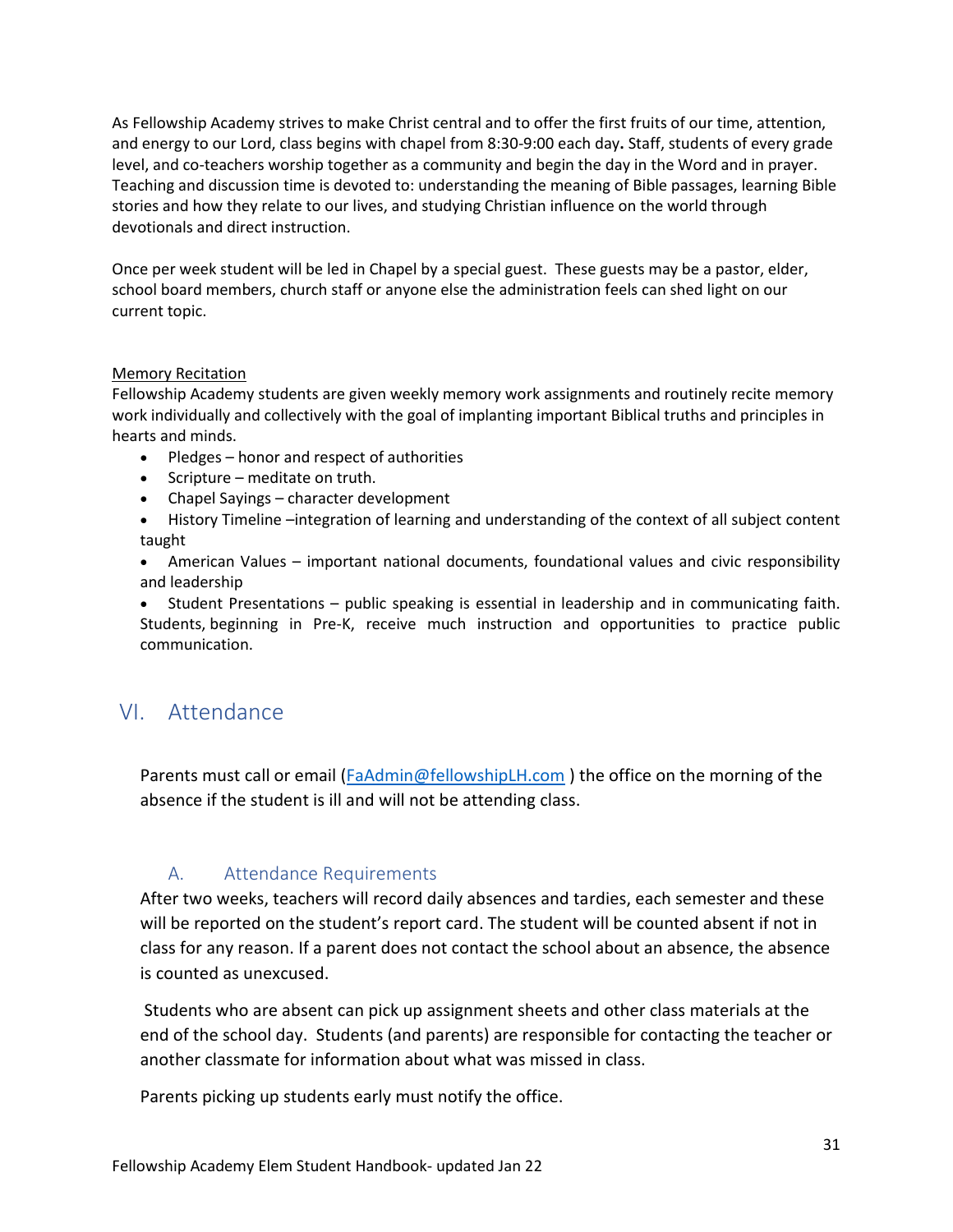In order to successfully complete a course of study, students must attend at least 80% of that course's regularly scheduled class sessions. This means that they may not be absent more than nine times during a semester for a course meeting three times each week. Students failing to meet these requirements will not be recognized as having completed the course and they will be given a grade of incomplete.

In most cases, a failure to successfully complete a course because of excessive absences will also prevent a student from being able to register for the next class in the sequence. Students failing to meet attendance requirements will be withdrawn and not allowed to enroll in the same course for the following semester.

*Exceptions*: An exception may be granted by the administrators if a student has been able to keep up with the class virtually. An exception may be granted provided the student has, in the judgment of the teacher, overseeing his work, achieved minimum mastery of the course content.

# <span id="page-31-0"></span>B. Pre-Arranged Absences

In any situation other than illness, the parent must contact the teacher and office prior to the absence to make arrangements with and receive permission from the teacher. Failure to properly notify administration when a student is absent will result in an unexcused absence and a zero for all assignments due that day.

# <span id="page-31-1"></span>C. Tardiness

Students are expected to attend 80% of the scheduled class period, or they will be counted absent. Parents should make sure that students arrive to class on time to avoid unnecessary disruption to the class. Student will receive tardy slip from the office to be able to enter class if they arrive after the start of class.

A student who comes in 10 minutes late will be counted absent. Teachers, at their discretion may refuse to allow the student to "make up" any work, quizzes, or tests missed because of a tardy.

# <span id="page-31-2"></span>D. Early Release

It is considered a discourtesy to the teacher and a disruptive influence to the learning environment for a student to leave class before class has been dismissed. Therefore, unless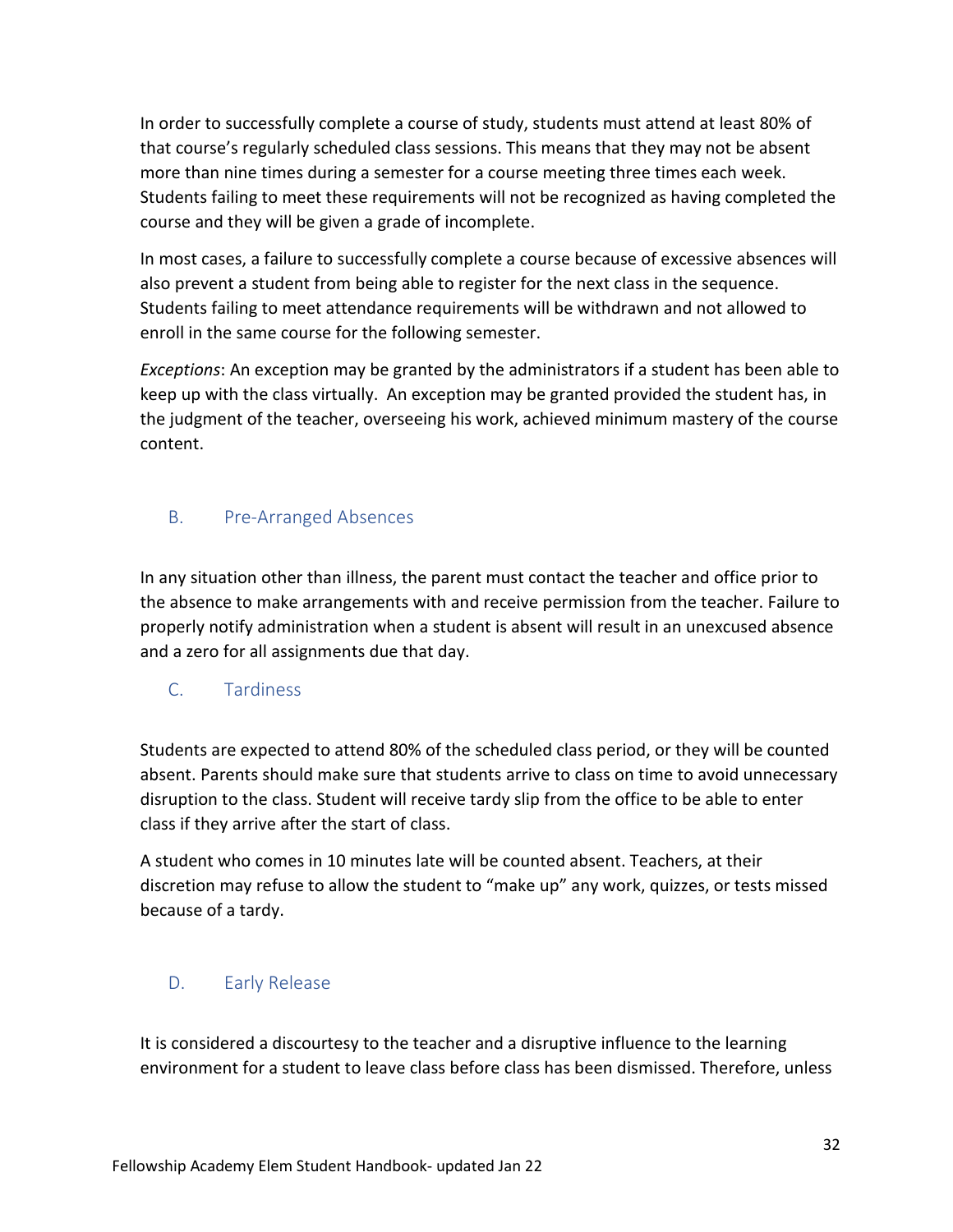prior arrangements have been made or the teacher grants special permission, leaving a class early will be considered a breach of good conduct and treated as a discipline issue.

| A | <b>Arrive Ready to Learn</b>                    | Proverbs 18:15<br>An intelligent heart acquires knowledge, and the ear of the wise<br>seeks knowledge.                                                                                                                                           |
|---|-------------------------------------------------|--------------------------------------------------------------------------------------------------------------------------------------------------------------------------------------------------------------------------------------------------|
| R | <b>Respect others with</b><br>words and actions | Philippians 2:3<br>Do nothing from selfish ambition or conceit, but in humility count<br>others more significant than yourselves                                                                                                                 |
| M | <b>Make wise choices</b>                        | Romans 12:2<br>Do not be conformed to this world, but be transformed by the<br>renewal of your mind, that by testing you may discern what is the<br>will of God, what is good and acceptable and perfect.                                        |
| O | Obey right away                                 | Hebrews 13:17<br>Obey your leaders and submit to them, for they are keeping<br>watch over your souls, as those who will have to give an<br>account. Let them do this with joy and not with groaning, for that<br>would be of no advantage to you |
| R | <b>Respond with self-</b><br>control            | Proverbs 25:28<br>A man without self-control is like a city broken into and left<br>without walls.                                                                                                                                               |

# <span id="page-32-1"></span><span id="page-32-0"></span>VII. Student Conduct

# A. School Rules

# <span id="page-32-2"></span>B. Behavior Policy

We will begin this year by focusing on the first rule.

Parent involvement is vital to a student's success. You can help your child with the first rule "Arrive ready to learn" in the following ways:

- Make sure that your student gets enough rest each night and eats a healthy breakfast
- Pay attention to communication that comes from the school
- Ensure homework has been completed
- Assist students in being organized with materials that go between school and home
- Model a positive attitude

Our teachers will work on this rule in the classroom by:

• teaching school and classroom procedures that develop readiness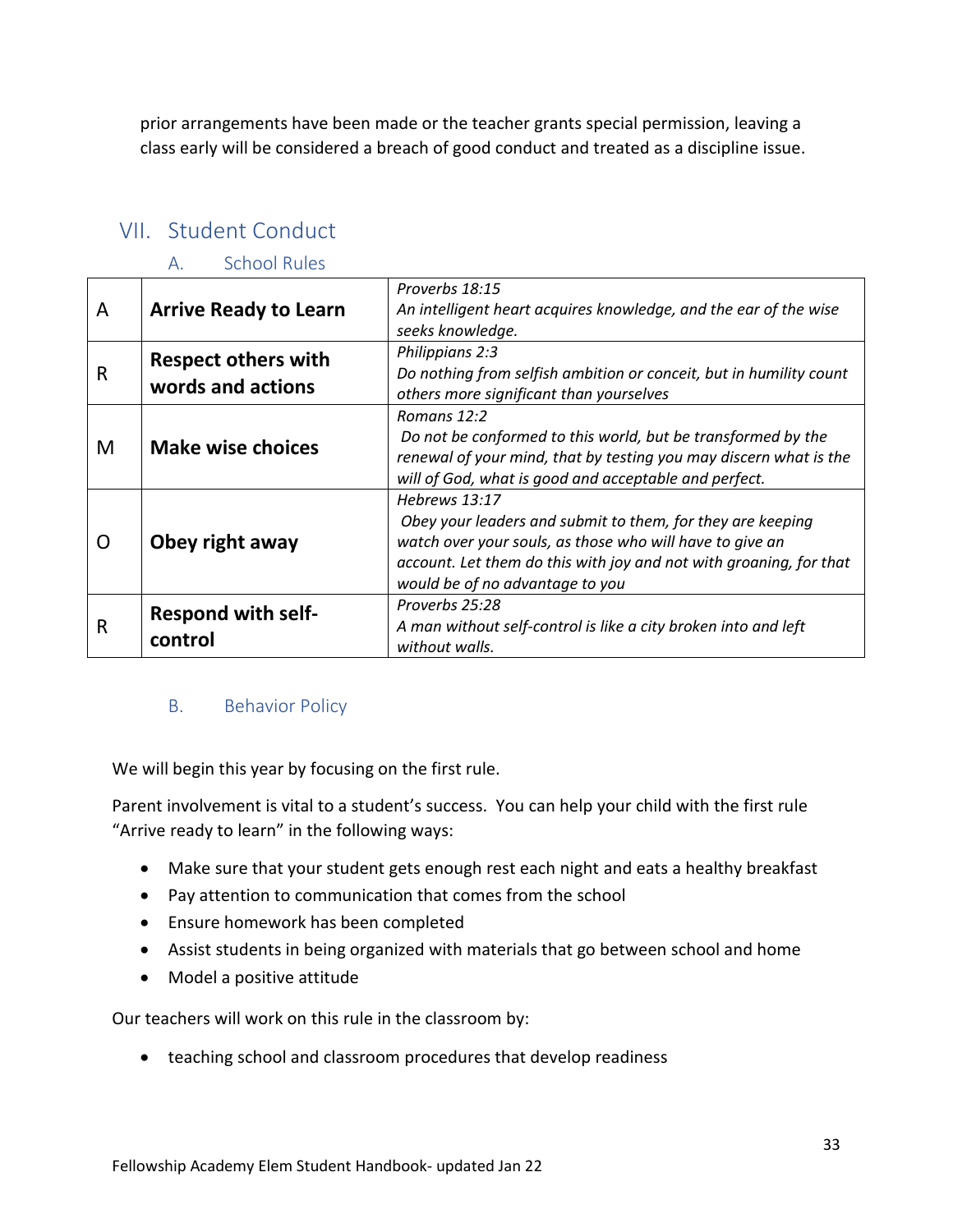- In the first weeks of school Bible classes will focus on readiness and the importance of being a student (Proverbs 18:15).
- Staff will model this rule by being prepared for each day in the classroom

Teachers will focus on each rule; explaining the rule, discussing what adherence to the rule looks like and modeling the rule in the classroom.

### Positive, Random, Individual Reinforcement

- Students will receive tokens when caught being good. Teachers will shape class behavior by reinforcing desired responses. An example would be the teacher will give token to any student who has materials out and ready right to go.
- Teachers may use a variety of items as token such as tickets, points, marbles, or cards.
- These tokens can be collected and traded in for rewards and prizes or sent home to show parents good choices.
- Teachers will provide students with regular opportunities so students may cash in their cards for prizes and privileges.

### When Correction is Needed- 1-2-3 Warning System

Each class will have a 1-2-3 warning system for behavior and/or redirection.

- First redirection will be a verbal warning about behavior and teacher's expectation.
- Second redirection will be a repeat of the expectation with a warning about consequence for not meeting expectations.
- Third redirection will result in a consequence.

More serious infractions will result in an immediate consequence (i.e. hitting).

### Relevant, Redemptive, Reasonable Consequences

When a student is not following ARMOR principles, he or she will receive consequences that are:

- relevant (related to the problem)
- reasonable (equal to the severity of the infraction)
- redemptive (working toward restoring the student)

Problems between individuals such as fights, bullying, or disrespecting staff will be dealt with according to the principles of Matthew 18. Students will learn to express their issues directly and will be guided in learning to listen, apologize, and extend forgiveness as needed.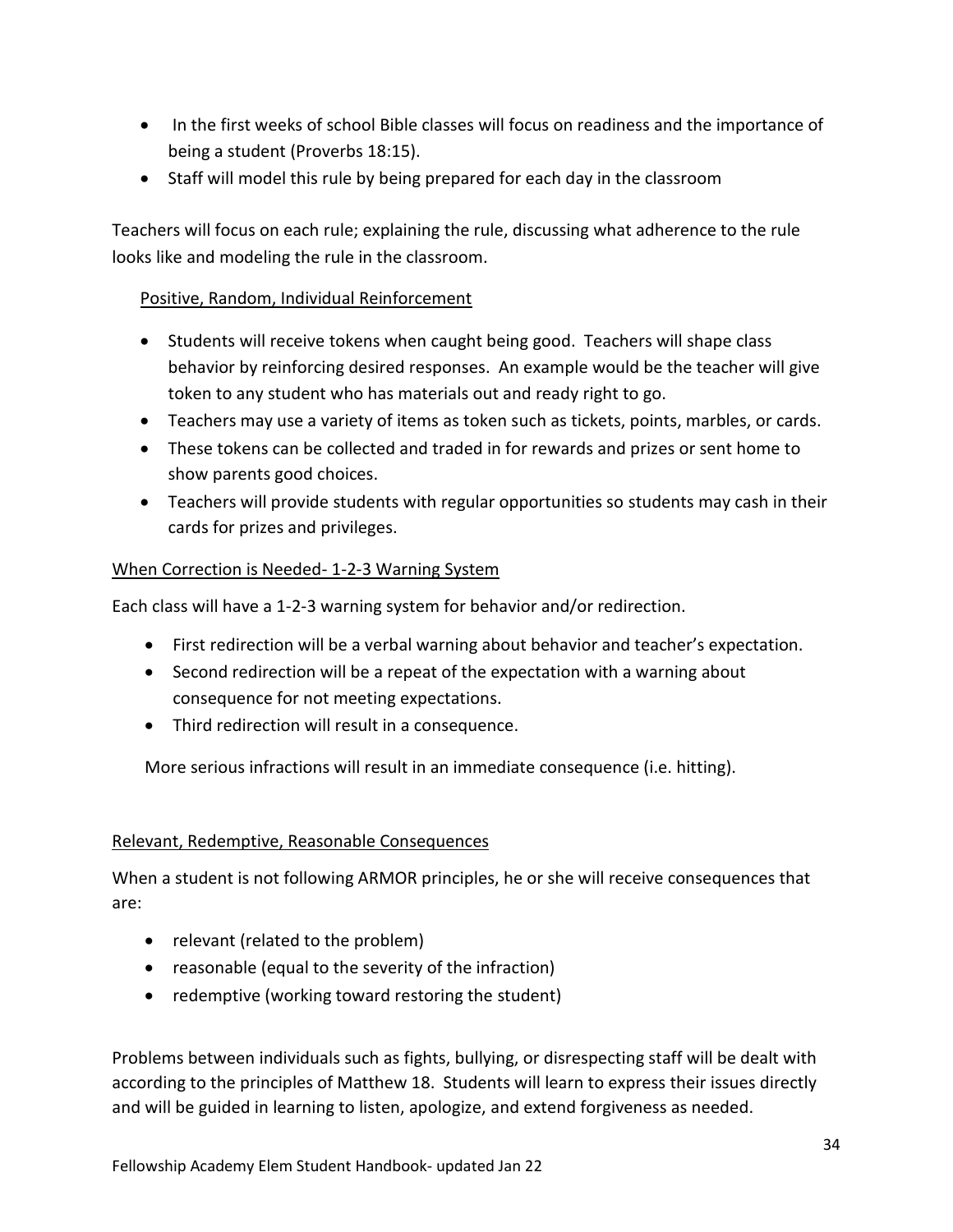- $\circ$  Suggested consequences include a behavior report, note home, time out, loss of privilege, meeting at teacher's desk
- $\circ$  Ongoing issues may result in missed recess or privilege, phone call home, office referral

<span id="page-34-0"></span>Behaviors that are consistent may result in a parent conference.

C. Bully Policy

### Bullying

Gossip and bullying will NOT be tolerated at Fellowship Academy. Fellowship Academy is a Christian school where students are expected to obey the commandment from Jesus in John 13:34, where Jesus commanded that we are to "….love one another." Students engaged in gossiping and/or bullying other students may result in immediate expulsion.

# <span id="page-34-1"></span>D. Academic Integrity

1 Chronicles 29:17a reminds us that God "tests the heart" and is "pleased with integrity." We want to encourage and equip our students to become Disciples of Christ committed to serving and pleasing God in all he/she may do.

Academic dishonesty is both a breach of personal integrity. It also prevents student learning. We ask our students and their parents to adhere to high standards of personal integrity, both in school and in the home. Fellowship Academy will not tolerate academic dishonesty.

Academic Dishonesty is cheating or misrepresentation of other's work as your own. Whether realized or not, if one falsely represents the student's level of achievement or mastery in a given course or assignment, then it is academic dishonesty.

This may include, but is not limited to:

- Lying or giving false information about completed assignments,
- Copying the work of others at any time without direct authorization from the teacher,
- Allowing someone to copy your work,
- Using any resources, such as solution manuals and teacher edition textbooks, to complete assignments without the direct authorization of the teacher,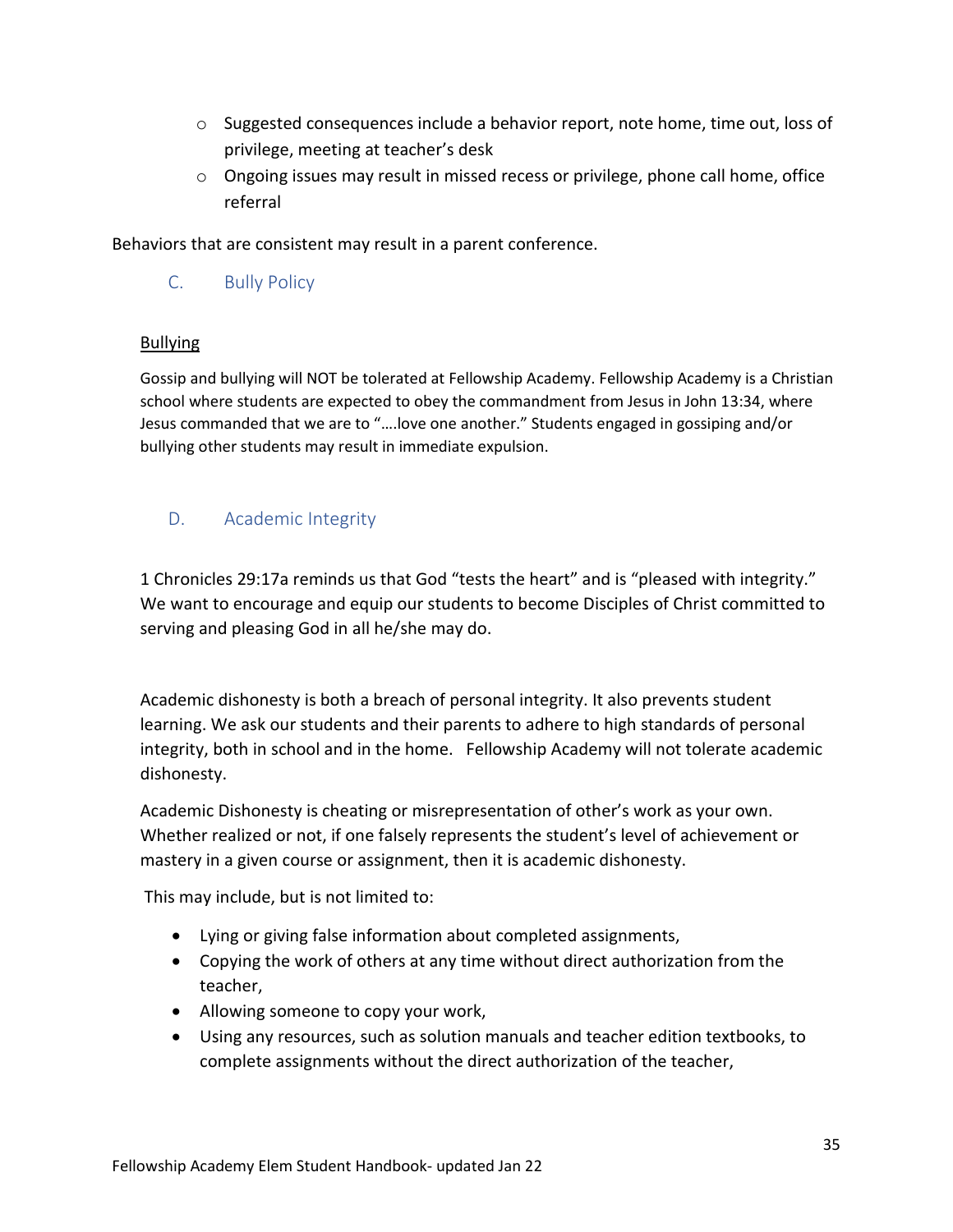- Obtaining any quizzes, tests, or academic materials, created by or belonging to the school;
- Engaging in plagiarism-"to take ideas or writings from another and offer them as one's own";
- Altering a graded paper or project for the purpose of disputing the accuracy of the grade; and
- Communicating by any means with another student during any quiz, test, or academic assignment without direct authorization from the teacher.

### **Enforcement**

- 1) First violation:
	- Student receives 0 for the assignment, documented, and mandatory meeting with administration and parents.
	- Completes an alternative assignment
- 2) Second violation:
	- Student receives 0 for the assignment, documented, and mandatory meeting with administration and parents in which student may be suspended.
	- Completes an alternative assignment
- 3) Third violation:
	- Student receives 0 for the assignment, documented, and mandatory meeting with administration and parents in which the student may be expelled.
	- Completes an alternative assignment

# <span id="page-35-0"></span>E. Digital Policy

Tape recorders, digital records, and laptops may be used in the classroom for academic reasons with the permission of the teacher. Teachers will take appropriate disciplinary measures for inappropriate use (e.g., playing games).

# **Cell Phones**

Students may carry cell phones, and other such communication devices on campus, but they must be turned off and kept in a backpack while in the building, class, or meeting. Cell phones may be used outside of any building except if the class is being held outside. Once in a building all phones need to be in the silent position. If the cell phone rings, vibrates, or is used inside a classroom, the cell phone will be taken up by the teacher and given to the administration. Teachers may give students approval to use their cell phones in class for a specific activity.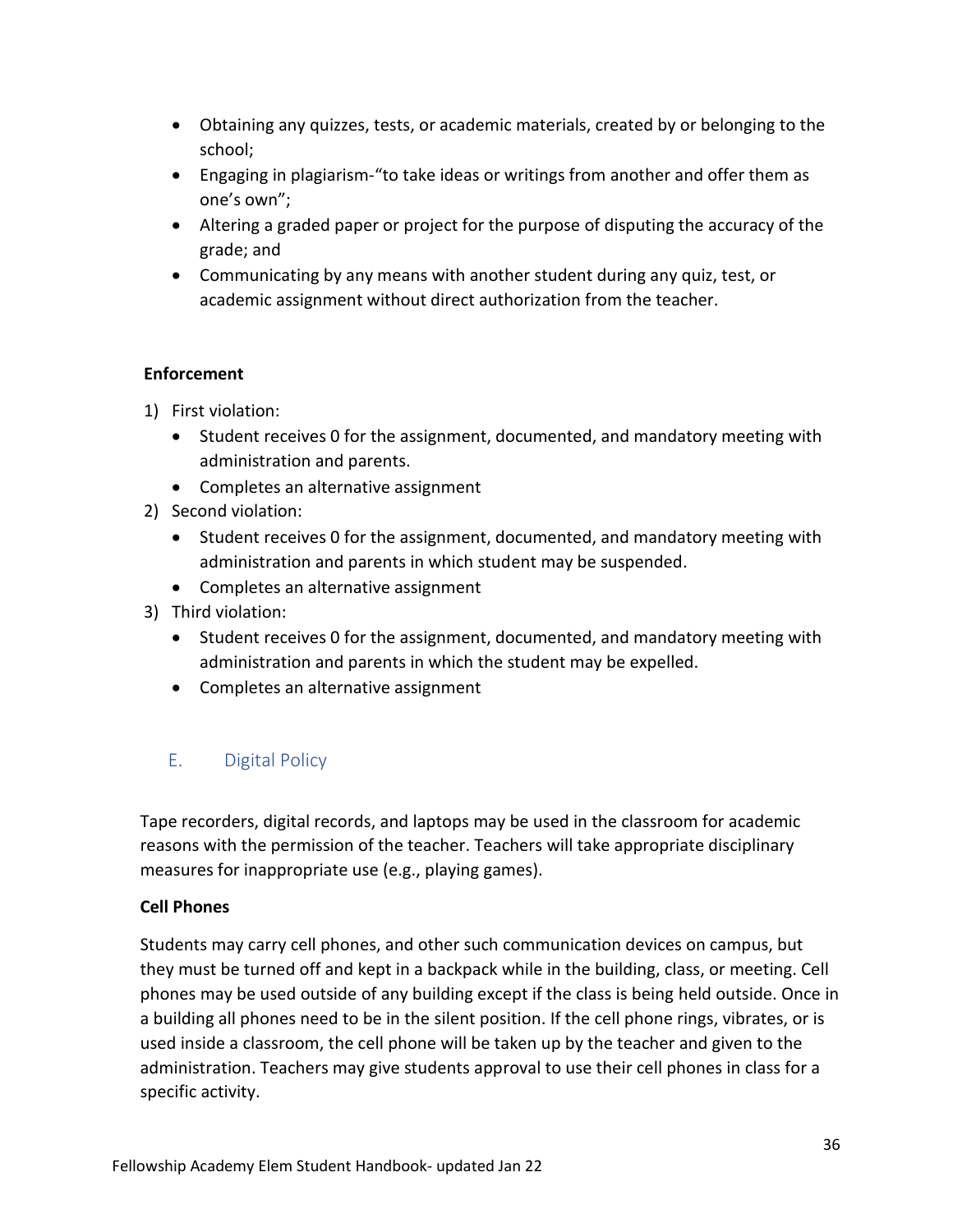• If a cell phone is discovered on a student during a test, the student will receive a "0" for that test.

# **Students must pay \$25 fee to retrieve any electronic device that has been taken up. Students must wait until the end of their school day to retrieve their item(s).**

### Computer Policy

Fellowship Academy provides access to computing resources for all students, faculty, and staff. These resources include: general office and productivity applications, educational applications as well as telecommunications. These resources are not considered a privilege but instead a requirement, access to which entails responsibility.

Individuals will be given a personal account on the planbook.com and google mail. All work performed by an individual while using the school's computing resources should be done under this account.

The Technology department at Fellowship Academy provides various services for the user including: file sharing, printing, and limited internet access. Access to these services is granted and/or limited based on the users roll or course load. Users should be aware that use of these services is logged and is subject to administrative monitoring/ review at any time.

All work stations are considered as shared workstations and expendable. For this reason it is important that all work be saved in the user's home folder or a folder for a group that the user belongs to on the file server. All network servers are considered highly available.

If a user identifies a security problem on the Fellowship Church wide area network, he is responsible for notifying a administrator; Users should not demonstrate the problem to other users.

Users must respect others' privacy and intellectual property. Any traffic from this network that traverses another network is also subject to that network's Acceptable Use Policy (AUP). Users are responsible for citing sources and giving credit to authors during the research process. All communications and information accessible via the network should be assumed to be private property. Users will honor the legal rights of software producers, network providers, copyright, and license agreements.

Individual users are responsible for their behavior and communication over school networks. It is presumed that users will comply with school standards for behavior in both physical and virtual environments. Ultimately, the network administrators and school administration will deem what is appropriate use and their decision is final.

The network administrators may deny access to resources at any time as required for maintenance or disciplinary action. Fellowship Academy makes no warranties of any kind, whether expressed or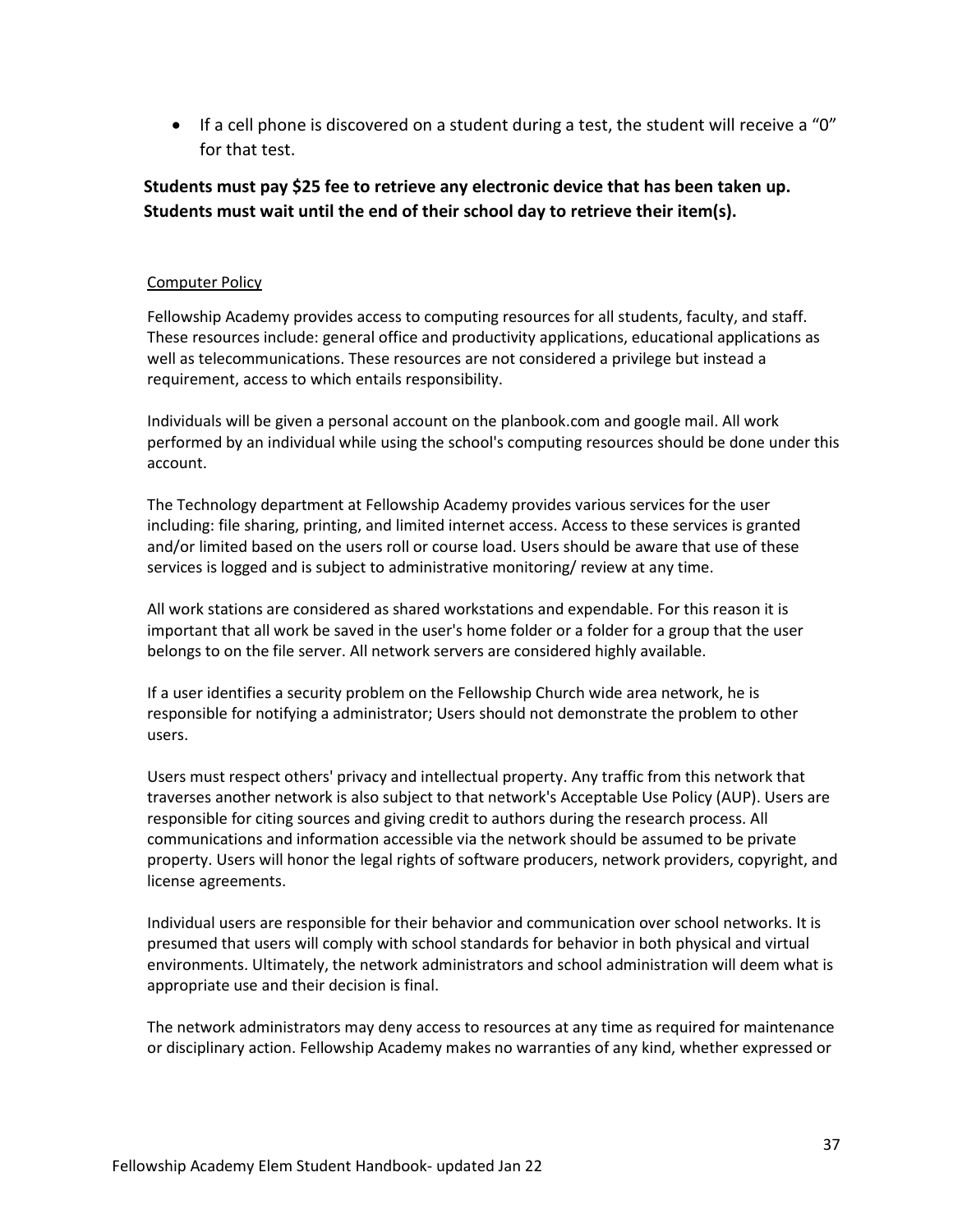implied, for the services it is providing. Fellowship Academy will not be responsible for any damages suffered. This includes loss of data resulting from delays, non-deliveries, mis-deliveries, or service interruptions caused by the school's own negligence or user errors or omissions.

*Using the School's Internal Network*

- Changing, moving or otherwise tampering with computer hardware, software or connection is
	- forbidden.
- Students are allowed access into only those network areas for which they are authorized. Entry

into unauthorized areas is a violation of others' private space.

- Students should use only those areas of the network for which they have been trained.
- The school network is for schoolwork only.
- The school network cannot be used outside of school hours without permission.
- Software may not be copied to or from the school network.
- Passwords are secret. Trying to figure out someone's password is viewed in the same manner as

going into someone's files without permission.

### *Using the Internet*

- Students will use the Internet for various research projects as directed by the school curriculum.
- Students' attendance, grades, homework assignments, classroom activities, lunch vouchers, etc. will be constantly available for all students at the school's secure website to maximize communication between the school and home.
- Internet use is restricted to school hours.
- A teacher MUST be present to monitor all Internet use.
- All information gathered from the Internet should be treated as if it were copyrighted.
- Personal information (address, phone numbers, passwords, etc.) should never be given out over the Internet.
- Downloads from the Internet should not be made without a teacher's permission.
- Using electronic mail at school is not allowed unless directed by a teacher.

### *General Computer Use*

- Students are not allowed to load any software onto school computers without school clearance.
- Students using any computer must have adult supervision at all times.
- Any infringement of these guidelines should be reported to school authorities. Students who
- fail to do so will be viewed as accomplices.
- The creation or spreading of computer viruses is illegal and unethical.
- Photos of students are often incorporated into school documents and school-related
- presentations. All reasonable care will be taken to consider the safety of each child in these
- publications.

Parent and students must sign Fellowship Academy's Device Policy if they wish to check out a computer from the school or use a personal computer/device while on campus.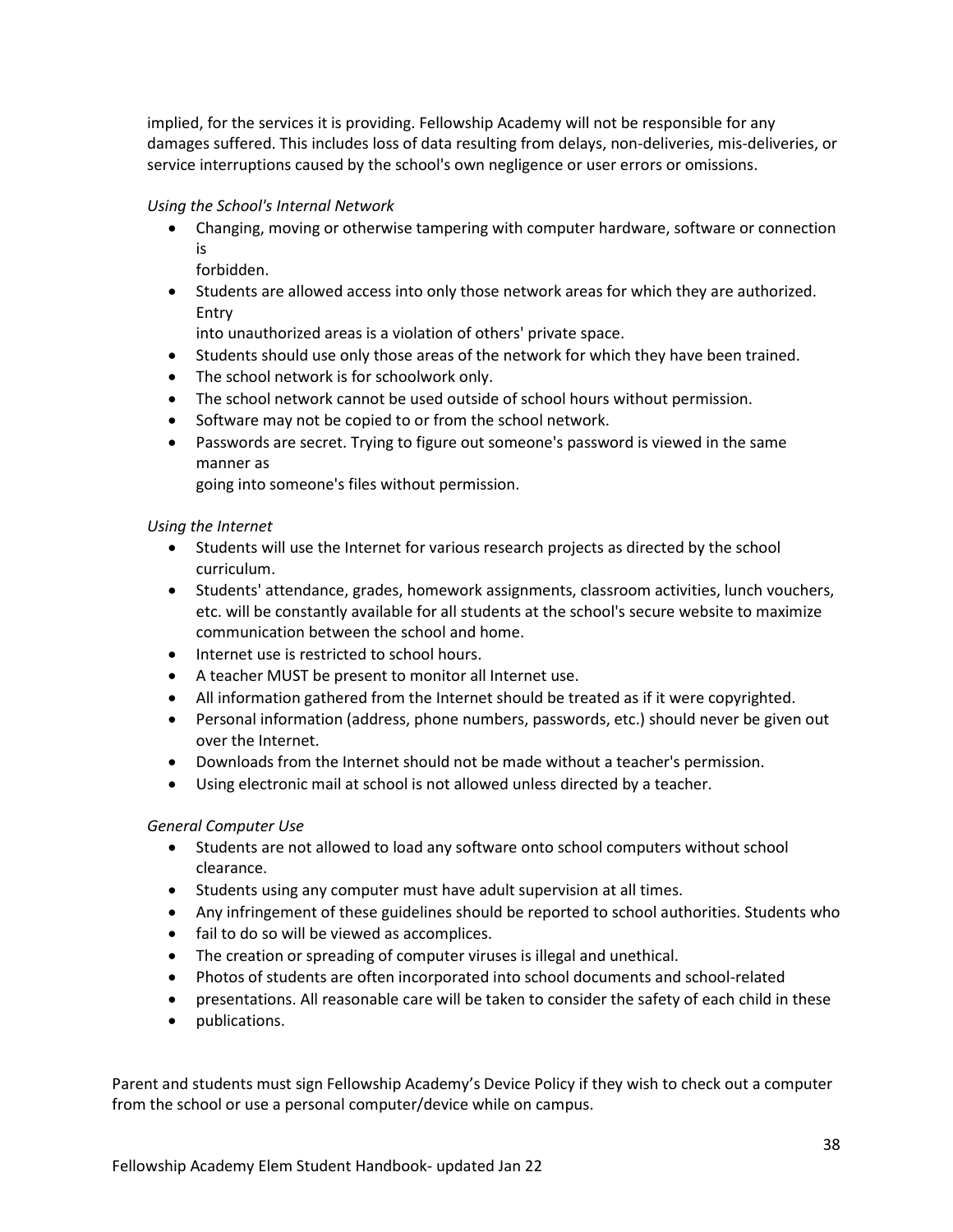# <span id="page-38-0"></span>F. Dress Code

Fellowship Academy's dress code is intended to encourage modesty and decency and to minimize the use of clothing as a significant means of establishing identity or social status. Fellowship Academy staff may determine the appropriateness of a student's clothing or hairstyle and may request that any student who is not dressed appropriately follow the steps listed under dress code violations. The administrator may grant exceptions to the dress code if desired for special dress days. Students attending any Fellowship Academy approved function must observe school guidelines for dress such as modest clothing.

All uniform clothing must be approved items. Students should wear school uniforms (including shirts tucked in, belts, proper shoes, etc.) while on campus or in the classroom during their school day.

Students should use the following guidelines to maintain a modest and uniform appearance, demonstrating a spirit of compliance to the requirements. Students should avoid any item of clothing, haircut, jewelry, or other aspects of their appearance that make the school uniform look sloppy or draw attention to the wearer.

If students have any questions about whether something is acceptable or not, they should check with the administrative office before wearing it to school. Failure to comply with the Fellowship Academy dress code will be dealt with as a disciplinary issue. Students may be asked to leave class until they are dressed appropriately.

### **P.E.**

The P.E. uniform is shorts or pants and any plain t-shirt or sweatshirt. Students must wear school uniforms to school and change into P.E. clothing before class. P.E. clothing may be worn in all elective classes that day.

| <b>POLO SHIRTS</b>    | <b>DRESS SHIRTS</b> | <b>BOTTOMS</b>           | <b>SHOES</b>                   |
|-----------------------|---------------------|--------------------------|--------------------------------|
| Long or short-        | Long or short-      | Pants or shorts          | Leather (synthetic leather) or |
| sleeved               | sleeved collared    |                          | canvas                         |
| Colors: purple, navy  | WHITE only.         | Colors: black, blue or   | Styles:                        |
| or white              |                     | khaki                    |                                |
|                       | Undershirts:        |                          | Slip-on loafers, Lace-up       |
| Do's for shirts:      | Short-sleeved       |                          | dress shoes, Oxfords           |
| Tucked in neat        | only                | Don't for pants:         | Rain boots acceptable<br>٠     |
|                       |                     | Wrinkled, dirty, torn,   | on rainy days                  |
| Don't for shirts:     | Turtlenecks may     | frayed hems No cuffs or  |                                |
| Wrinkled, dirty, torn | be worn under       | rolled hems Too small or | Western boots                  |
| too small or too      | long-sleeved        | too large                |                                |
| large                 | uniform shirts      |                          | Running or athletic<br>п       |
|                       | or sweatshirts      |                          |                                |

# **Guidelines for Boys (K – 9th grades)**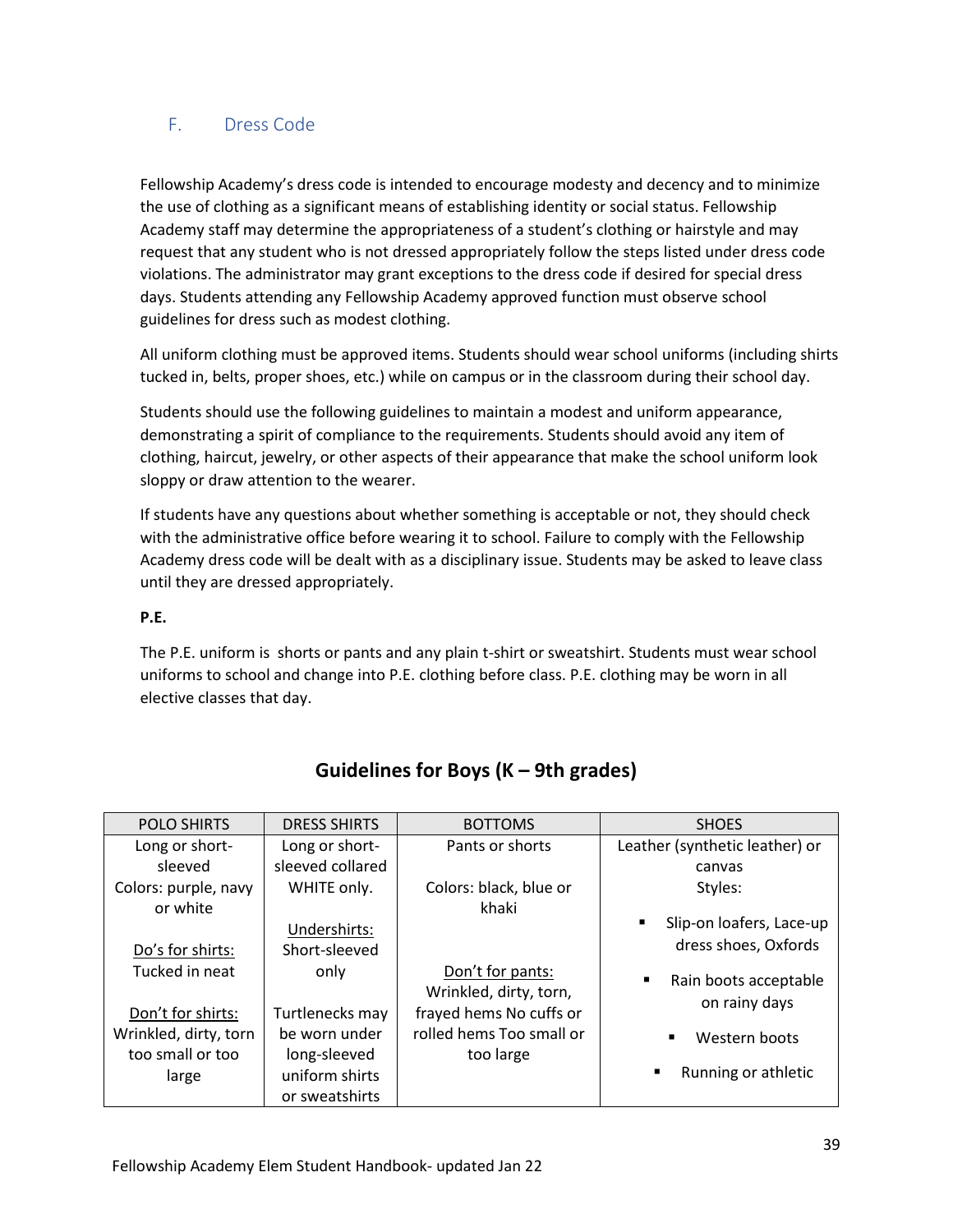|                      |                                     |                              | trainers-any color okay          |
|----------------------|-------------------------------------|------------------------------|----------------------------------|
|                      | Colors: black,                      |                              |                                  |
|                      | purple, navy or                     |                              |                                  |
|                      | white                               |                              | Do's for shoes:                  |
|                      |                                     |                              | Approved styles and colors       |
|                      |                                     |                              | Must enclose the heel and toe    |
|                      |                                     |                              | 1" or less-soles 1 1/2" or less- |
|                      |                                     |                              | heels                            |
|                      |                                     |                              | Velcro or shoe laces okay        |
|                      |                                     |                              | laces must be tied               |
|                      |                                     |                              |                                  |
|                      |                                     |                              | Don't for shoes:                 |
|                      |                                     |                              | Scuffed, old, worn appearance    |
|                      |                                     |                              | No flip flops, high heels, crocs |
|                      |                                     |                              | or frogs                         |
| <b>BELTS</b>         | <b>SOCKS</b>                        | <b>HAIR</b>                  | <b>HEADCOVERINGS</b>             |
| May be worn with     | Not required -                      | Do:                          | There are not approved hats or   |
| any bottoms that     | do not have to                      | Groomed and clean            | caps indoors                     |
| have belt loops, fit | be visible                          | Hair length- may not         |                                  |
| into belt loops      |                                     | touch the collar of the      |                                  |
|                      | Do's for socks:                     | shirt or below eye brows     |                                  |
| Colors: khaki, black | No show, sport                      | Sideburns-no lower than      |                                  |
| or brown             | socks, anklets,                     | the ear lobe                 |                                  |
|                      | or dress socks -                    |                              |                                  |
| Leather, woven,      | purple, black,                      | Don't:                       |                                  |
| web style            | white, gray, or                     | No spiking, partial shaving, |                                  |
| Holes okay           | brown                               | <b>Mohawks</b>               |                                  |
|                      |                                     | No bangs hanging in face     |                                  |
| Don't for belts:     | Don't for socks:<br>No other colors | No facial hair               |                                  |
| No studs, sequins,   |                                     |                              |                                  |
| or colored           | or patterns                         |                              |                                  |
| decorations No       |                                     |                              |                                  |
| large belt buckles   |                                     |                              |                                  |
| No scarves or fabric |                                     |                              |                                  |
| belts                |                                     |                              |                                  |

# **Guidelines for Girls (K – 9th grades)**

| POLO SHIRTS          | <b>DRESS SHIRTS</b> | <b>BOTTOMS</b>                   | <b>SHOES</b>                   |
|----------------------|---------------------|----------------------------------|--------------------------------|
| Long or short-       | Long or short-      | Pants, shorts, skorts, or skirts | Leather (synthetic leather) or |
| sleeved              | sleeved WHITE       |                                  | canvas                         |
| Colors: purple, navy | only.               | Colors: black, blue or           | Styles:                        |
| or white             |                     | khaki /tan                       |                                |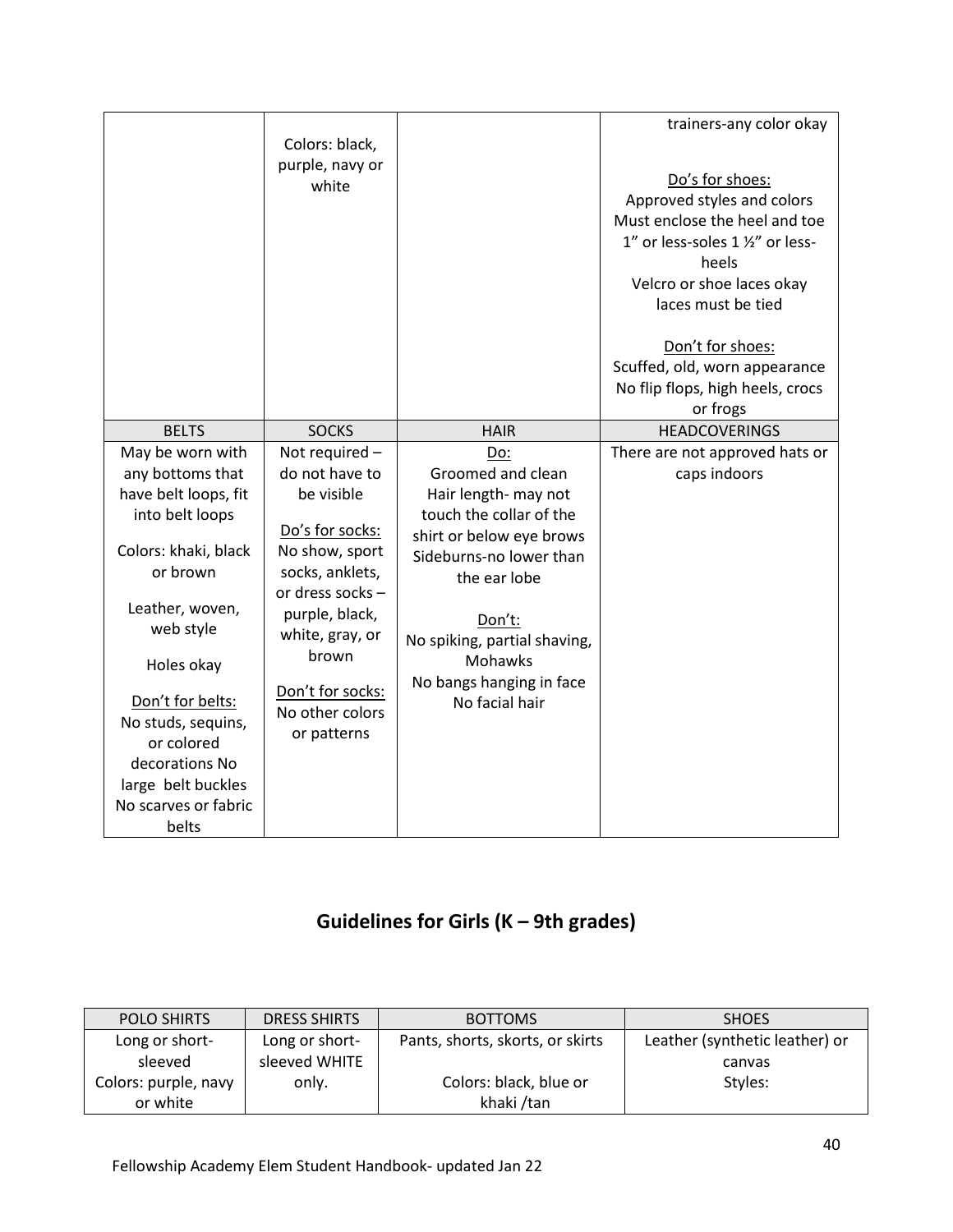|                                            | Do's for shirts:  |                               | Slip-on loafers, Lace-up<br>$\blacksquare$ |
|--------------------------------------------|-------------------|-------------------------------|--------------------------------------------|
| Undershirts:                               | Tucked in         |                               | dress shoes, Oxfords                       |
| Short-sleeved only                         | purple, navy or   | Legging are allowed, but      |                                            |
|                                            | white neat        | students backside needs to    | Rain boots acceptable                      |
| Turtlenecks may be                         |                   | be covered with a long shirt  | on rainy days                              |
| worn under long-                           | Don't for shirts: | or a pair of shorts/skirt     |                                            |
| sleeved uniform                            | Wrinkled, dirty,  |                               | Western boots                              |
| shirts or sweatshirts                      | torn too small    | No shorter than length of     |                                            |
|                                            | or too large tail | wearer's fingertips           | Running or athletic                        |
| Colors: purple, navy                       | hanging out       |                               | trainers-any color okay                    |
| or white                                   |                   |                               |                                            |
|                                            |                   | Don'ts for Pants, shorts,     | Do's for shoes:                            |
|                                            |                   | skorts, or skirts:            |                                            |
|                                            |                   | No wrinkled, dirty, torn,     | Approved styles and colors                 |
|                                            |                   | frayed fabric, or wear        | Must enclose the heel and toe              |
|                                            |                   | patterns,                     | 1" or less-soles 1 1/2" or less-           |
|                                            |                   | Not too small or too large    | heels                                      |
|                                            |                   |                               | Velcro or shoe laces okay                  |
|                                            |                   |                               | laces must be tied                         |
|                                            |                   |                               |                                            |
|                                            |                   |                               | Don't for shoes:                           |
|                                            |                   |                               | Scuffed, old, worn appearance              |
|                                            |                   |                               | No flip flops, high heels, crocs or        |
|                                            |                   |                               |                                            |
|                                            |                   |                               | frogs                                      |
| <b>BELTS</b>                               | <b>SOCKS</b>      | <b>HAIR</b>                   | <b>OTHER DECORATION</b>                    |
| May be worn with                           | Not required -    | Do:                           | Natural colored contacts                   |
| any bottoms that                           | do not have to    | Groomed and clean             |                                            |
| have belt loops, fit                       | be visible        | Don't:                        | Modest Makeup                              |
| into belt loops                            |                   | No bizarre coloring, spiking, |                                            |
|                                            |                   | shaving, streaking,, Mohawks  | No Goth makeup                             |
| Colors: khaki, black                       | Do's for socks:   | No bangs hanging in face      | No face painting or sparkles               |
| or brown                                   |                   |                               |                                            |
|                                            | No-show, sport    |                               | No cat-eye or exotic contacts              |
| Leather, woven,                            | socks, anklets,   |                               |                                            |
| web style                                  | knee high socks   |                               | No gag glasses                             |
|                                            | or tights-        |                               |                                            |
| Holes okay                                 |                   |                               | No other additions not part of             |
| Don't for belts:                           | Leggings-         |                               | the school uniform                         |
| No studs, sequins,                         | purple, black,    |                               | <b>HEADCOVERINGS</b>                       |
| or colored                                 | white, gray, or   |                               |                                            |
| decorations No                             | brown             |                               | Headbands may be cloth or                  |
|                                            |                   |                               | metal. Headbands may be worn               |
| large belt buckles<br>No scarves or fabric |                   |                               | in purple, white, grey, black, or          |
|                                            |                   |                               | brown or in any pattern of these           |
| belts                                      |                   |                               | approved colors.                           |

| σiric<br><b>bovs</b><br>Outer wear $-$<br>. |  |
|---------------------------------------------|--|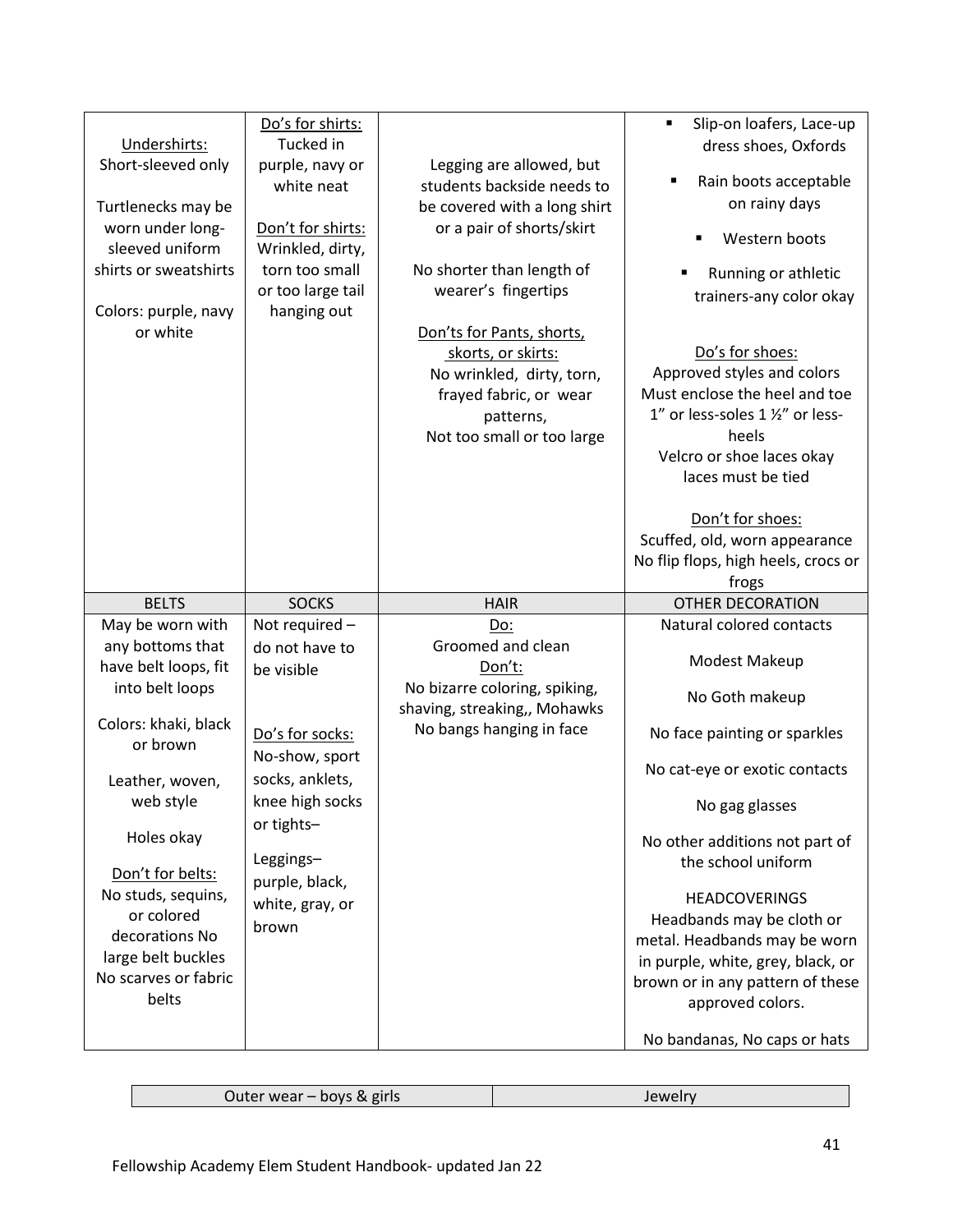| Pull over sweaters and sweaters with<br>buttons or zippers will be allowed | Girls Only: at most, two earrings per ear      |
|----------------------------------------------------------------------------|------------------------------------------------|
| Jackets, sweatshirts, and hoodies may be                                   | Boys may not wear earrings                     |
| worn for outside activities.                                               | Don't                                          |
|                                                                            | Big chains                                     |
| Don't for outer wear:<br>Worn, dirty, torn faded                           | Large loop earrings                            |
| Too large or too small                                                     | No offensive logos, symbols, or slogans (e.g., |
| Any logos on jacket must be able to be<br>covered by two finger rule       | skull & crossbones)                            |
|                                                                            | Gauged piercings                               |
|                                                                            | Excessive bracelets, necklaces, or rings       |
|                                                                            | No other visible body piercings                |
|                                                                            | No visible tattoos                             |
|                                                                            |                                                |

# <span id="page-41-0"></span>G. Off Campus Behavior Policy

Fellowship Academy fully expects the students of Fellowship Academy to follow these guidelines on conduct both when they are on campus and off campus, striving to represent a positive image at school, at home, at church, and in the community. Fellowship Academy reserves the right to administer appropriate disciplinary measures for severe misbehavior of students which occurs off campus. This includes activity which may or may not be school related.

# <span id="page-41-2"></span><span id="page-41-1"></span>VIII. Extracurricular Activities

A. Philosophy

The Elective Department of Fellowship Academy partners with families in order to provide an excellent education and make disciples of Jesus who are equipped to influence the world in a way that brings glory to God. We believe that participation in extracurricular activities helps our students become more well-rounded individuals who will be well-prepared to serve the Lord in our community. Fellowship Academy Elective Department believes that through the mastery of the skills and knowledge of these disciplines students may worship God and appreciate His creation more deeply and using their own talents in a way that would glorify our creative Lord.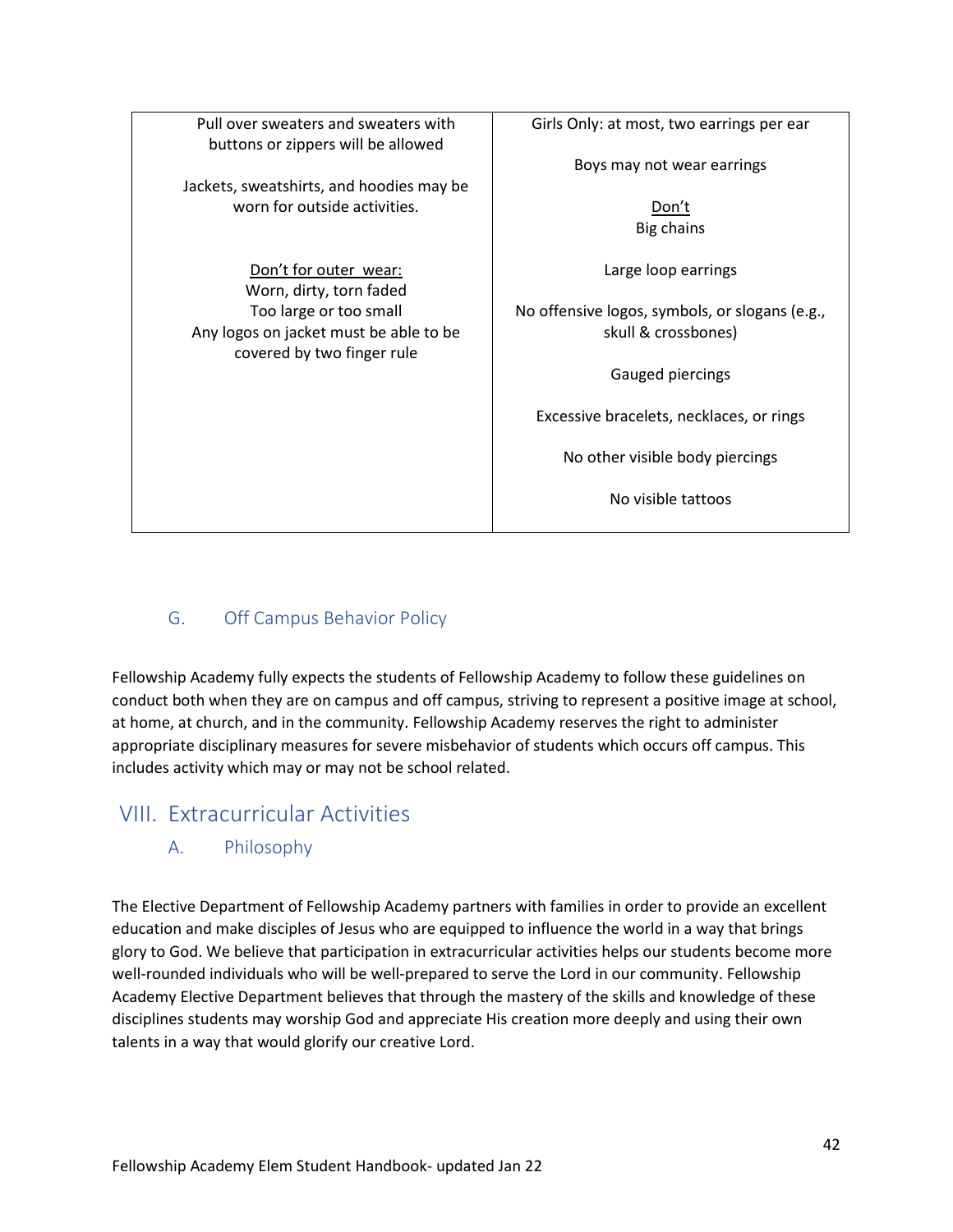The following lists goals for our extracurricular program. This list is meant to give perspective and create a foundation for making each program an extension of our goal at Fellowship: to assist Christian parents in educating, equipping, and encouraging their children to influence the world for Christ.

### Our main objective is to bring glory and honor to God.

We as a Christian school should be obviously different in our attitudes and actions. Unfortunately, it is all too often the case that many observers may be turned away from our Lord because of our conduct. We are called by our Lord to be a light on a hill in the contest. Granted, we will suffer some setbacks in this high goal, yet we need to continually encourage our performers and directors to pursue the elevation of Christ's reputation. Realistically, some students are not in a position to make this commitment. They should be "coached" in such a way that their attitude or behavior will not hinder this goal. We cannot compromise for perceived benefit or success. As a result of our main objective, we strive to demonstrate the following:

### *1. A person's worth and performance should not be linked together.*

The Bible instructs us not to place our worth in circumstances but in the position we have in Christ. Therefore, success needs to be evaluated on the type of people we are producing, on the characteristics and qualities our students are claiming for themselves, and not on our title determined at competition.

# *2. As authorities established by God, judges, ref and officials receive our honor and respect.*

All authority comes from God (I Peter 2:13). Often times, human authorities make human mistakes which have a negative impact on us. Our response to this "injustice" is of great importance to God. Do our groups learn from the directors NOT to blame judges or complain about performing conditions, etc. (Philippians 2:14)? We cannot change the conditions, so we need to live "above" them and let people see a difference (Romans 5:8).

# *3. Allow God to grant victory or defeat.*

We must not equate an awesome performance as proof of God's blessing or approval. We must be willing to endure any situation God chooses for us and accept it as part of His omnipotence and plan. God is more concerned with the process of attaining success than the success itself. Our emphasis in this area is two-fold: prepare to do well and give 100%; then allow God to exercise His will and accept that joyfully. (Hebrews 12:1)

### *4. Extracurricular Activities are a tool to help educate the whole person.*

Our God created many tools that are intended to teach us about life. Drama, music, academics, and athletics are a few. We strive to provide an environment through which God's truths can be effectively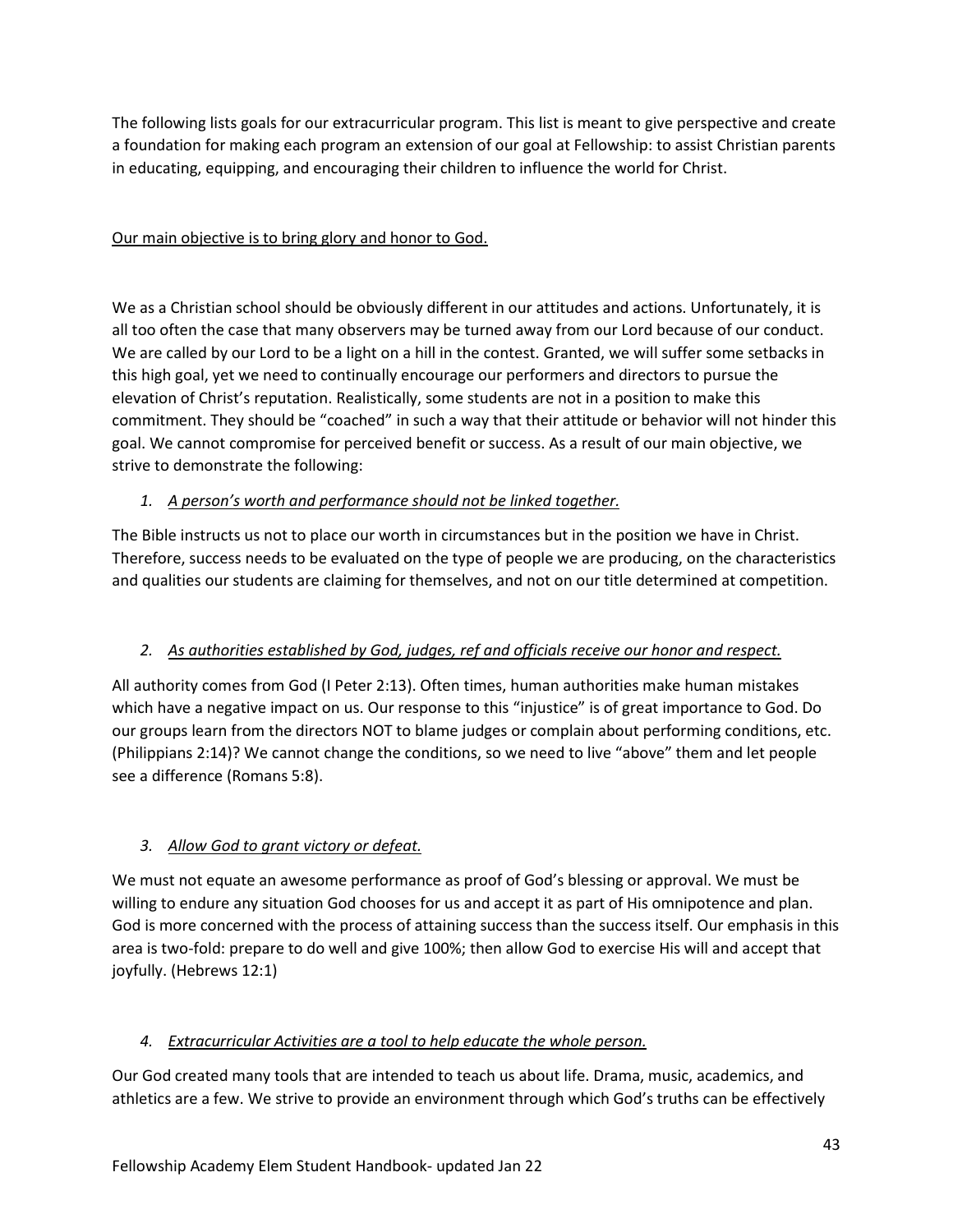communicated. These experiences provide opportunities for godly Christian teachers, coaches and parents to come alongside and impart God's truths about how these situations should be handled.

This list of goals is intended as a foundation from which we will build and work. It is vital to communicate clearly to our students and parents these goals. If we are to successfully influence young men and women for Christ, we must take this foundation and build upon it. To do that, we must work together, looking to God for His direction, wisdom, and strength.

# <span id="page-43-0"></span>B. Eligibility

Eligibility is a consent to participate in school-sponsored extracurricular activities which is granted based on an established set of guidelines.

*Definition of ineligibility- An ineligible student may not participate in any way in any extracurricular school activities.* 

### **Loss of academic eligibility.**

- 1. **GPA below 2.0**: A student with a grade point average below 2.0 will be ineligible.
- 2. **Failing Grades**: A student with a failing grade in any subject will be ineligible.
- 3. **Incomplete**: A student with an incomplete will be ineligible until the incomplete is made up. When a student makes up an incomplete, he will then be eligible if his average is above a 70 with no failing grades.
- 4. **Missing Records**: No student enrolling in Fellowship Academy will be eligible for any extracurricular program until a complete record of that student is on file at the office or until eligibility is determined.

### **Eligibility checks**

- 1. **Progress Reports**: Grades of students will be checked at the time of mid-quarter progress reports. If a student has a GPA below 70 or an F in any class, he/she will have until the end of the quarter to improve. Quarter Grades are used to determine eligibility for the next quarter.
- 2. **Quarter Grades**: Report card quarter grades will be checked to determine eligibility until the following quarter.
- 3. Eligibility can be lost or regained at each quarter.

### **Notification of Ineligibility**

- 1. **Parents**: The parents of an ineligible student will be notified of the loss of eligibility. Ineligibility will be effective on the date specified in the notification letter.
- 2. **Teachers and Coaches**: Teachers, coaches, and directors of extracurricular activities will be given a list of ineligible students.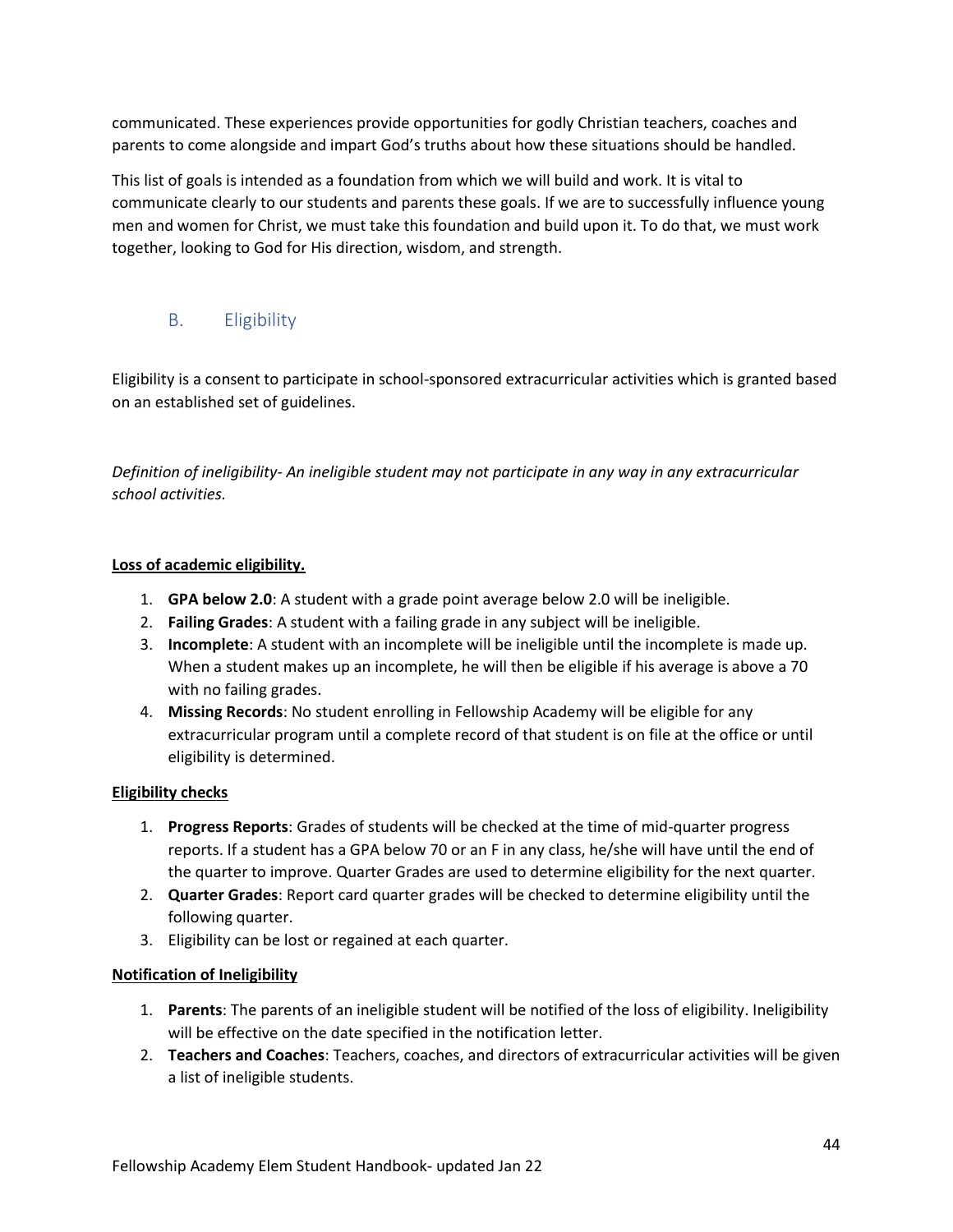### **Probation**

- 1. **Conditions**. Only students ineligible because of a GPA lower than 70 may appeal for probational eligibility. Probation may be granted if all of the following are true:
	- a. The student has no failing grades.
	- b. The student has fewer than three faults.
	- c. The student is not in his first quarter at Fellowship Academy.
	- d. A written appeal is submitted to the principal.
	- e. Probation is approved by the majority of the faculty.
- 2. Probation can be granted only once per year and lasts only for the one quarter in which the request is made.

### **Behavior Eligibility**

Students in extra-curricular activities represent Fellowship Academy to the community and other schools. Extra-curricular activities are not a required part of the curriculum. Therefore, extra-curricular is a privilege and not a right. Students who participate in extra-curricular programs are held to a higher standard of behavior than what is deemed necessary for academic and other school-required activities.

Depending on the severity of the offense, participants in extra-curricular activities may be required to miss part or all the current season. In cases where the offense occurs at the end of a season, the student may be required to miss part or all his/her next season of participation.

### **Quitting a Sport /Activity**

- 1. If a student quits a sport after 1/3 of the season (except in the case of season ending injury), he/she is ineligible for the entire following sport's season.
- 2. If a student quits a non-athletic extra-curricular activity during that activity he/she is declared ineligible for that activity the next year.

### **Drug, Alcohol, Tobacco or Student Dignity Policies**:

- 1. A student may be ineligible if he violates the conditions of the Drug, Alcohol, Tobacco or Student Dignity Policies.
- 2. Misbehavior as described above that occurs outside the season of activity may still be punished if it is deemed necessary by the administration which has determined that the violation of the policies listed have affected how the community views Calvin Christian School.
- 3. All discipline for behavior will be at the discretion of the administration in accord with existing school policies. Parents may appeal the decisions of the principal with regard to any violations of the above eligibility requirements to the superintendent and decisions of the superintendent to the school board.

#### **Attendance Eligibility.**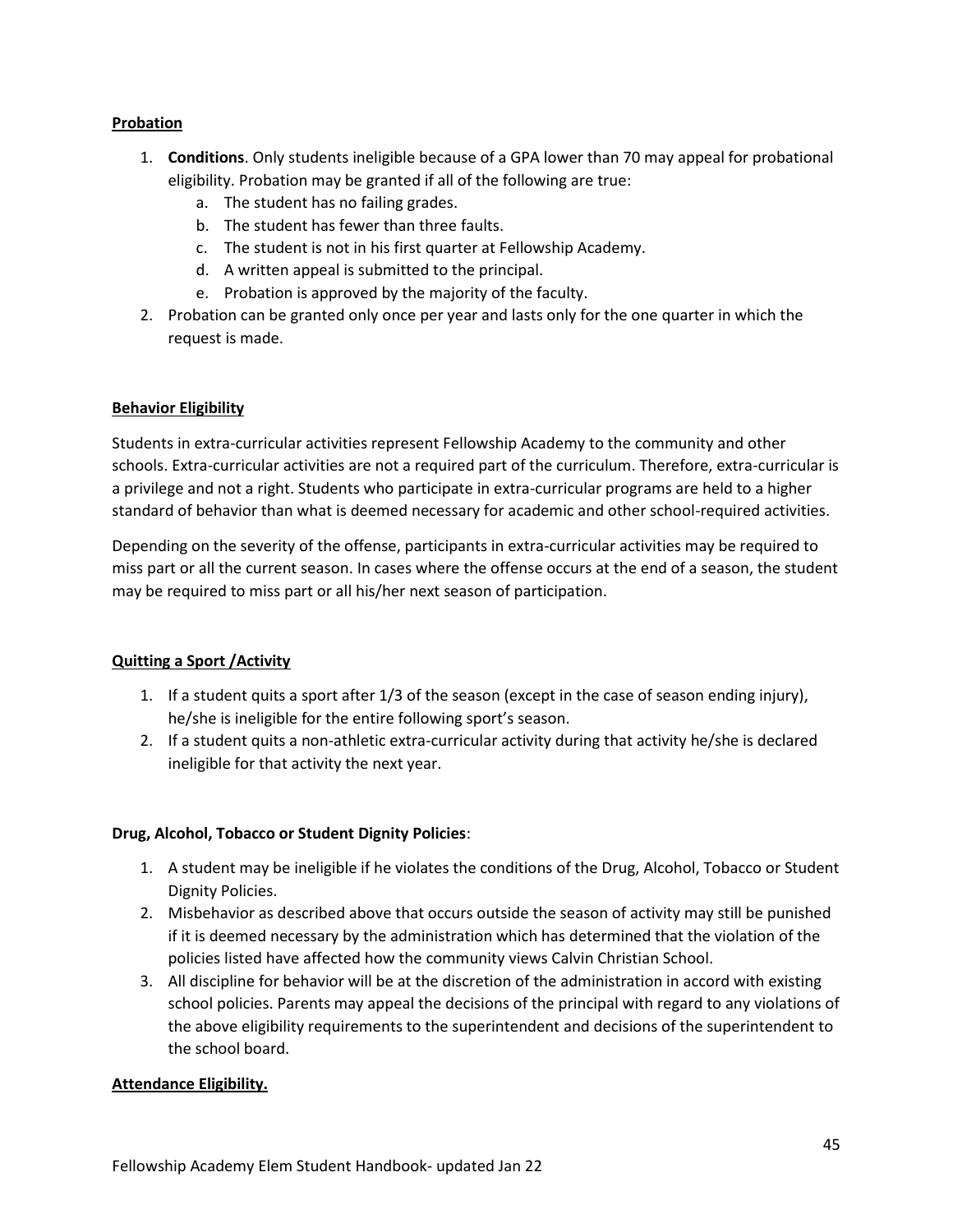To be eligible for participation in a practice, game, play, production, school event, etc. a student must be in school for at least half of the day.

# <span id="page-45-1"></span><span id="page-45-0"></span>IX. Medical

### A. Immunizations

A student shall show acceptable evidence of vaccination prior to entry, attendance, or transfer to a child-care facility or public or private elementary or secondary school in Texas.

### Exemptions

### Texas law allows

(a) physicians to write medical exemption statements which clearly state a medical reason exists and the person cannot receive specific vaccines

(b) parents/guardians to choose an exemption from immunization requirements for reasons of conscience, including a religious belief.

The law does not allow parents/guardians to elect an exemption simply because of inconvenience (for example, a record is lost or incomplete and it is too much trouble to go to a physician or clinic to correct the problem).

# <span id="page-45-2"></span>B. Emergency Contact List

An emergency card must be on file for each student. Parents will supply the names and phone numbers of the student's doctor and dentist and inform the school if the student has special medical problems or needs. Parents need to list three friends or relatives who can be contacted in the event of an emergency. Parents may also grant the school permission to dispense Tylenol or aspirin to the student. Without specific written permission, the school will not be able to dispense either.

# <span id="page-45-3"></span>C. Allergen Policy

Fellowship Academy recognizes that peanut and other allergies represent a health and safety hazard, which can have serious consequences for those who have such an allergy. In order to keep students safe from an environment that may be harmful to them because of such an allergy, Fellowship Academy linits the use, serving, or selling peanuts, peanut butter or any product containing peanuts or peanut oil by students, staff members, employees, visitors, or guests. Anyone with peanuts products in their lunch or snack will be asked to move to a peanut table to consume their food and may rejoin the others upon completion of eating and a thorough hand washing.

Any substance that produces a severe allergic reaction to a student will not be used in that student's classroom.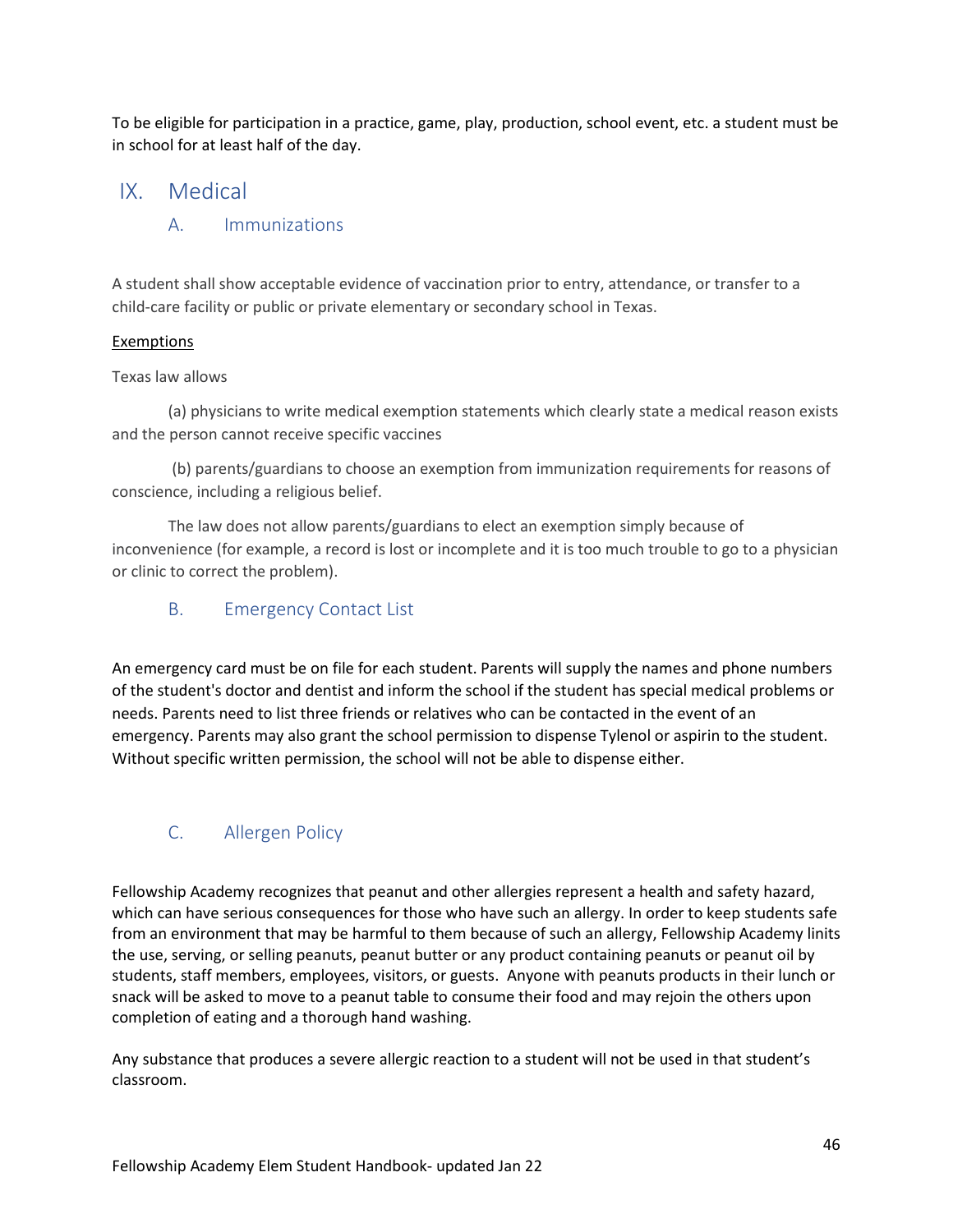When the School has been informed of a student's severe allergy, through a doctor's note, we will work with the student's family to take further steps to assure the safest environment possible. Where the School can, the School will follow the recommendations of the student's doctor.

It is the policy of Fellowship Academy to keep an emergency action plan, submitted by a parent/guardian, on file for each student that has a severe allergy.

### <span id="page-46-0"></span>D. **Illness Policy**

We share your concern for your child's health and for the health of others. Keeping this in mind, we strongly encourage the following:

### **IF YOUR CHILD IS VOMITING, HAS SIGNIFICANT DIARRHEA, OR HAS FEVER OF 100.5 DEGREES OR ABOVE, PLEASEKEEP HIM/HER HOME!**

When any child attends school feeling poorly, it is hard on his health, and it exposes others to illness. Poor health also adversely affects the child's ability to learn. If a child becomes ill during the day, he/she may be excused to go home. A parent or authorized person will be notified. Only pre-authorized persons may transport students from school. Please remember that in the event of an accident, school personnel can give emergency care only. Parents are responsible for any additional care needed.

Please be sure your child has fully recovered before returning the child to the classroom. We follow doctor's recommendations that your child be fever free (without fever reducing medication) for 24 hours before returning to school. If your child is well enough to do some school work while recovering at home, please contact the school in the morning or send a note to the child's teacher. You may pick up homework, or you may arrange to have it sent home with a sibling.

# <span id="page-46-2"></span><span id="page-46-1"></span>X. Parents at Fellowship Academy

### A. Parent Conduct

Ephesians 4:2-6 states, " Be completely humble and gentle, be patient, bearing with one another in love. Make every effort to keep the unity of the Spirit through the bond of peace. There is one body and one Spirit, just as you were called to one hope when you were called; one Lord, one faith, one baptism, one God and Father of all, who is over all and through all and in all." Just as students are held accountable for their words and actions, so too, are the parents of those students. Parents should model humility, gentleness, and spiritual maturity to their students by treating the Fellowship Academy faculty and staff with respect, both publicly and privately.

Our communication to and about one another must be seasoned with grace, edifying to others, and glorifying to God. If a parent (or student) acts or speaks in an unkind or disrespectful manner to or any faculty or staff member at Fellowship Academy, the matter will be taken up by the Director, who according to biblical instruction will give the offending party an opportunity to reconcile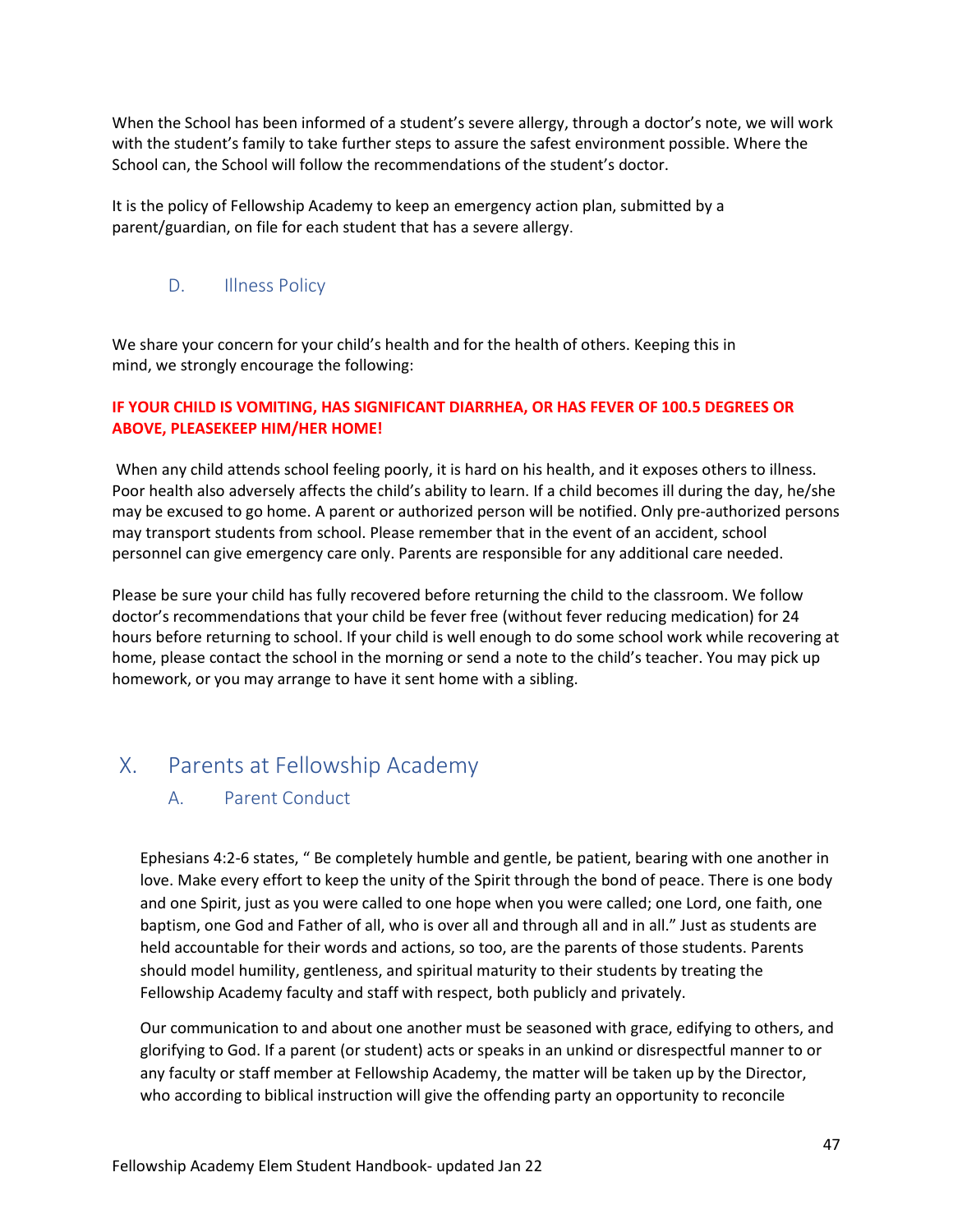differences with the offended party, thus encouraging unity and grace. If the offending party is unwilling to comply with these guidelines, the student(s) of that parent or parents may be withdrawn from Fellowship Academy or barred from admission to Fellowship Academy for the following semester.

In severe cases of slander, disrespect, or the creation of factions, or sowing seeds of discord within the school community or community at large, a recommendation can be made to the Fellowship Academy board for immediate expulsion of the student(s) whose parents have created a combative or adversarial dimension to their relationship with Fellowship Academy faculty and staff members.

### <span id="page-47-0"></span>B. Equipping

It is the mission of Fellowship Academy to provide a Christ centered education and equip the students to reach their unique potential spiritually, academically, and socially by creating a nurturing community of learners supported by educators and families. We are a 4+1 model. The significance of this model lies in its ability to effectively partner parents with highly qualified teachers to gain better academic results.

### **Highlights of a Family Ministry Program**

- Positive Expectations of Parents
- Positive Expectation of Students
- Equipping Satellite Teachers through Training and Coaching
- A Calendar Structured for Building Relationships
- Consistent Evaluation and Continuous Improvement

### **Positive Expectations of Parents**

Our goal is for every parent's experience with the school family is practical, relational, inspirational, confidence-building, and informative school event. This experience sets the tone of positive expectation, encouragement, and continuing education that the school will keep extending throughout the school year.

- 1) To be successful we need to ensure parents:
	- (a) Understand school programs and policies.
	- (b) Monitor and are aware of child's progress
	- (c) Interact with teachers often and feel comfortable with communication with school and teachers.
- 2) We communicate the mission of the school to families through:
	- (a) informational meetings
	- (b) parent training
	- (c) documents
	- (d) interview process prior to admission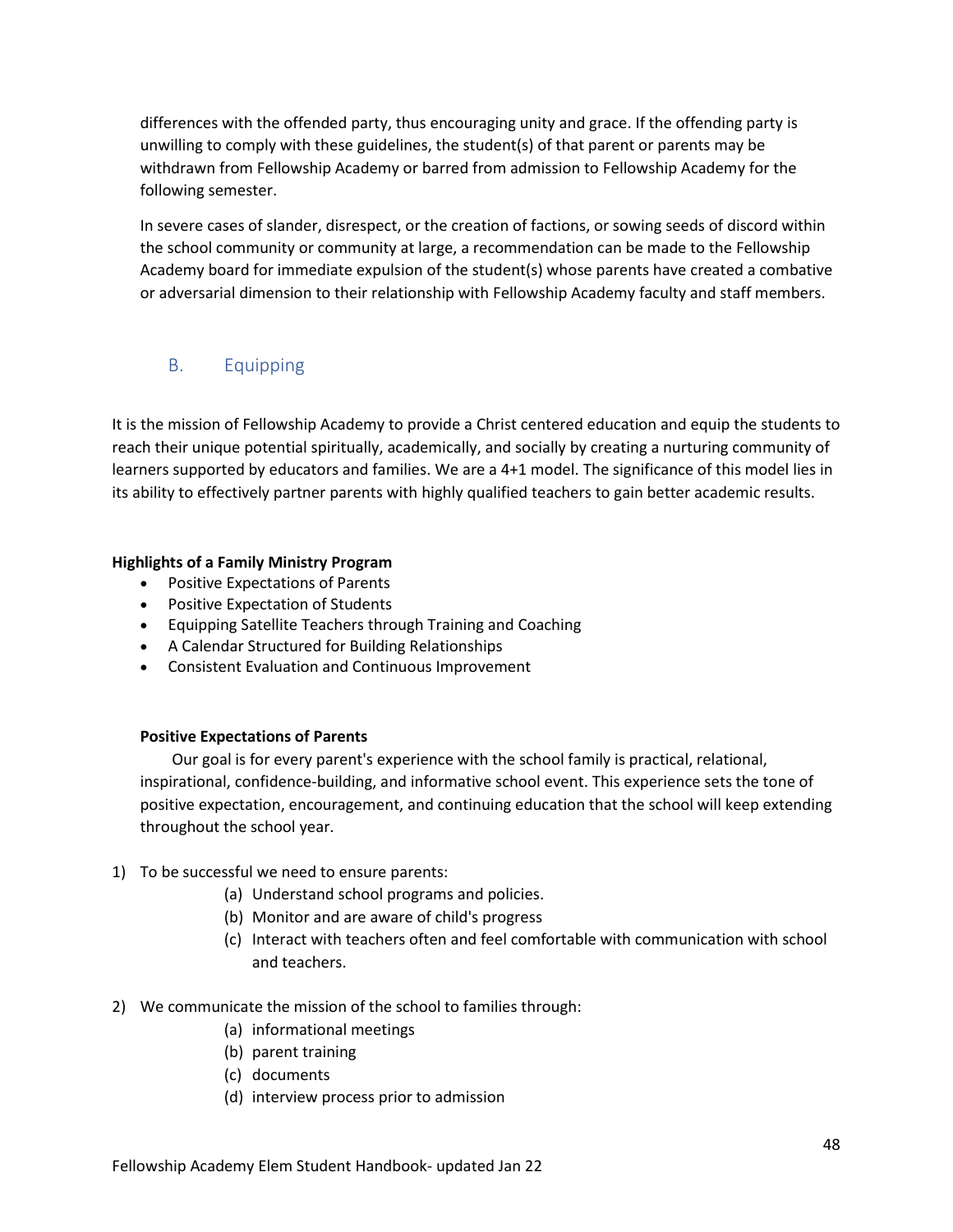### (e) Spring Parent Conference

Our goal is to equip the parents to be the first and best teachers of their own children. We encourage the training of their student with the end goal in mind—raising them to become Godly men and women. We help them learn their child's heart and get to know his or her special gifts and passion.

- 2) For our population to be successful as Parent Teachers, we need to ensure our parents teachers are:
	- (a) Comfortable with technologies used by the school
	- (b) In regular communication with teachers and school
	- (c) In regular communication about student's progress
	- (d) Equipped with best practices for home learning
	- (e) Aware that learning styles and study needs are personal and different for each individual child even within a family
- 3) We prepare families for co-teaching of their students by:
	- a) The first and foremost resource is the Holy Bible as applied in the school's statement of faith and guiding principles.
	- b) All Parent Training Night- All Parents attend a Back To School Training: There are multiple breakout training sessions offered for the parents to choose. Each session is designed for target training in areas specific to their needs.
	- c) (future) Parent Panel for Home Days A panel of parents will discuss tips and tricks to making the satellite school days run more efficiently. Parents will lead this training on the following topics: organizing your school room, organizing your schedule, organizing your satellite school day, and organizing your meal plans. There will be a time for group discussion and a time for Q &A's.
	- d) Parent Seminar (NEW 2022) In connection with Fellowship Church we will hold a parenting Conference that is designed to equip parents in raising children of God. We will be inspired to build faith and character in the hearts of our kids. This event is held in the spring.
	- e) As part of the admissions process to our school, parents are encouraged to read the following two books:
		- i) Character Driven College Preparation by Dr. John Turner
		- ii) Kingdom Education by Glen Schultz

*These tools provide a framework for the ongoing conversation the school conducts with parents for the honor of the Lord and the benefit of the students. As we discover new or preferable tools, the updates the list of required resources as needed.*

# <span id="page-48-0"></span>C. Volunteering at Fellowship Academy

We believe that the best advertisement for our school is a parent who is actively involved at Fellowship Academy and one who can witness firsthand the quality of our educational programs. We also believe that the most balanced education a child can receive involves the school, parent, grandparents, church and community. The school seeks to actively involve the parents, siblings, and grandparents of students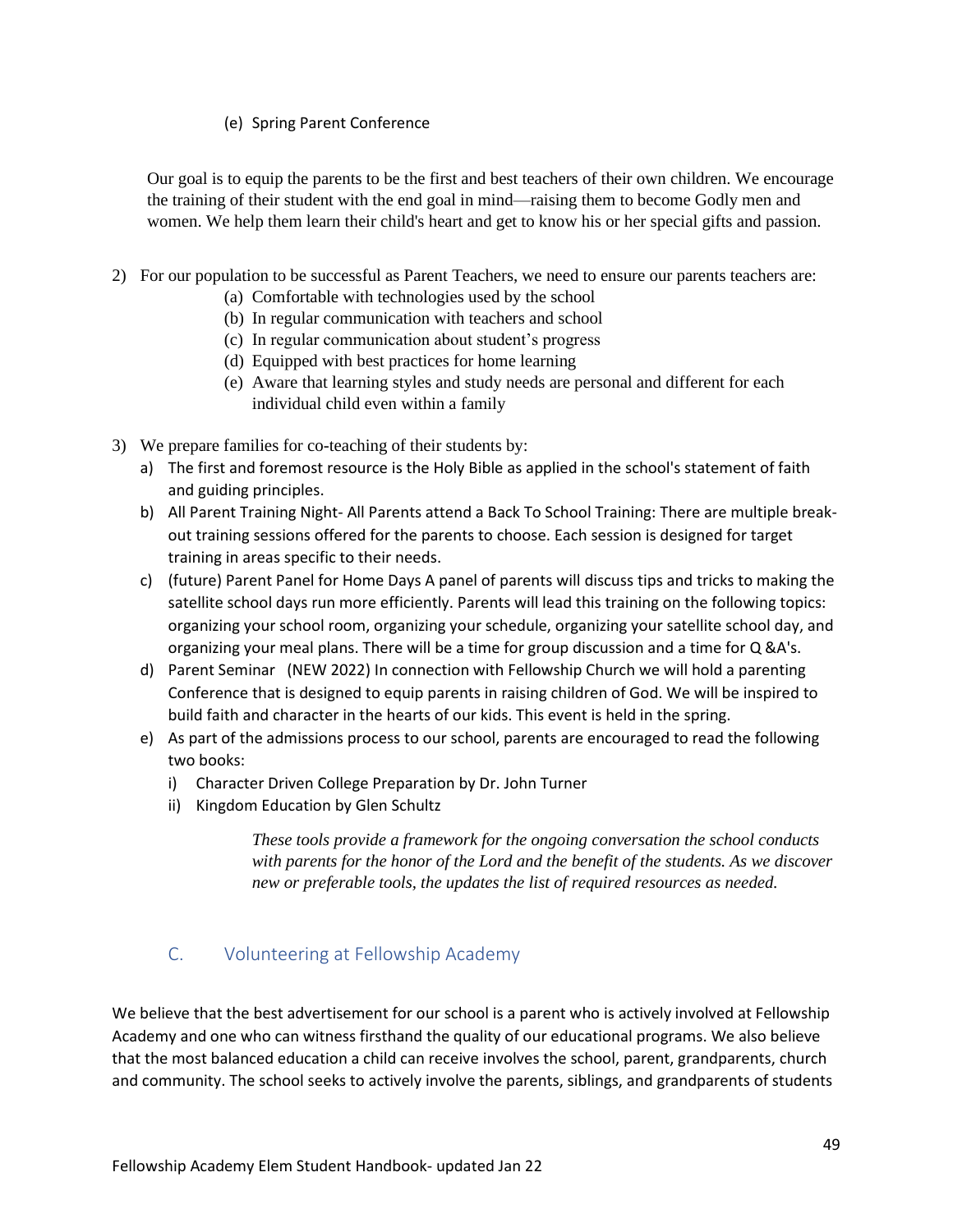in the programs and activities of the school. Some of the areas in which parents and grandparents can become involved include:

- 1. Attendance at parent meetings and school functions
- 2. Room Parent
- 3. Assisting in the classroom or office.
- 4. Daily prayer for faculty and staff
- 5. Fund-raisers
- 6. Visiting the classroom with prior teacher notification
- 7. Tech Support
- 8. Library Parent
- 9. Participating in field trips as drivers and chaperones.
- 10. Sharing personal experiences or expertise as related to the curriculum (Guest Speaker)
- 11. Participating in and preparing for special events sponsored by the school and/or the Parent Teacher Fellowship
- 12. Visiting for Lunch

Volunteer Parents are requested to dress modestly when helping on campus or at school events. Parents are also asked to avoid using tobacco products or speech inappropriate to a Christian environment when on campus or at school events.

<span id="page-49-0"></span>Younger Siblings can accompany the volunteer. Always supervise these children and keep them with you.

### D. Visitation

By its very nature, this academy must encourage a high level of parental participation in education. To enhance both student safety and operational efficiency, the academy has adopted the following guidelines governing the presence of visitors on the campus during regular school operating hours (8:30- 4:00 om school days). For the purposes of this policy, "visitors" are defined as all individuals other than staff or students present in any part of the building other than the front foyer or office complex, or on the grounds other than the normal student pick up and drop off times.

- All visitors must check in with office staff and follow Fellowship Church's visitor check in procedures.
- All visitors must be willing to comply with all rules and regulations governing student and/or staff conduct, including the appropriate dress regulations (variances for legitimate and honorable reasons may be granted).
- Any student who is not a current or former student of the academy (who left or graduated in good standing) must be accompanied by an adult.
- Anyone failing to abide by these provisions may be denied access to all restricted areas or be required to leave the campus. Persons having no legitimate connection with the school or reason for being present on the school campus will be expected to leave immediately.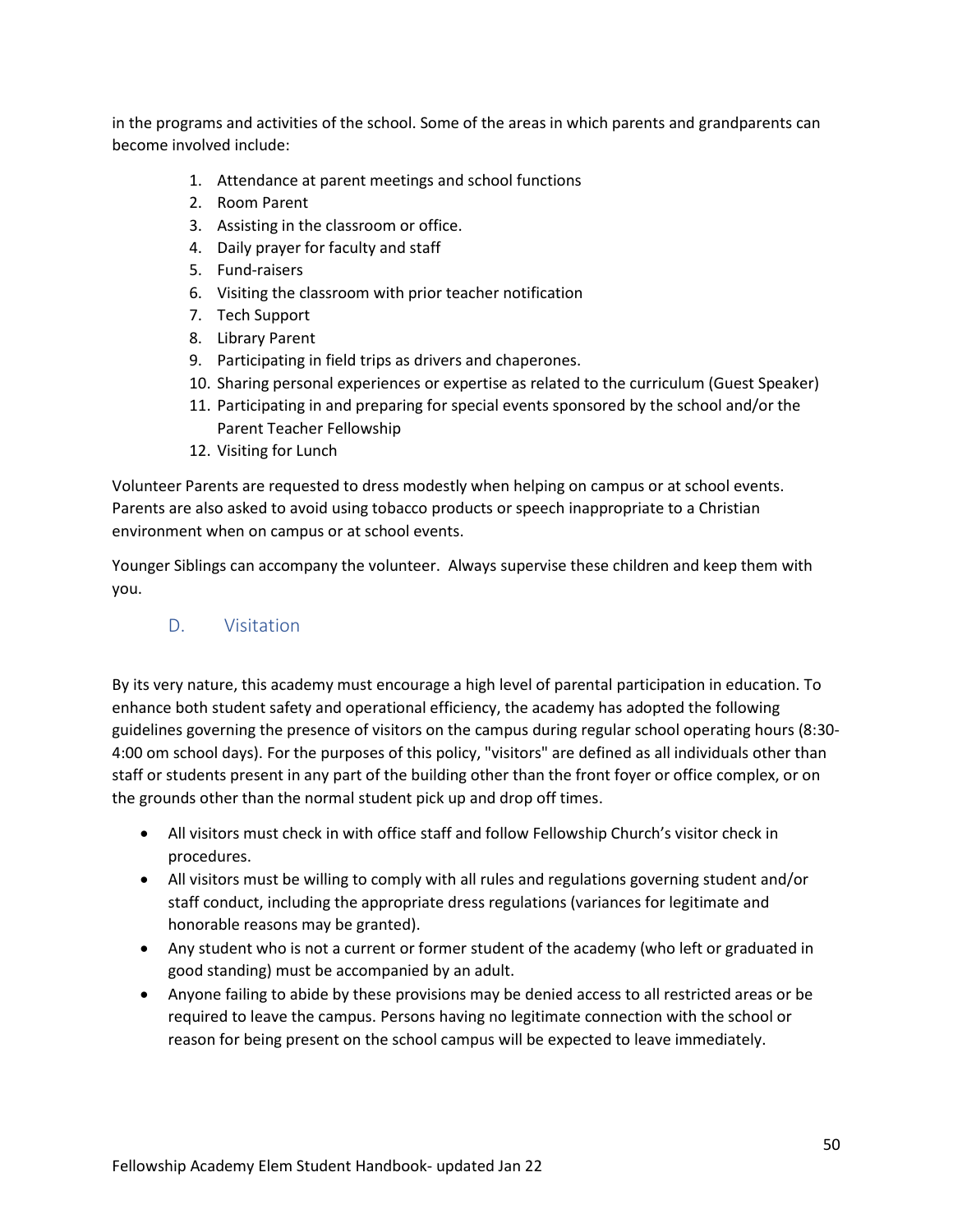# <span id="page-50-1"></span><span id="page-50-0"></span>XI. Other

# A. Lunches and snack

Parents are required to provide a lunch (including a drink) for their student. Lunches may not be refrigerated. Items must be brought that do not require special preparations.

If a student has no lunch, the student may call a parent to have a lunch delivered. Students who expect a lunch delivery can stop by the office at the start of the lunch period to inquire about the delivery.

We strongly encourage balanced meals of natural foods whenever possible. Fruits, vegetables, and high protein foods will not just feed your student but also nourish him/her. Due to the possibility of adverse reactions from food allergies, students may not share lunches. Parents are encouraged to join their students for lunch. Students should bring a water bottle.

Students may bring a snack to eat during recess. Parents are encouraged to send only nutritious, light snacks. Snacks may include fruit, raw vegetables, crackers, granola bars and the like. No sodas or drinks with heavy dyes are permitted (if spilled, they might stain floors).

# <span id="page-50-2"></span>B. Drop off and Pick Up

### **Drop Off Time:** 8:00-8:30

**Pick Up Time**: Within the 15 minutes of the end of school day for your child. (times will vary based on course load)

Please observe the following guidelines:

- 1. Safety is always the most important priority during drop off and pick up.
- 2. Drive slowly and defensively in our parking lot and please do not ever assume that the children see you! We share the parking lot with the preschool parents.
- 3. Parents are expected to pick up their child on time or notify the office if there is an unavoidable delay.
- 4. If your child is to ride home with someone other than the regularly scheduled driver, please send a note to the classroom teacher. Please include the other person's name.
- 5. If a child is to be picked up by someone other than a parent on a regular basis, a record of that person must be on file in the school office.
- 6. No child will be released to an unauthorized adult.
- 7. Kinder- 5<sup>th</sup> grade students will be walked down with their teachers for release.

# <span id="page-50-3"></span>C. Inclement Weather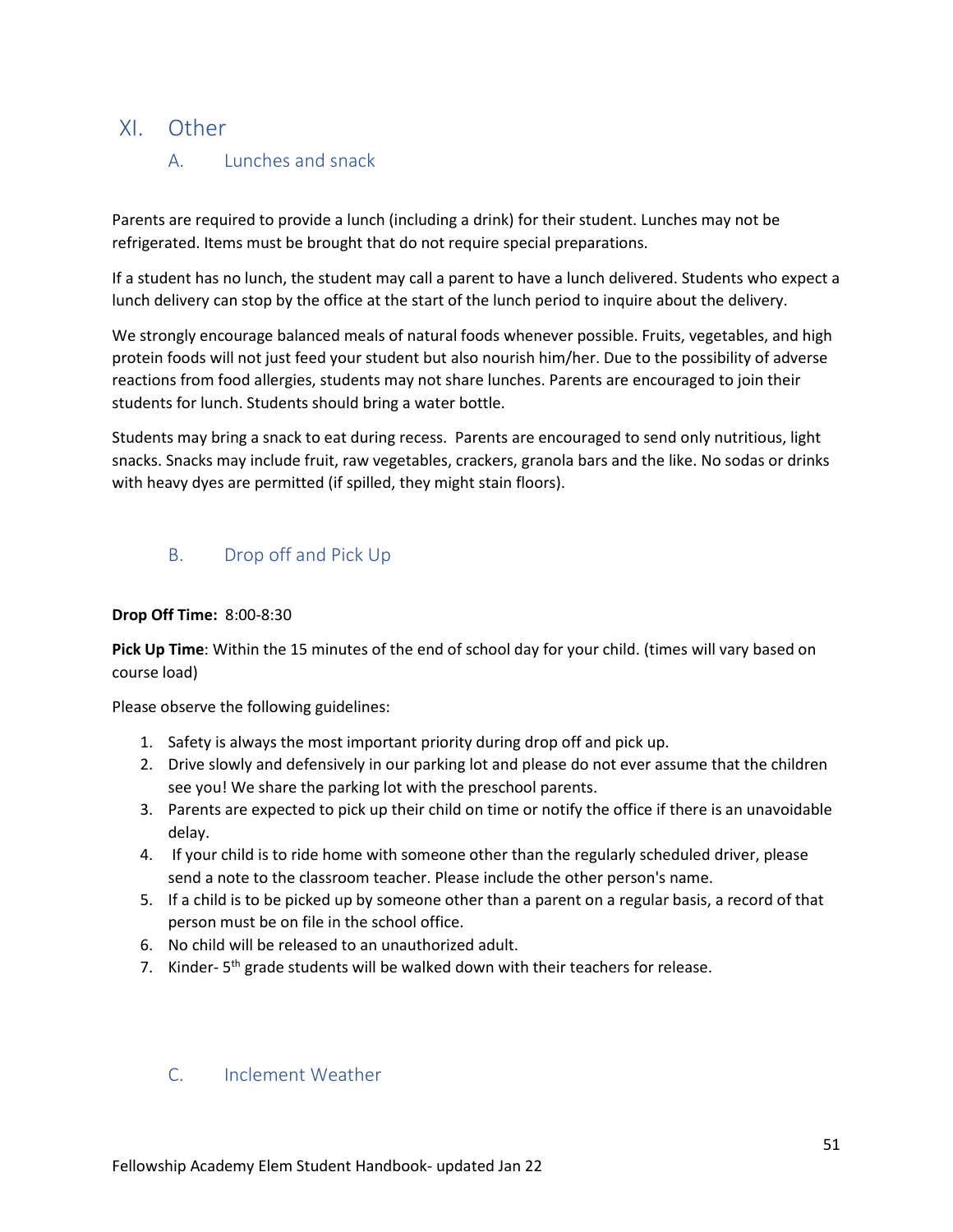In case of severe weather, Fellowship Academy will usually follow the lead of the Liberty Hill Public Schools. Information on any change to school hours due to severe weather will be communicated by:

- an email which will be sent about the change to all parents and staff
- social media posting- Facebook and Classtag

If in doubt, please contact the school office before assuming any closings have occurred. The safety of your children is our number one concern. If the weather or conditions in your area is unsafe, please make a decision to protect your family. Let the school know of your issue and we will attempt make accommodations.

# <span id="page-51-0"></span>D. Off Campus Trips

Field trips at Fellowship Academy have educational objectives that are a part of the integrated curriculum. Fellowship Academy students have the responsibility to conduct themselves appropriately on school-sponsored field trips. School uniforms will be worn unless otherwise stated by the teacher. Parents will be notified in advance of all field trips. Parents must sign the field trip permission slip. Students are expected to go on all field trips with their class. A student will not be able to go in a field trip if:

- 1. The completed permission form has not been returned.
- 2. The student is inappropriately dressed.
- 3. Field trip funds have not been paid.
- 4. The student behavior places him or others at risk.

Before departing the teacher will review for the class and adult supervisors the rules of conduct for the field trip. Everyone must abide by these rules.

### **Transportation**

Parents, legal guardians, employees of Fellowship Academy or other approved persons may drive on field trips. Transportation is provided by volunteer parents in private cars unless special group transportation has been arranged by the school. All drivers must submit to the school, in advance of any field trip, a completed volunteer and a copy of driver's license and insurance card.

A background check be completed for any driver that is driving non-family students. Drivers are hereby informed that in driving they assume the risk for the children they transport. Every child must have a seatbelt/restraint as dictated by Texas law. Drivers should arrive early with the vehicle in good condition.

### Supervision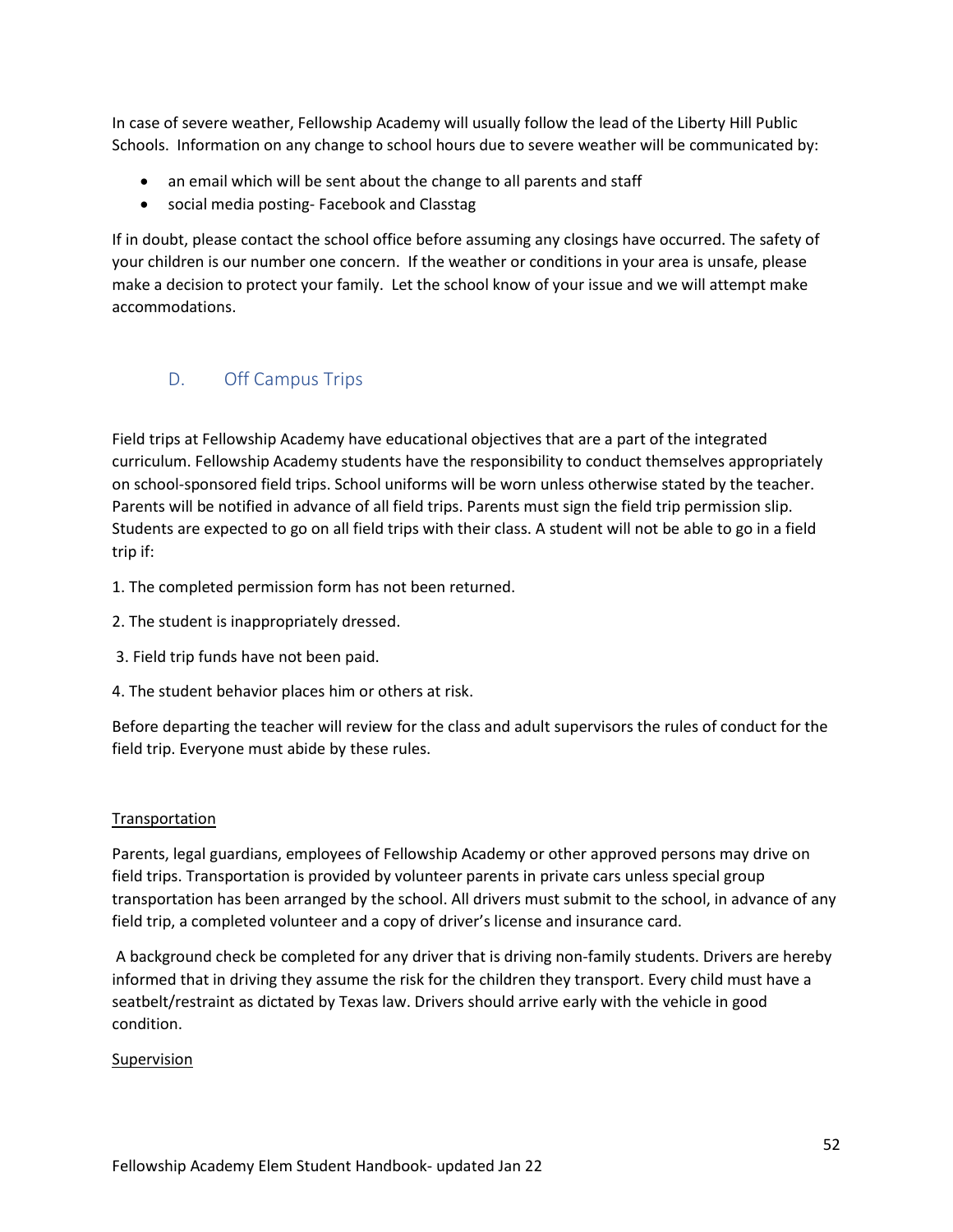The classroom teacher is the principal authority on the field trip. Parents are expected to submit to this authority. It is the responsibility of the teacher to delegate supervision in a way that ensures the safety of the children at all times. It is especially important for each supervisor to maintain sight of their charges and follow teacher directions. Siblings are permitted on school-sponsored trips with prior approval. Admission and other costs for drivers and chaperones are not covered by the school (exceptions must be approved by the headmaster).

### <span id="page-52-0"></span>E. Recess

Recess and involvement in outdoor activities is an integral part of education at Fellowship Academy for all students. The school seeks to train the body, as well as the mind, soul, and spirit. Students are excused from outdoor activities for health reasons only if the student has a dated note to his or her teacher signed by the parent or guardian indicating the specific reason for not participating. Those students who are excused from participating either observe the class or act as scorers or time keepers. Exceptions may be made depending on the nature of the illness and weather conditions.

Students will go outside for recess on all days unless there is bad weather. Bad weather includes:

- Rain or storms
- Temperatures below 45°

Please send the appropriate clothing for recess. Students will NOT be allowed to stay inside due to poor clothing choices. (Bring a coat if it is cold.)

# <span id="page-52-1"></span>F. Video Surveillance

Fellowship Church and Fellowship Academy use video cameras on school property to ensure the health, welfare and safety of all staff, students and visitors to school property, and to safeguard school facilities and equipment.

### **Locations**

Video cameras may be used in locations such as common areas, hallways, entrances, exits, sanctuary, and exterior areas. No camera will be placed in an area where students and staff would have an expectation of privacy.

### Notification

The school shall notify staff and students through student/parent and staff handbooks, as well as signage, that video surveillance may occur on school property.